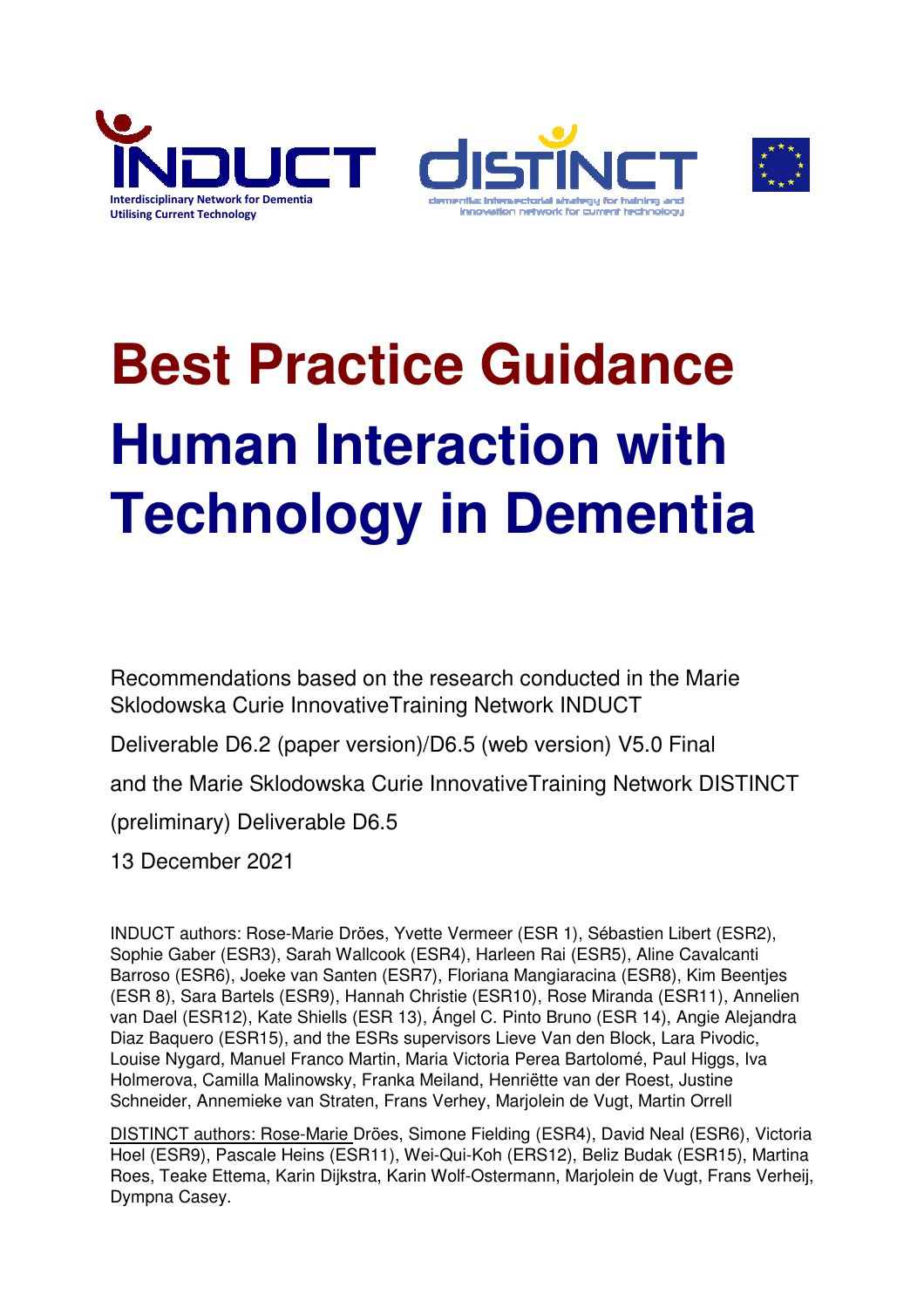

This project has received funding from the European Union's Horizon 2020 research and innovation programme under the Marie Skłodowska-Curie grant agreements No 676265 (INDUCT) and No 813196 (DISTINCT)

This deliverable reflects only the authors' views and the Research Executive Agency is not responsible for any use that may be made of the information it contains.

With acknowledgements to the INDUCT Working Group Best Practice Guidance Human Interaction with technology in dementia: Rose-Marie Dröes and Martin Orrell (leads), Lieve Van den Block, Hannah Christie, Iva Holmerova, Louise Nygard, Angel Pinto Bruno and Sarah Wallcook.

With acknowledgments to the EWGPWD for their ongoing involvement in INDUCT and DISTINCT and for providing such important feedback to each ESR on their projects.

| <b>Research centres</b>   |                                      |                                |                           |
|---------------------------|--------------------------------------|--------------------------------|---------------------------|
| University of             | Prof. Martin Orrell                  | Institute of Mental Health     | UK                        |
| Nottingham                | Prof. Justine Schneider              |                                |                           |
|                           | Harleen Rai (ESR5)                   |                                |                           |
|                           | Aline Cavalcanti (ESR6)              |                                |                           |
| <b>University College</b> | Prof. Paul Higgs                     | Division of Psychiatry         | UK                        |
| London                    | Yvette Vermeer (ESR1)                |                                |                           |
|                           | Sebastien Libert (ESR2)              |                                |                           |
| Maastricht                | Prof. Frans Verhey                   | Dept of Psychiatry and         | Netherlands               |
| University                | Prof. Marjolein de Vugt              | Neuropsychology                |                           |
|                           | Sara Bartels (ESR9)                  |                                |                           |
|                           | Hannah Christie (ESR10)              |                                |                           |
| Amsterdam UMC,            | Prof. Rose-Marie Dröes               | Dept of Psychiatry             | Netherlands               |
| location VU               | Dr. Franka Meiland                   |                                |                           |
| <b>University Medical</b> | Joeke van der Molen (ESR 7)          |                                |                           |
| Centre                    | Floriana Mangiaracina (ESR8)         |                                |                           |
|                           | Kim Beentjes (ESR8)                  |                                |                           |
| <b>VU University</b>      | Prof. Annemieke van Straten          | Deparment of clinical-,        | Netherlands               |
| Amsterdam                 | Dr. Annet Kleiboer                   | neuro-, developmental          |                           |
|                           | Angel Pinto Bruno (ESR14)            | psychology                     |                           |
| Vrije Universiteit        | Prof. Lieve van den Block            | End-of-Life Care               | Belgium                   |
| Brussel (VUB)             | Dr. Lara Pivodic                     | Research Group                 |                           |
|                           | Rose Miranda (ESR11)                 |                                |                           |
|                           | Annelien van Dael (ESR12)            |                                |                           |
| Karolinska                | Prof. Louise Nygard                  | Division of Occupational       | Sweden                    |
| Institute                 | Dr. Camilla Malinowsky               | Therapy                        |                           |
|                           | Sophie Gaber (ESR3)                  |                                |                           |
|                           | Sarah Wallcook (ESR4)                |                                |                           |
| Univerzita Karlova        | Prof. Iva Holmerova                  | Centre of Expertise in         | Czech                     |
|                           | Prof. Olga Stepankova                | Longevity and Long-term        | Republic                  |
|                           | Kate Shiells (ESR13)                 | Care (CELLO)                   |                           |
| <b>IDES</b>               | Pablo Gómez                          | I MAS D y Empleo               | Spain                     |
|                           | Prof. Manuel Franco                  | Serviconsulting SL             |                           |
|                           | Dr. Henriëtte van der Roest          |                                |                           |
|                           | Dra. Maria Victoria Perea Bartolomé  |                                |                           |
|                           | Angie Alejandra Diaz Baquero (ESR15) |                                |                           |
| <b>WHO</b>                | Prof. Anne Margriet Pot              | World Health Organisation      | Switzerland               |
| <b>Partners</b>           |                                      |                                |                           |
| Alzheimer Europe          | Jean Georges                         | <b>Alzheimer Europe</b>        | International             |
| <b>Alzheimer Disease</b>  | <b>Wendy Weidner</b>                 | <b>Alzheimer Disease</b>       | International             |
| International             |                                      | International                  |                           |
| World Federation of       | <b>Ritchard Ledgerd</b>              | World Federation of            | International             |
| Occupational              |                                      | <b>Occupational Therapists</b> |                           |
| Therapists                |                                      |                                |                           |
| University of             | Frances Bunn                         | Centre for Research in         | $\overline{\mathsf{U}}$ K |
| Hertfordshire             |                                      | <b>Primary and Community</b>   |                           |
|                           |                                      | Care (CRIPACC)                 |                           |
| University of Witten      | Prof. Martina Roes                   |                                | Germany                   |
| SilverFit BV              | Joris Wiersinga                      | SilverFit BV                   | Netherlands               |
| Eumedianet                | Lucas Vroemen                        | Eumedianet                     | Netherlands               |
| <b>Betawerk</b>           | Hermans                              | <b>Betawerk</b>                | Netherlands               |

*Involved organisations in INDUCT:*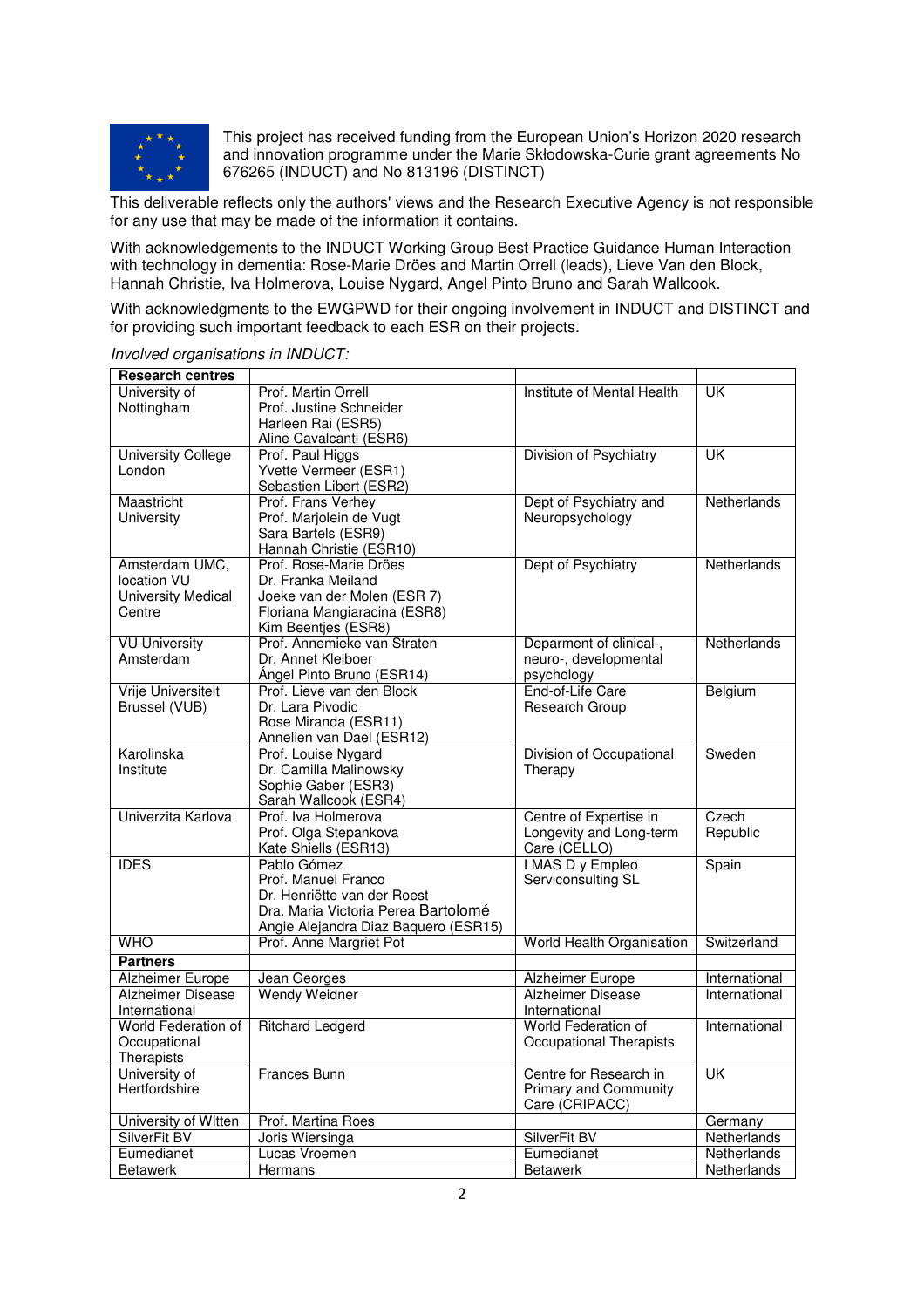*Involved organisations in DISTINCT:* 

| <b>Research centres</b>    |                                                 |                                      |               |
|----------------------------|-------------------------------------------------|--------------------------------------|---------------|
| University of              | Prof. Martin Orrell                             | Institute of Mental Health           | <b>UK</b>     |
|                            | Prof. Justine Schneider                         |                                      |               |
| Nottingham                 |                                                 |                                      |               |
|                            | Lesley Garcia (ESR1)<br>Esther Gerritzen (ESR2) |                                      |               |
| <b>University College</b>  | Prof. Georgina Charlesworth                     | Division of Psychiatry               | <b>UK</b>     |
| London                     | Prof. Paul Higgs                                |                                      |               |
|                            | Gianna Kohl (ESR10)                             |                                      |               |
|                            |                                                 |                                      |               |
| Maastricht                 | Prof. Frans Verhey                              | Dept of Psychiatry and               | Netherlands   |
| University                 | Prof. Marjolein de Vugt                         | Neuropsychology                      |               |
|                            | Golnaz Atefi (ESR5)                             |                                      |               |
|                            | Pascale Heins (ESR11)                           |                                      |               |
|                            |                                                 |                                      |               |
| Amsterdam UMC,             | Prof. Rose-Marie Dröes                          | Dept of Psychiatry                   | Netherlands   |
| location VU                | Dr. Teake Ettema                                |                                      |               |
| <b>University Medical</b>  | David Neal (ESR6)                               |                                      |               |
| Centre                     | Josephine Tan (ESR14)                           |                                      |               |
|                            |                                                 |                                      |               |
| <b>Vrije Universiteit</b>  | Prof. Lieve van den Block                       | End-of-Life Care                     | Belgium       |
| Brussel (VUB)              | Prof. Lara Pivodic                              | Research Group                       |               |
|                            | Fanny Monnet (ESR3)                             |                                      |               |
|                            |                                                 |                                      |               |
| Deutsches Zentrum          | Prof. Martina Roes                              | University of Witten /               | Germany       |
| fuer                       | Simone Felding (ESR4)                           | Herdecke                             |               |
| Neurodegenerative          | Kubra Beliz Budak (ESR 15)                      |                                      |               |
| Erkrankungen               |                                                 |                                      |               |
| (DZNE)                     |                                                 |                                      |               |
| <b>Czech Technical</b>     | Prof. Lenka Lhotska                             | Centre of Expertise in               | Czech         |
| University in              | Prof. Olga Stepankova                           | Longevity and Long-term              | Republic      |
| Prague (CVUT),             | Prof. Iva Holmerova                             | Care (CELLO)                         |               |
|                            | Jaruslav Cibulka (ESR8)                         |                                      |               |
|                            |                                                 |                                      |               |
| <b>IDES</b>                | Pablo Gómez                                     | I MAS D y Empleo                     | Spain         |
|                            | Mauricio Molinari (ESR7)                        | Serviconsulting SL                   |               |
|                            | Aysan Maimoudi Asl (ESR13)                      |                                      |               |
|                            |                                                 |                                      |               |
| <b>National University</b> | Prof. Dympna Casey                              | School of Nursing and                | Ireland       |
| of Ireland                 | Wei Qui Koh (ESR12)                             | Midwifery                            |               |
| University of              | Prof. Karin Wolf-Ostermann                      | Department 11, Human                 | Germany       |
| Bremen                     | Victoria Hoel (ESR9)                            | and Health Sciences                  |               |
| <b>Partners</b>            |                                                 |                                      |               |
| <b>Alzheimer Europe</b>    | Jean Georges                                    | Alzheimer Europe                     | International |
| <b>Alzheimer Disease</b>   | Paoloa Barbarino CEO                            | Alzheimer Disease                    | International |
| International              |                                                 | International                        |               |
| <b>World Federation of</b> | <b>Ritchard Ledgerd</b>                         | World Federation of                  | International |
| Occupational               |                                                 | Occupational Therapists              |               |
| Therapists                 |                                                 |                                      |               |
| Karolinska                 | Prof. Louise Nygard                             | Division of Occupational             | Sweden        |
| Institutet                 | Prof. Manuel Franco                             | Therapy                              |               |
| <b>IBSAL</b>               |                                                 | <b>IBSAL</b>                         | Spain         |
|                            | Dr. Henriëtte van der Roest                     | Trimbos-institute of mental          |               |
|                            |                                                 | health and addiction,<br>Netherlands |               |
| University of              | Frances Bunn                                    | Centre for Research in               | UK            |
| Hertfordshire              |                                                 | <b>Primary and Community</b>         |               |
|                            |                                                 | Care (CRIPACC)                       |               |
| SilverFit BV               | Joris Wiersinga                                 | SilverFit BV                         | Netherlands   |
| <b>Saxion University</b>   | Dr. Jan Jukema                                  | Research group Nursing               |               |
| of applied sciences        | Dr. Karin Dijkstra                              |                                      |               |
| Eumedianet                 | Lucas Vroemen                                   | Eumedianet                           | Netherlands   |
|                            |                                                 |                                      |               |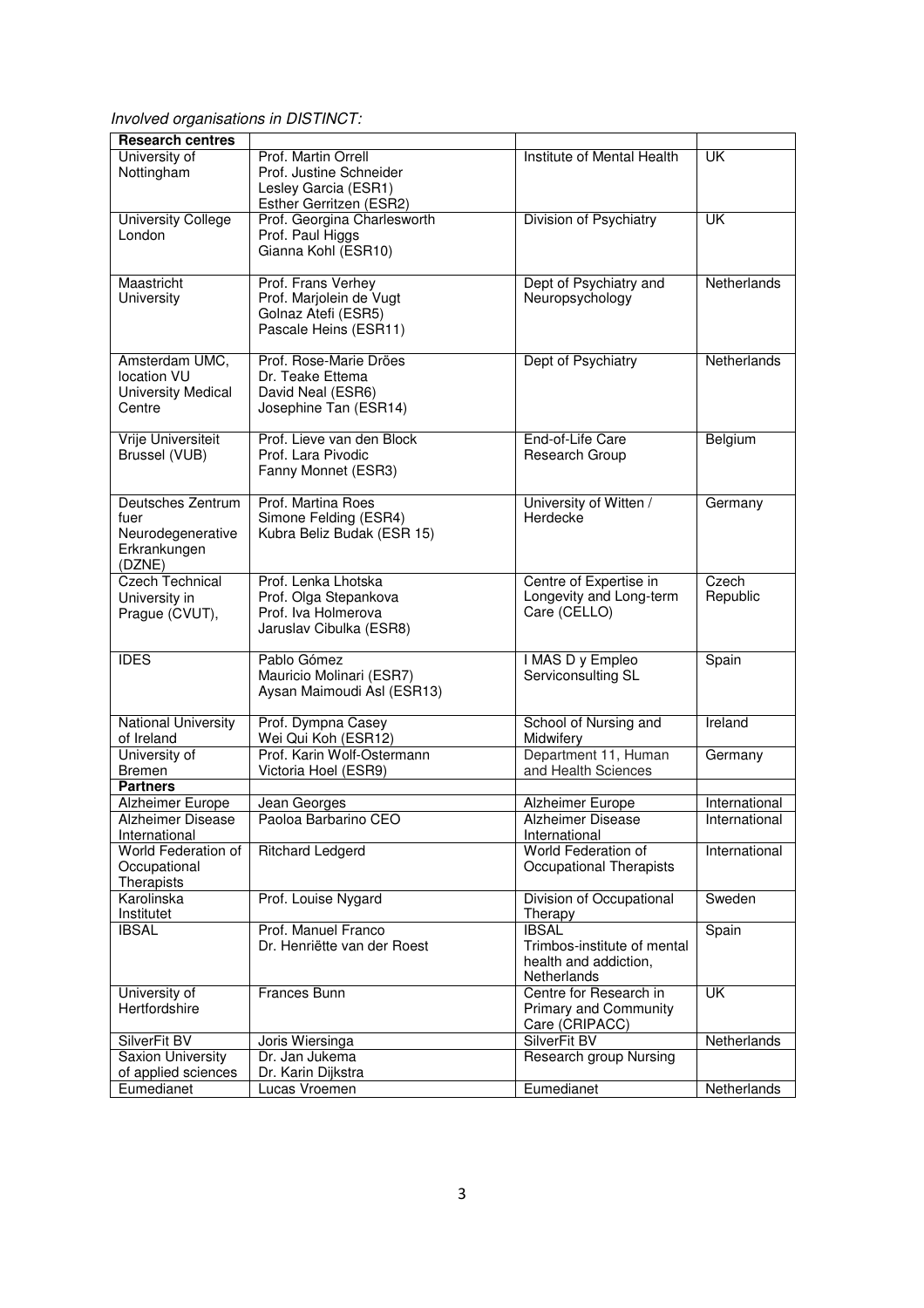# **Contents**

- 1. INTRODUCTION
- 2. OVERVIEW TABLE
- 3. RECOMMENDATIONS (categorization based on transversal INDUCT objectives)
- 3.1. Practical, cognitive & social factors to improve usability of technology for people with dementia
	- 3.1.1 Technology in everyday life
	- 3.1.2 Technology for meaningful activities
	- 3.1.3 Healthcare technology
	- 3.1.4 Social Health Domain 1: Fulfill ones potential and obligations
	- 3.1.5 Social Health Domain 2: Manage ones own life and promote independence
	- 3.1.6 Social Health Domain 3: Technology to promote social participation
- 3.2. Evaluating the effectiveness of specific contemporary technology
	- 3.2.1 Technology in everyday life
	- 3.2.2 Technology for meaningful activities
	- 3.2.3 Healthcare technology
	- 3.2.4 Social Health Domain 1: Fulfill ones potential and obligations
	- 3.2.5 Social Health Domain 2: Manage ones own life and promote independence
	- 3.2.6 Social Health Domain 3: Technology to promote social participation
- 3.3. Implementation of technology in dementia care: facilitators & barriers
	- 3.3.1 Technology in everyday life
	- 3.3.2 Technology for meaningful activities
	- 3.3.3 Healthcare technology
	- 3.3.4 Social Health Domain 1: Fulfill ones potential and obligations
	- 3.3.5 Social Health Domain 2: Manage ones own life and promote independence
	- 3.3.6 Social Health Domain 3: Technology to promote social participation
- 3.4. Glossery
- 4 FPILOGUE

INDEX 1 Themes

INDEX 2 Target groups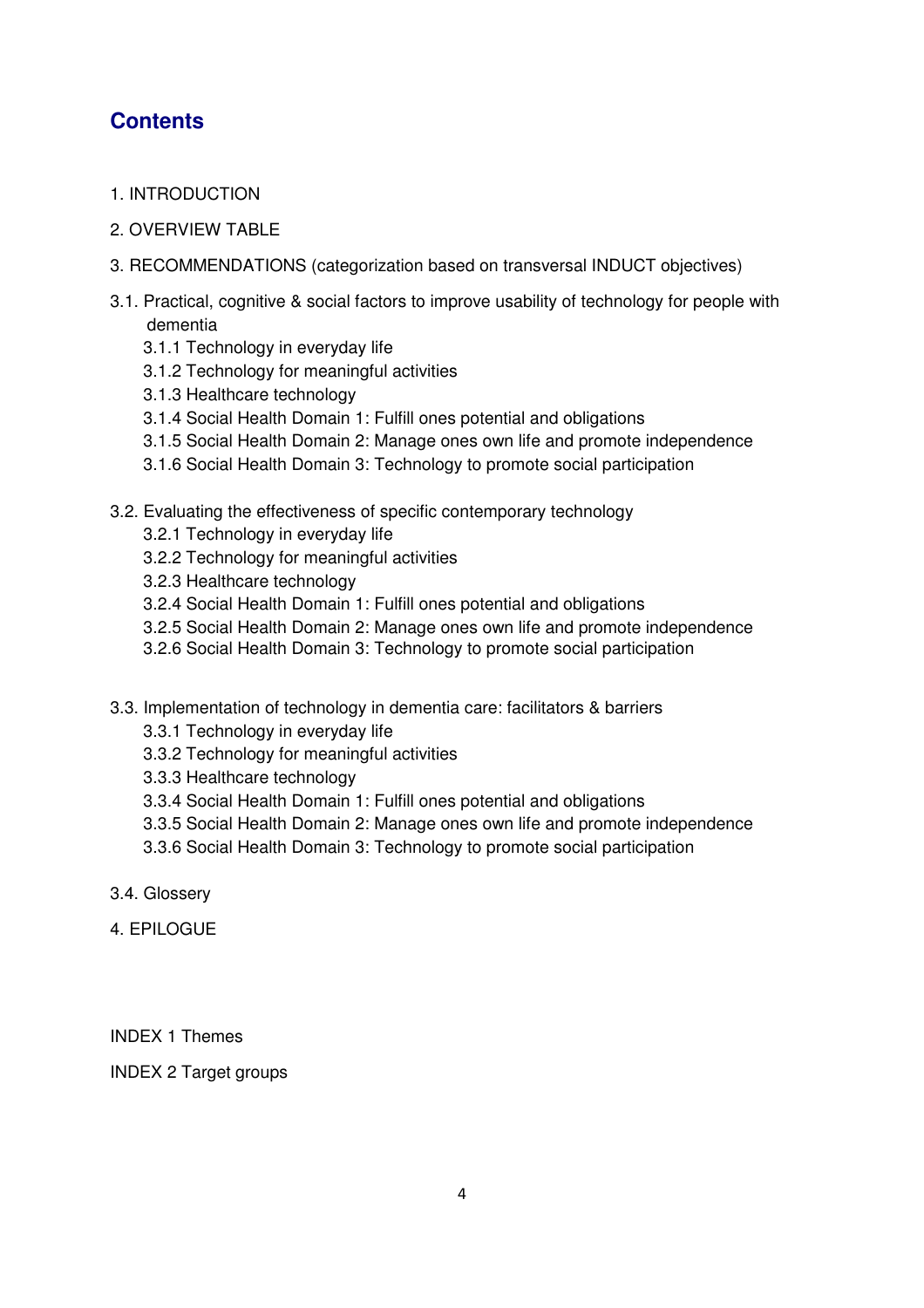# **Chapter 1 INTRODUCTION**

# **Technology and dementia**

Though the evidence is still limited, policy-makers, care professionals and researchers often see technology applications as promising solutions to promote independence and autonomy in people with dementia.

Technologies are increasingly vital in today's activities in homes and communities. Nevertheless, little attention has been given to the consequences of the increasing complexity and reliance on them, for example at home, in shops, traffic situations, meaningful activities and health care services. The users' ability to manage products and services has been largely neglected or taken for granted. People with dementia often do not use the available technology because it does not match their needs and capacities.

The rapid growth of the technological landscape and related new services have the potential to improve the overall effectiveness and cost-effectiveness of health and social services and facilitate social participation and engagement in activities. But which technology is effective and how is this evaluated best?

Successful implementation of technology in dementia care depends not merely on its effectiveness but also on other facilitating or impeding factors on a micro, meso and macro level, related to e.g. the personal living environment (privacy, autonomy and obtrusiveness); the outside world (stigma and human contact); design (personalisability, affordability and safety), and ethics on these subjects.

# **Best Practice Guidance Human interaction with technology in dementia**

This Best Practice Guidance results from the literature and field research conducted within the INDUCT project (2016-2020), a Marie Sklodowska Curie funded Innovative Training Network, which focused on technology for people with dementia in three areas (everyday life, meaningful activities and healthcare). The main aim was to develop a multi-disciplinary, intersectorial educational research framework for Europe to improve technology and care for people with dementia, and to provide the evidence to show how technology can improve the lives of people with dementia.

In the update of the Best Practice Guidance of December 2021 the first recommendations of a second Marie Sklodowska Curie funded Innovative Training Network on Technology and dementia, called DISTINCT (2019-2023) are included. The main aim of this second ITN is to provide the evidence to show how technology can improve the social health of people living with dementia by enabling them to 1) fulfil their potential on a societal level, 2) manage their own life and 3) participate in social and meaningful activities,

Regarding the research, both the INDUCT and the DISTINCT network had (have) three main objectives:

- Identifying practical, cognitive & social factors that improve the usability of technology for people with dementia;

- Evaluating the effectiveness of specific contemporary technology; and

- Tracing facilitators & barriers for implementation of technology in dementia care.

The recommendations for improving the usability, effectiveness and implementation of technology in dementia which are presented in this Best Practice Guidance are meant to be helpful for different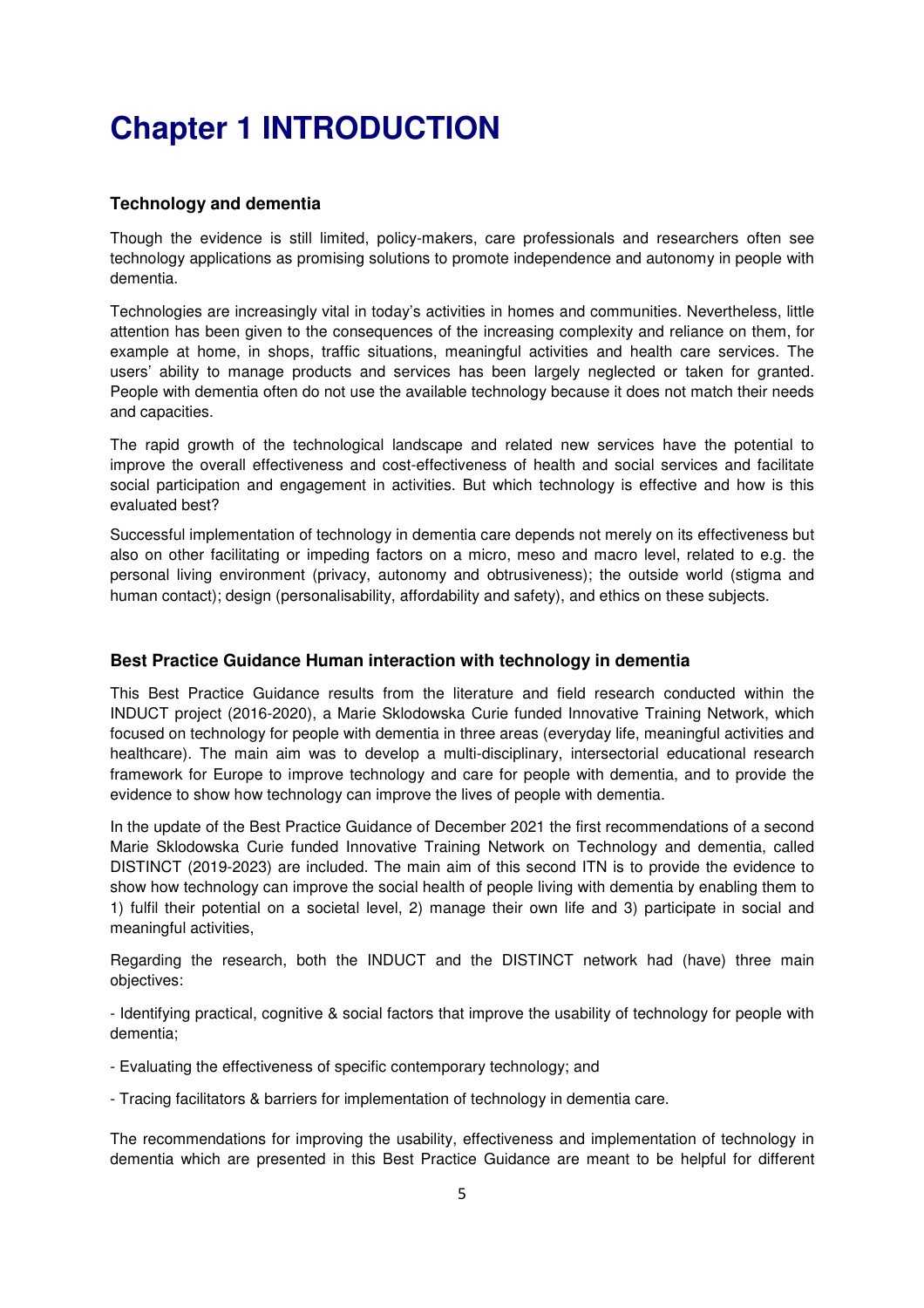target groups: people with dementia, their formal and informal carers, policymakers, designers and researchers. For this reason representatives of these target groups were consulted and involved throughout the INDUCT and DISTINCT project.

# **Patient and Public Involvement in INDUCT** [by Kate Shiells]

The importance of Patient and Public Involvement (PPI) in dementia research has been highlighted at a European level by Alzheimer's Europe as a way in which to enhance the 'transparency, validity and legitimacy' of research (Gove et al., 2017). PPI has been embedded throughout the INDUCT project. For instance, INDUCT was initially conceived following consultations with people with dementia and carers, who highlighted the need for the development of effective, user-friendly technologies that meet their needs in a range of environments. In addition, via Alzheimer's Europe the European Working Group of People with Dementia (EWGPWD) was consulted and provided feedback with strong support for the proposal. Since taking up their posts across Europe, Early Stage Researchers (ESRs) have then continued to involve people with dementia, their formal or informal carers and other relevant stakeholders throughout the research cycle. In particular, the European Working Group of People with Dementia (EWGPWD) has been crucial in the design, dissemination and implementation of projects. Members were present at INDUCT schools in the first and second year, where they advised ESRs on how to engage and recruit people with dementia in research, for example, by using dementia-friendly language in information sheets and consent forms. A subsequent meeting was arranged with the EWGPWD in the third year of the project to share preliminary results and gather their ideas on how best to implement and disseminate findings to appropriate stakeholders.

There are also numerous specific examples of stakeholder engagement activities within each individual project, which have assisted ESRs to develop their recommendations according to each of the three INDUCT objectives. For instance, ESR 1 conducted PPI groups with people with dementia and their carers to elicit their views on empowerment in relation to surveillance technologies, using results to form recommendations on the effectiveness of this technology (Objective 4). ESRs 3 and 4 shared data from their research on the characteristics of Everyday Technologies and the interplay with participation in public space with a PPI group of people with dementia who provided alternative interpretations of the data, leading to recommendations on the usability and implementation of these technologies (resp.Objective 3 and 5). ESR 6 carried out consultations with a PPI group, exploring their opinions of four art applications. This resulted in the selection of two art applications to be used in the proof-of-principle study, examining the barriers and facilitators of implementing digital art in touchscreen devices in nursing homes (Objective 5). Finally, second-level partners in industry have also provided valuable PPI input. For example, ESR 7 collaborated with SilverFit in the Netherlands, a company producing innovative technology to improve elderly care, who provided insight into the implementation of exergaming systems, leading to a publication on the 'do's and don'ts of exergaming for people living with dementia' (Objective 5).

#### **Reference**

Dianne Gove, Ana Diaz-Ponce, Jean Georges, Esme Moniz-Cook, Gail Mountain, Rabih Chattat, Laila Øksnebjerg & The European Working Group of People with Dementia (2017): Alzheimer Europe's position on involving people with dementia in research through PPI (patient and public involvement), Aging & Mental Health, DOI: 10.1080/13607863.2017.1317334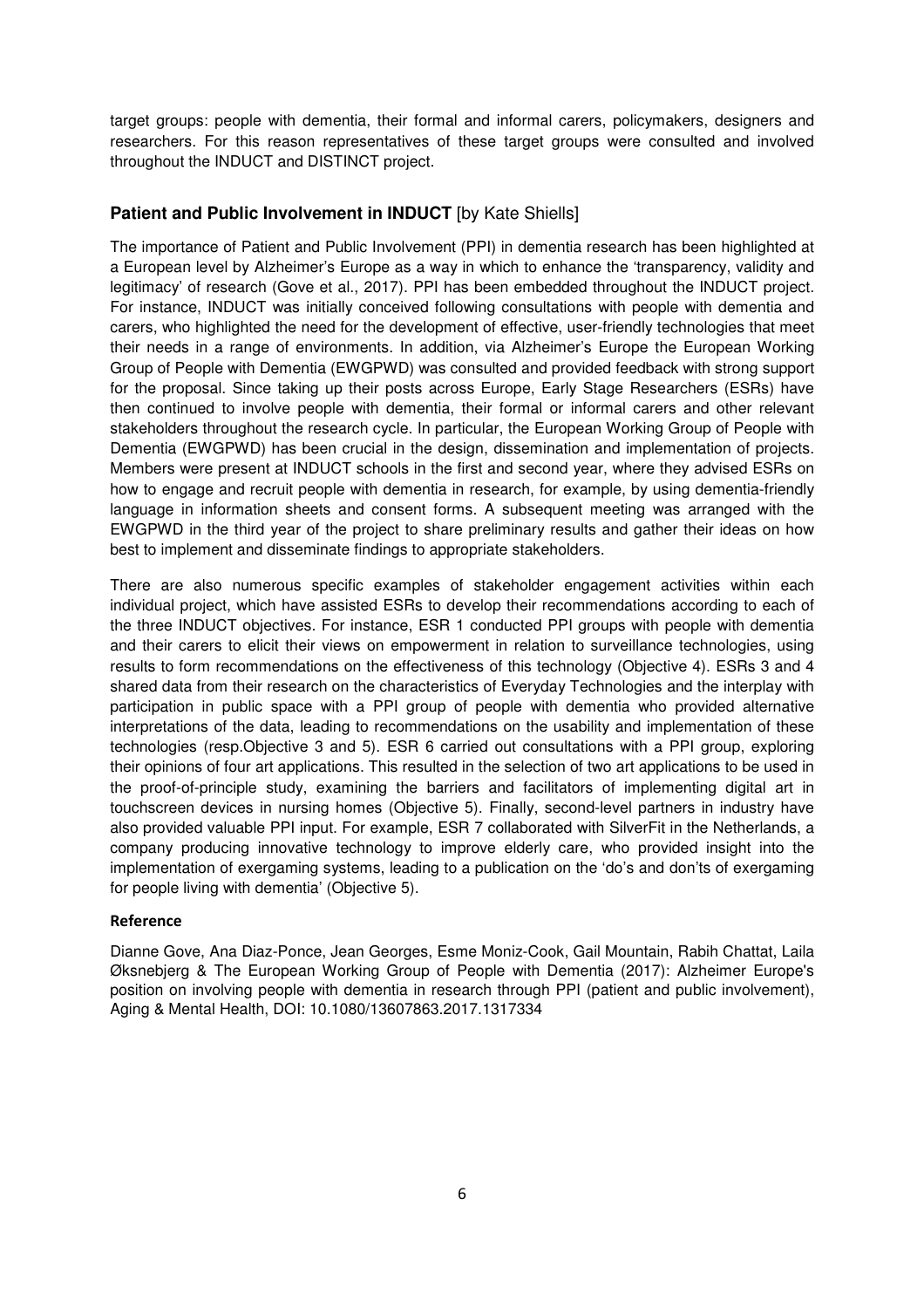# **Chapter 2 Best Practice Guidance at a glance**

| 3.1. | Practical, cognitive & social factors to improve usability of technology for people with<br>dementia                                                                                                                                                                                                                                                                                                                                                                                                                                                                                                                                                                                                                                                                               |                                                                        |  |
|------|------------------------------------------------------------------------------------------------------------------------------------------------------------------------------------------------------------------------------------------------------------------------------------------------------------------------------------------------------------------------------------------------------------------------------------------------------------------------------------------------------------------------------------------------------------------------------------------------------------------------------------------------------------------------------------------------------------------------------------------------------------------------------------|------------------------------------------------------------------------|--|
|      | Technologies are increasingly vital in today's activities in homes and communities.<br>Nevertheless, little attention has been given to the consequences of the increasing<br>complexity and reliance on them, for example, at home, in shops, traffic situations,<br>meaningful activities and health care services. The users' ability to manage products and<br>services has been largely neglected or taken for granted. People with dementia often do not<br>use the available technology because it does not match their needs and capacities.<br>This section provides recommendations to improve the usability of technology used in daily<br>life, for meaningful activities, in healthcare and in the context of promoting the Social Health<br>of people with dementia. |                                                                        |  |
|      | 3.1.1                                                                                                                                                                                                                                                                                                                                                                                                                                                                                                                                                                                                                                                                                                                                                                              | Technology in everyday life                                            |  |
|      | 3.1.2.                                                                                                                                                                                                                                                                                                                                                                                                                                                                                                                                                                                                                                                                                                                                                                             | Technology for meaningful activities                                   |  |
|      | 3.1.3.                                                                                                                                                                                                                                                                                                                                                                                                                                                                                                                                                                                                                                                                                                                                                                             | Health care technology                                                 |  |
|      | 3.1.4.                                                                                                                                                                                                                                                                                                                                                                                                                                                                                                                                                                                                                                                                                                                                                                             | Social Health Domain 1: Fulfill ones potential and obligations         |  |
|      | 3.1.5.                                                                                                                                                                                                                                                                                                                                                                                                                                                                                                                                                                                                                                                                                                                                                                             | Social Health Domain 2: Manage ones own life and promote independence  |  |
|      | 3.1.6.                                                                                                                                                                                                                                                                                                                                                                                                                                                                                                                                                                                                                                                                                                                                                                             | Social Health Domain 3: Technology to promote social participation     |  |
| 3.2. |                                                                                                                                                                                                                                                                                                                                                                                                                                                                                                                                                                                                                                                                                                                                                                                    | Evaluating the effectiveness of specific contemporary technology       |  |
|      | social participation and engagement in activities. But which technology is effective and how is<br>this evaluated best? This section provides recommendations to evaluate the effectiveness of<br>technology in daily life, meaningful activities and healthcare services as well as of<br>technologies aimed to promote the Social Health of people with dementia. Examples of useful<br>technologies in some of these areas are provided.                                                                                                                                                                                                                                                                                                                                        |                                                                        |  |
|      | 3.2.1                                                                                                                                                                                                                                                                                                                                                                                                                                                                                                                                                                                                                                                                                                                                                                              | Technology in everyday life                                            |  |
|      | 3.2.2.                                                                                                                                                                                                                                                                                                                                                                                                                                                                                                                                                                                                                                                                                                                                                                             | Technology for meaningful activities                                   |  |
|      | 3.2.3.                                                                                                                                                                                                                                                                                                                                                                                                                                                                                                                                                                                                                                                                                                                                                                             | Health care technology                                                 |  |
|      | 3.2.4.                                                                                                                                                                                                                                                                                                                                                                                                                                                                                                                                                                                                                                                                                                                                                                             | Social Health Domain 1: Fulfill ones potential and obligations         |  |
|      | 3.2.5.                                                                                                                                                                                                                                                                                                                                                                                                                                                                                                                                                                                                                                                                                                                                                                             | Social Health Domain 2: Manage ones own life and promote independence  |  |
|      | 3.2.6.                                                                                                                                                                                                                                                                                                                                                                                                                                                                                                                                                                                                                                                                                                                                                                             | Social Health Domain 3: Technology to promote social participation     |  |
| 3.3. |                                                                                                                                                                                                                                                                                                                                                                                                                                                                                                                                                                                                                                                                                                                                                                                    | Implementation of technology in dementia care: facilitators & barriers |  |
|      | Successful implementation of technology in dementia care depends not merely on its<br>effectiveness but also on other facilitating or impeding factors related to e.g. the personal<br>living environment (privacy, autonomy and obtrusiveness); the outside world (stigma and<br>human contact); design (personalisability, affordability and safety), and ethics on these<br>subjects. This section provides recommendations on the implementation of technology in<br>everyday life, for meaningful activities, healthcare technology and technology promoting<br>Social Health.                                                                                                                                                                                                |                                                                        |  |
|      | 3.3.1                                                                                                                                                                                                                                                                                                                                                                                                                                                                                                                                                                                                                                                                                                                                                                              | Technology in everyday life                                            |  |
|      | 3.3.2.                                                                                                                                                                                                                                                                                                                                                                                                                                                                                                                                                                                                                                                                                                                                                                             | Technology for meaningful activities                                   |  |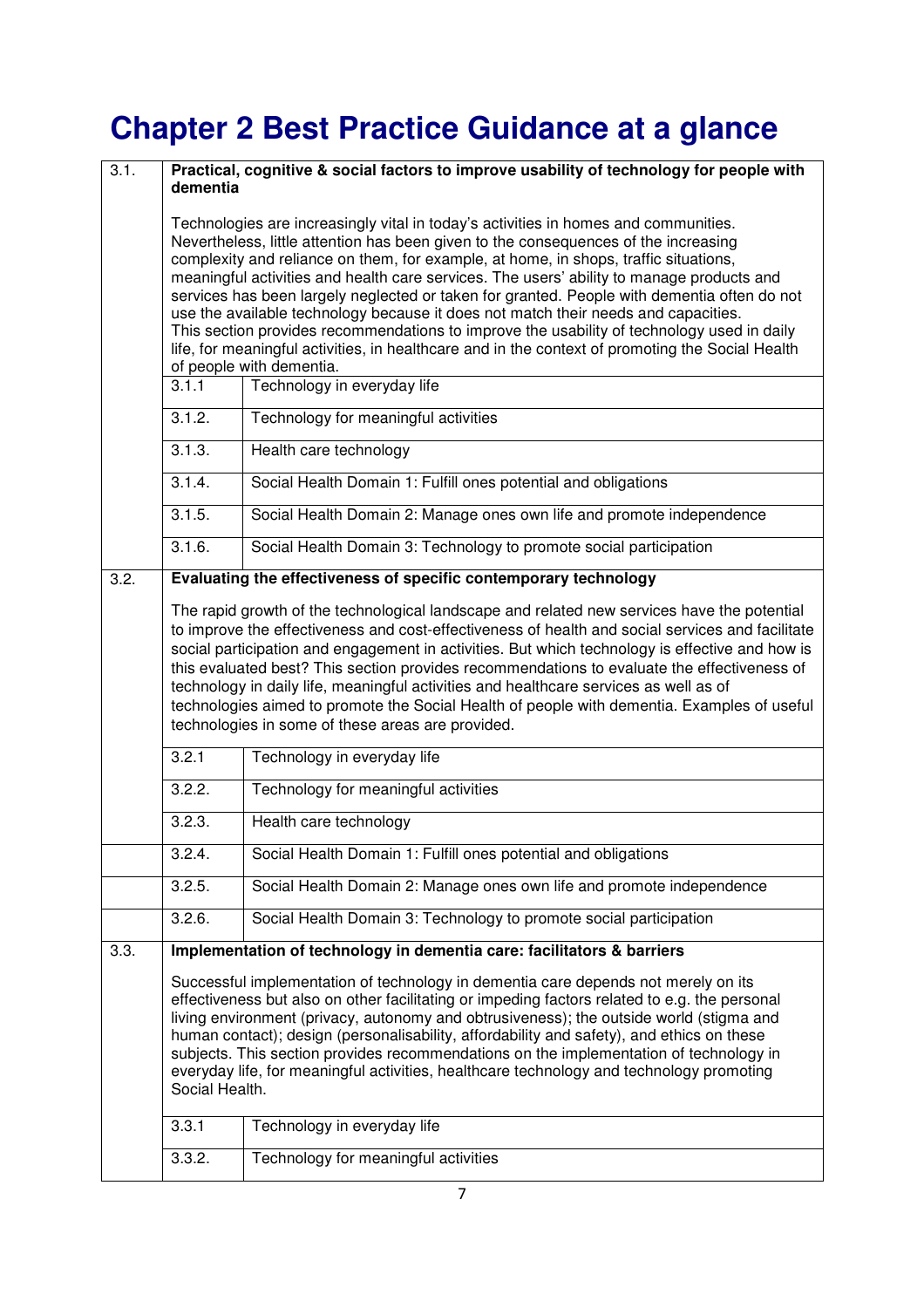|     | 3.3.3.                            | Healthcare technology                                                                                                                                                              |
|-----|-----------------------------------|------------------------------------------------------------------------------------------------------------------------------------------------------------------------------------|
|     | 3.3.4.                            | Social Health Domain 1: Fulfill ones potential and obligations                                                                                                                     |
|     | 3.3.5.                            | Social Health Domain 2: Manage ones own life and promote independence                                                                                                              |
|     | 3.3.6.                            | Social Health Domain 3: Technology to promote social participation                                                                                                                 |
| 3.4 | Glossary                          | The glossary provides an explanation of words that are not commonly used in<br>daily life                                                                                          |
|     | <b>INDEX1</b><br>Thematic         | This index will help you to find the recommendations of your interest based on<br>keywords                                                                                         |
|     | <b>INDEX 2</b><br>Target<br>group | This index will help people from different backgrounds (people with dementia,<br>caregivers, policy makers, researchers) to find relevant recommendations for their<br>own purpose |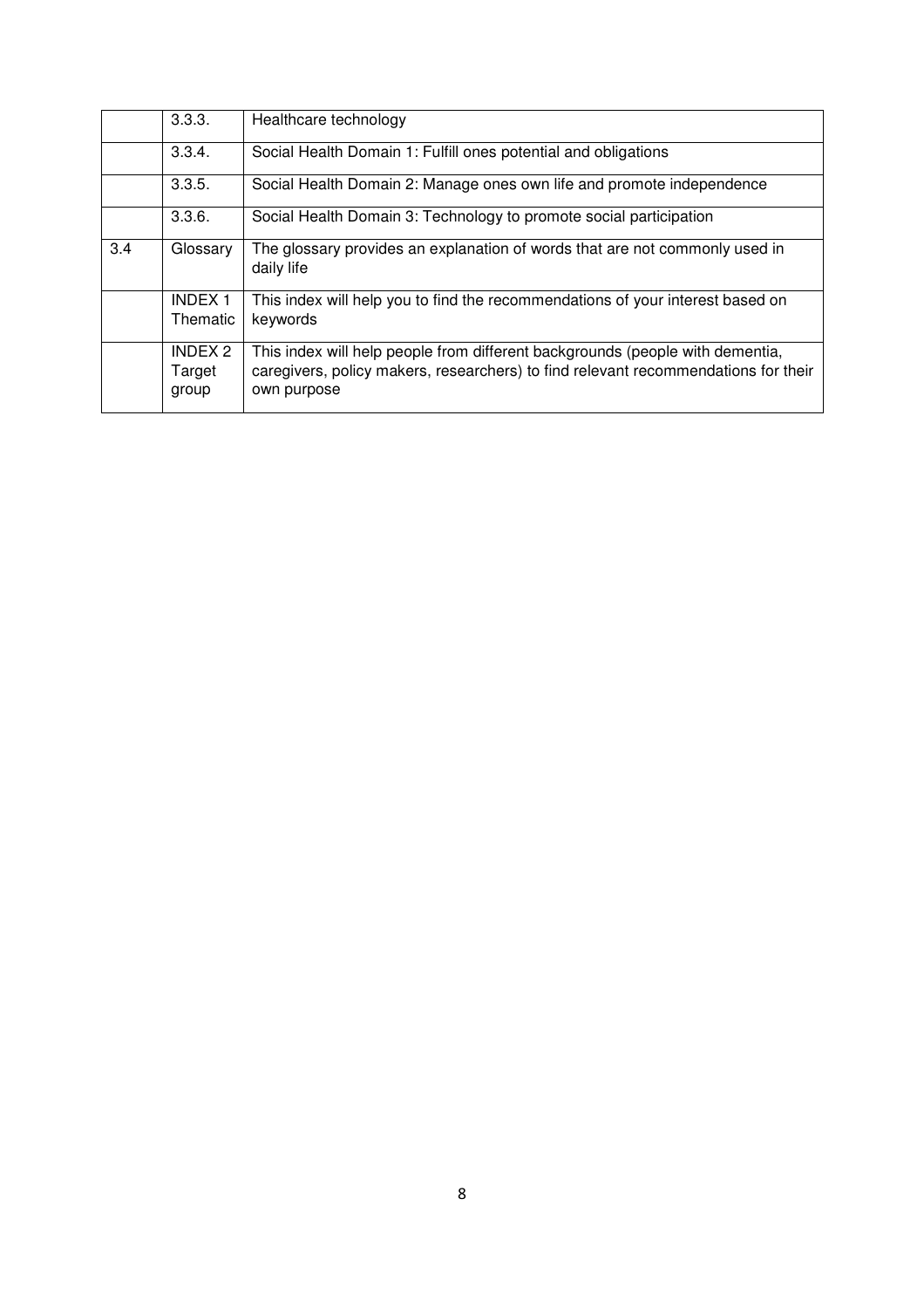# **Chapter 3 RECOMMENDATIONS**

# **3.1. Practical, cognitive & social factors to improve usability of technology**

# **3.1.1. Technology in everyday life**

 **Consider selling empowering products for people with dementia and carers and avoid stigmatizing stereotypes** [3.1.1.1]

Guidance: Providers and marketers of ST should not communicate a wanderer with dementia discourse. Rather they should focus on useful person-centred products and communicate this in a non-stigmatising way towards family carers and people living with dementia in order to provide empowering products.

Explanation and Examples: Surveillance Technology (ST), such as GPS tracking devices are used as a resilience tool to increase the safety and independence of people with dementia that portray people with dementia to sell such technologies in a way that encourages stereotypes and contribute to a misunderstanding of dementia. This in turn could also impact technology development. This qualitative research undertook three studies of production (who made what), audience reception (what do users need) and textual analysis (what media techniques are used to attract attention) focused on the UK, Sweden and the Netherlands. The production study examined 242 websites that sell ST and a wanderer discourse with dementia was found. These websites give minimum representation of people with dementia using technology but represent overburdened younger-female carers, who are in need for a locating safety product to covertly use for wandering people with dementia, children and pets. Relying on stereotypes and "not so useful" technology will hinder resilience for people with dementia. Rather, it may imply the continuous stigmatisation that occurs when people with dementia are stereotyped and disregarded as human technology users.

Keywords: Technology advertisements, textual analysis, dementia, stigma, wandering discourse

Target group: Providers, marketers of Surveillance Technology

Type of evidence Yvette Vermeer (INDUCT ESR1) Review of surveillance technology sold online and their marketing techniques

#### **References**

Vermeer, Y., Higgs, P., Charlesworth. G. (2018) Marketing of surveillance technology in three ageing countries. Quality in Ageing and Older Adults, 20, 2019(1):20-33 https://doi.org/10.1108/QAOA-03- 2018-0010

Vermeer, Y. Higgs, P. & Charlesworth, G. (2020) Selling surveillance technology: semiotic themes in advertisements for ageing in place with dementia,Social Semiotics, DOI: 10.1080/10350330.2020.1767399

Vermeer, Y., Higgs, P., Charlesworth, G. (2019). Audience reception to advertising of Surveillance Technology in dementia: evidence from focus groups (submitted).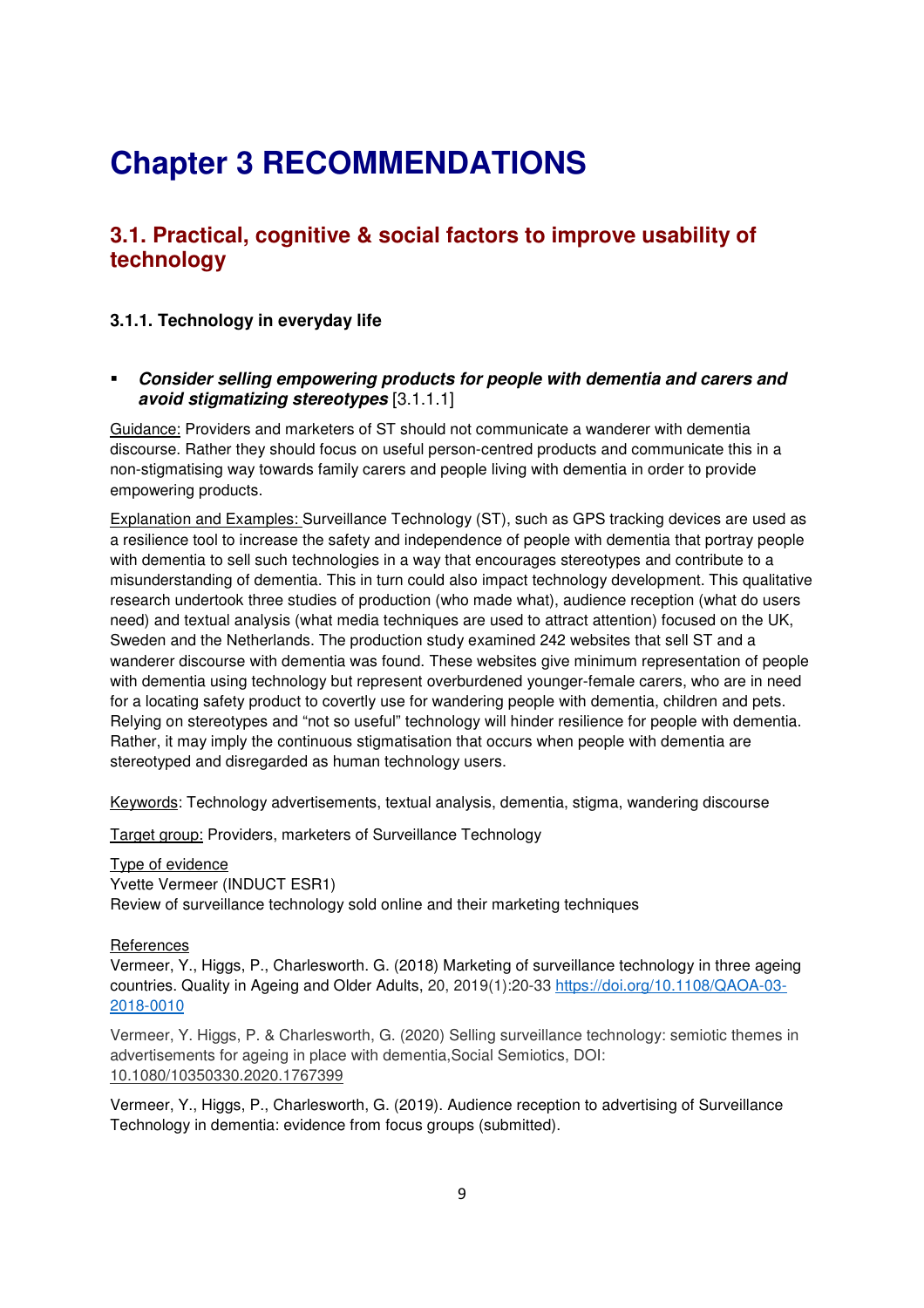Vermeer, Y. Analysing advertisements of older adults: controlling the senile back then and wanderers now? (submitted)

Vermeer, Y., van Santen, J., Charlesworth, G., & Higgs, P. (2020). People with dementia and carers online discussing surveillance. Journal of Enabling Technologies, *14*(1), 55-70. https://doi.org/10.1108/JET-07-2019-0032

Vermeer, Y., Higgs, P., Charlesworth, G. (2019). Surveillance Technology in dementia care: implicit assumptions and unresolved tensions. In: N. Hendriks, K. Slegers, A. Wilkinson (eds.) DementiaLab 2019, Making design work: engaging with dementia in context. Springer International Publishing, p101-113.

Vermeer, Y., Higgs, P., & Charlesworth, G. (2019). What do we require from surveillance technology? A review of the needs of people with dementia and informal caregivers. Journal of Rehabilitation and Assistive Technologies Engineering, *6*. doi: 10.1177/2055668319869517

# **Consider different needs** [3.1.1.2]

Guidance: During the development or use of technological devices, the individual needs of the person with cognitive impairments (e.g. dementia or MCI) and carer should be considered. This includes not only everyday technology, but also surveillance technology (ST) and technology used during cognitive training sessions. Increased awareness and offered assistance is recommended.

Explanation and Examples: People with dementia tend to face more and other difficulties than people with MCI when using relevant everyday technologies such as cash machines, calling or texting with a cell phone or using a DVD player, and thus need more assistance in technology use. This may also be the case with ST and technology used for cognitive training.

For example, ST are often presented as a neutral technology, which enables carers to minimise risk. However, the views of users have not been sought by ST developers, which limits the usefulness of ST and suggests the need for the empowerment of user groups. Therefore, a study of audience reception was undertaken through focus groups, online discussions (Netherlands) and PPI (UK). Hereby people with dementia could speak for themselves, which has allowed their needs to be compared with carers. There was no clear recognition that such needs differed between people with dementia and carers, and it has not previously been recognized that this leads to a mismatch between a user's situation and the product design and how this plays out in the acceptance and use of ST. Although, carers and people with dementia have not yet reached an agreement on the privacy debate and on how the media should portray dementia, it is clear that carers often tamper with ST to make up for a lack in current designs. The results suggest that ST are being resold or rebranded by providers to use for dementia, whilst users may experience physical and cognitive barriers to using such technologies for safety reasons.

Regarding technology for cognitive training: As older people have little experience with technological devices, and so may experience problems, professionals involved in cognitive training should monitor training sessions from the outset. The professional must observe and ensure the ability of the older person to understand the instructions given through the technological device, so that the person can really benefit from the cognitive training by computer. For example, in sessions with GRADIOR, a cognitive rehabilitation program, there is always a professional in charge who helps older people to understand the exercises they may experience difficulty with.

Keywords: People with dementia, MCI, carers, needs, everyday technology, surveillance technologies, product design, assistance, usability

Target group: People with dementia; family carers; professional carers, policymakers, technology developers, researchers, clinicians, who promote the use of technology to people with cognitive impairments.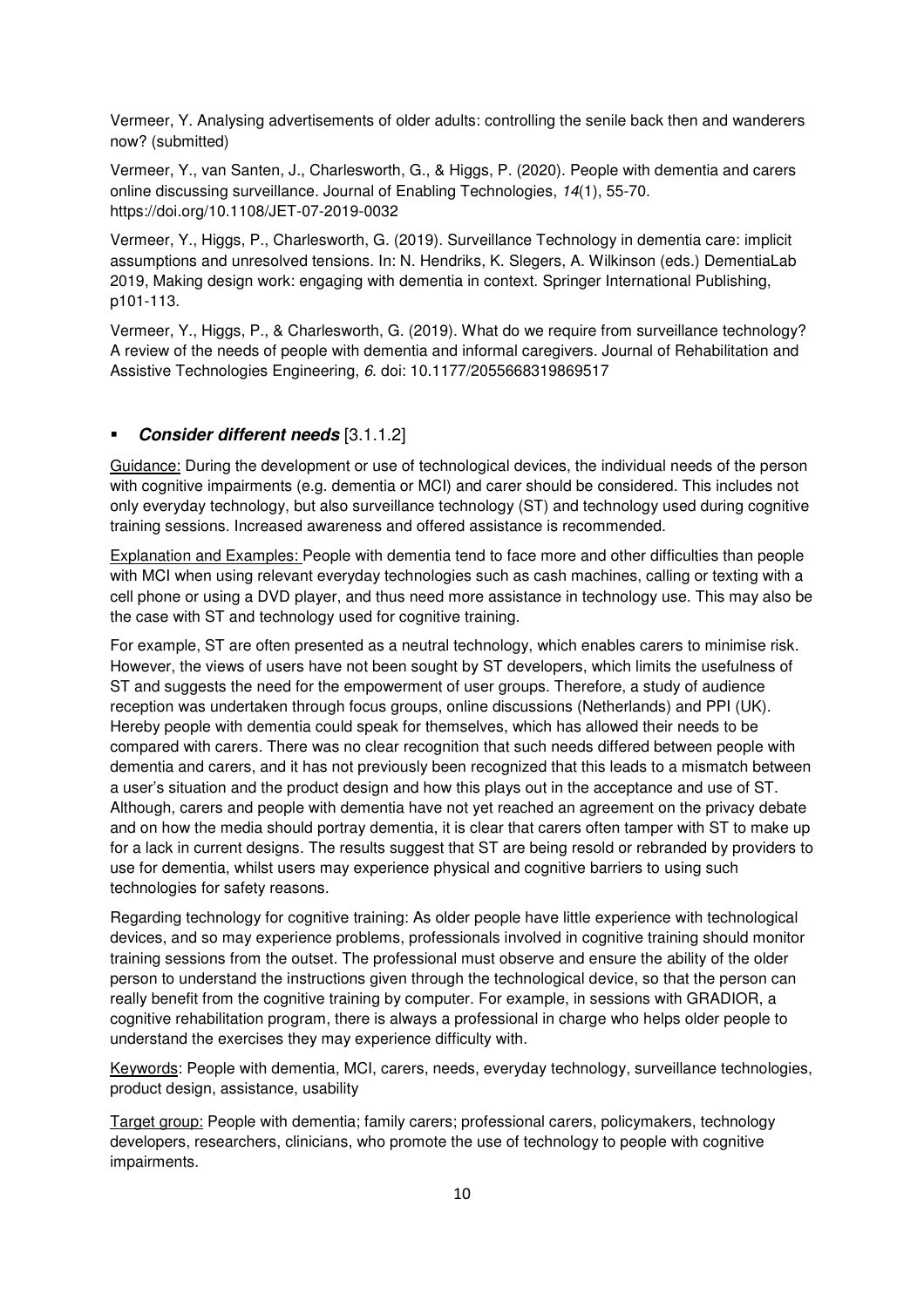# Type of evidence

Yvette Vermeer (INDUCT ESR1), Sara Bartels (INDUCT ESR9), Angie Alejandra Diaz (ESR 15) Literature review, RCT, cross-sectional and focus group studies, online discussions, PPI

#### References

Vermeer Y, Higgs P, Charlesworth G. What do we require from surveillance technology? A review of the needs of people with dementia and informal caregivers. J Rehabil Assist Technol Eng. 2019 Dec 2;6. doi: 10.1177/2055668319869517.

Vermeer, Y., van Santen, J., Charlesworth, G., & Higgs, P. (2020). People with dementia and carers online discussing surveillance. Journal of Enabling Technologies, *14*(1), 55-70. https://doi.org/10.1108/JET-07-2019-0032

S. L. Bartels, S. Assander, A.-H. Patomella, J. Jamnadas-Khoda & C. Malinowsky (2019): Do you observe what I perceive? The relationship between two perspectives on the ability of people with cognitive impairments to use everyday technology, Aging & Mental Health, ePub 6May2019 https://doi.org/10.1080/13607863.2019.1609902

# **Consider undesired side effects of dementia prevention technologies and discourses** [3.1.1.3]

Guidance: Public health policy should more fully consider the undesired side effects of dementia prevention technologies and discourses which may reinforce the fear of dementia and imply a moral responsibility on people who cannot maintain cognition in later life due to the progression of the condition.

Explanation and Examples: A review of the literature shows there is little evidence for the effectiveness of brain training to prevent dementia. Furthermore, ethnographic research has generated evidence that engagement with it can act as a form of social exclusion by separating older people into those who have 'successfully cognitively aged' and those who have not. Indeed, the promotion of this technology implies an individual responsibility to stay cognitively healthy, implicitly reinforcing anxiety and blame around the condition and people who live with it. These side effects can reinforce the exclusion of people with the condition.

Keywords: Brain training, social exclusion, successful ageing, dementia

Target group: Researchers; policymakers

Type of evidence

Sébastien Libert (INDUCT ESR2)

Literature review, Ethnography

# References

Libert, S., Charlesworth, G., & Higgs, P. (2020). Cognitive decline and distinction: A new line of fracture in later life? Ageing and Society*,* 40(12), 2574-2592. doi:10.1017/S0144686X19000734

# **Adaptations to enable more accessible public transport** [3.1.1.4]

# Guidance:

Public transport providers and policy-makers should be more aware of barriers to access and consider adaptations to enable better accessibility for people with cognitive issues or disabilities living with dementia.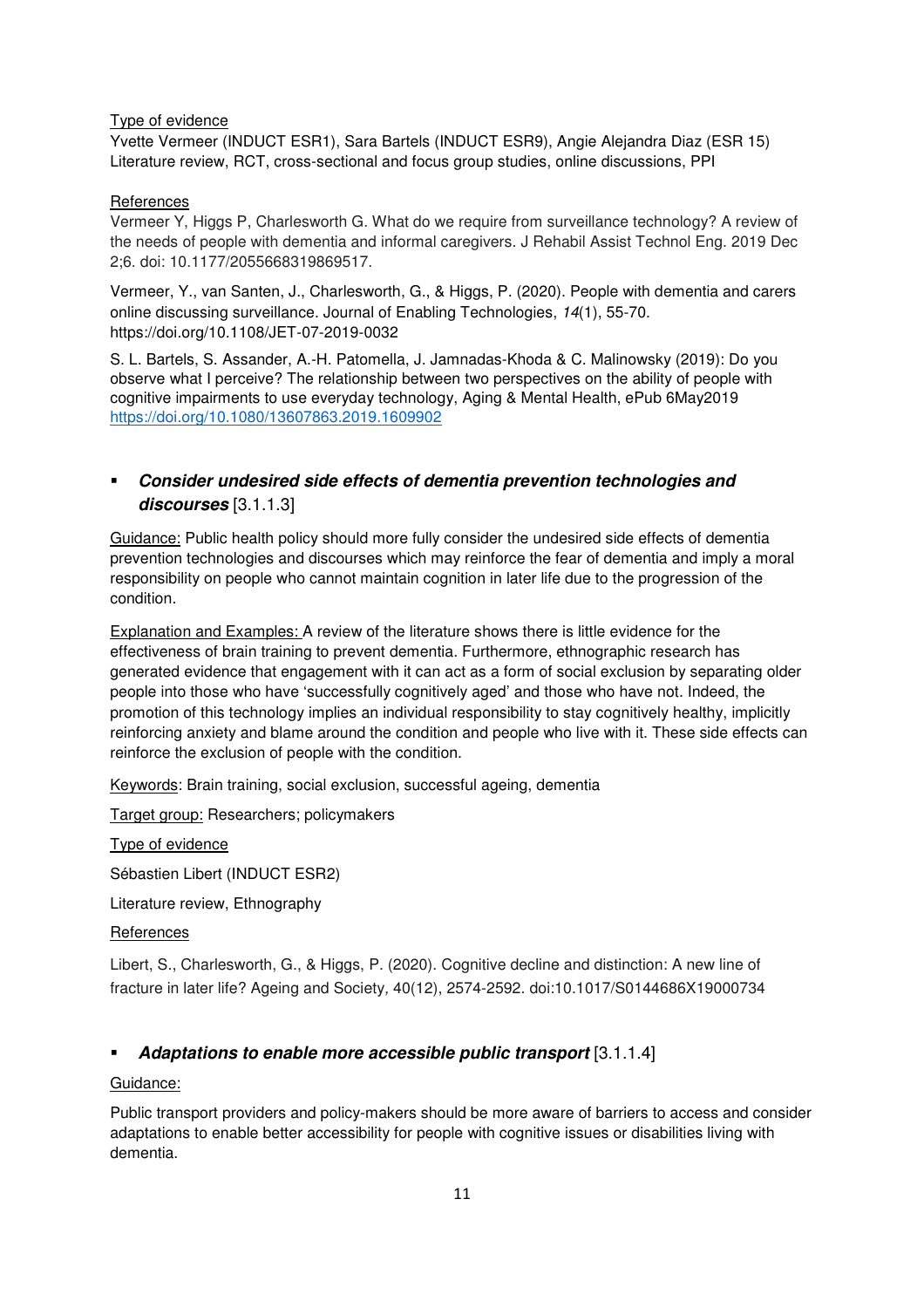Explanation and Examples: Everyday Technologies are required to access public transport (e.g. ticket machines, GPS, travel updates on smartphones). Research from the UK and Sweden explored how access to public transport can enable or disable a person's ability to participate in places and activities, within public space. The UK study involved 64 older people with dementia and 64 older people with no known cognitive impairment. The Swedish study included 35 older people with dementia and 34 older people with no known cognitive impairment. Transportation centres were one of the places most frequently abandoned over time by the Swedish group of people with dementia. In both the Swedish and UK samples, compared with people without dementia significantly fewer people with dementia were drivers, so may have increased need to use public transport. Research shows they face increased barriers to using the Everyday Technologies that are required to access those services. The research is supported by consultations that were performed across London with community-based groups of older people with and without dementia, and the European Working Group of People with Dementia. The consultations revealed not only physical but also cognitive barriers to using Everyday Technologies to access public transport.

Keywords: Technology, Dementia, Transportation, Activities of Daily Living; Social Participation, Accessibility

Target group: Transportation planners, transportation operators, policy-makers.

#### Type of evidence

Sophie Gaber (INDUCT ESR3)

Cross sectional quantitative studies, literature review & multilevel stakeholder consultations.

#### **References**

Gaber, S. N., Nygård, L., Brorsson, A., Kottorp, A., & Malinowsky, C. (2019). Everyday Technologies and Public Space Participation among People with and without Dementia. Canadian Journal of Occupational Therapy, 86(5), 400–411. https://doi.org/10.1177/0008417419837764

Gaber, S. N., Nygård, L., Kottorp, A., Charlesworth, G., Wallcook, S., & Malinowsky, C. (2020). Perceived risks, concession travel pass access and everyday technology use for out-of-home participation: cross-sectional interviews among older people in the UK. BMC Geriatrics, 20, 192. https://doi.org/10.1186/s12877-020-01565-0

#### **Addressing stigma through online and offline service options** [3.1.1.5]

Guidance: Service providers should counter the stigmatising effect of not having access to, or not being a skilled user of, Everyday Technologies, for people with dementia and consider strategies to enhance participation, providing offline and online choices for all public services.

Explanation and Examples: Interviews were performed with 128 older people with and without dementia in the UK, and 69 people with and without dementia in Sweden. In both the UK and Swedish studies, people with dementia reported significantly lower use of Everyday Technologies compared to older people without dementia. People with dementia also reported significantly lower participation in places and activities within public space. Reduced ability to use Everyday Technologies was linked to reduced participation in places visited and activities within public space for people with dementia. Community-based consultations with older people with and without dementia across London showed that Everyday Technologies can provide opportunities to participate in services, e.g. eHealth and online banking. However, without face-to-face or written options (e.g. offline), people with dementia are at risk of stigma associated with digital exclusion. Barriers to participation in their everyday lives can lead to social isolation.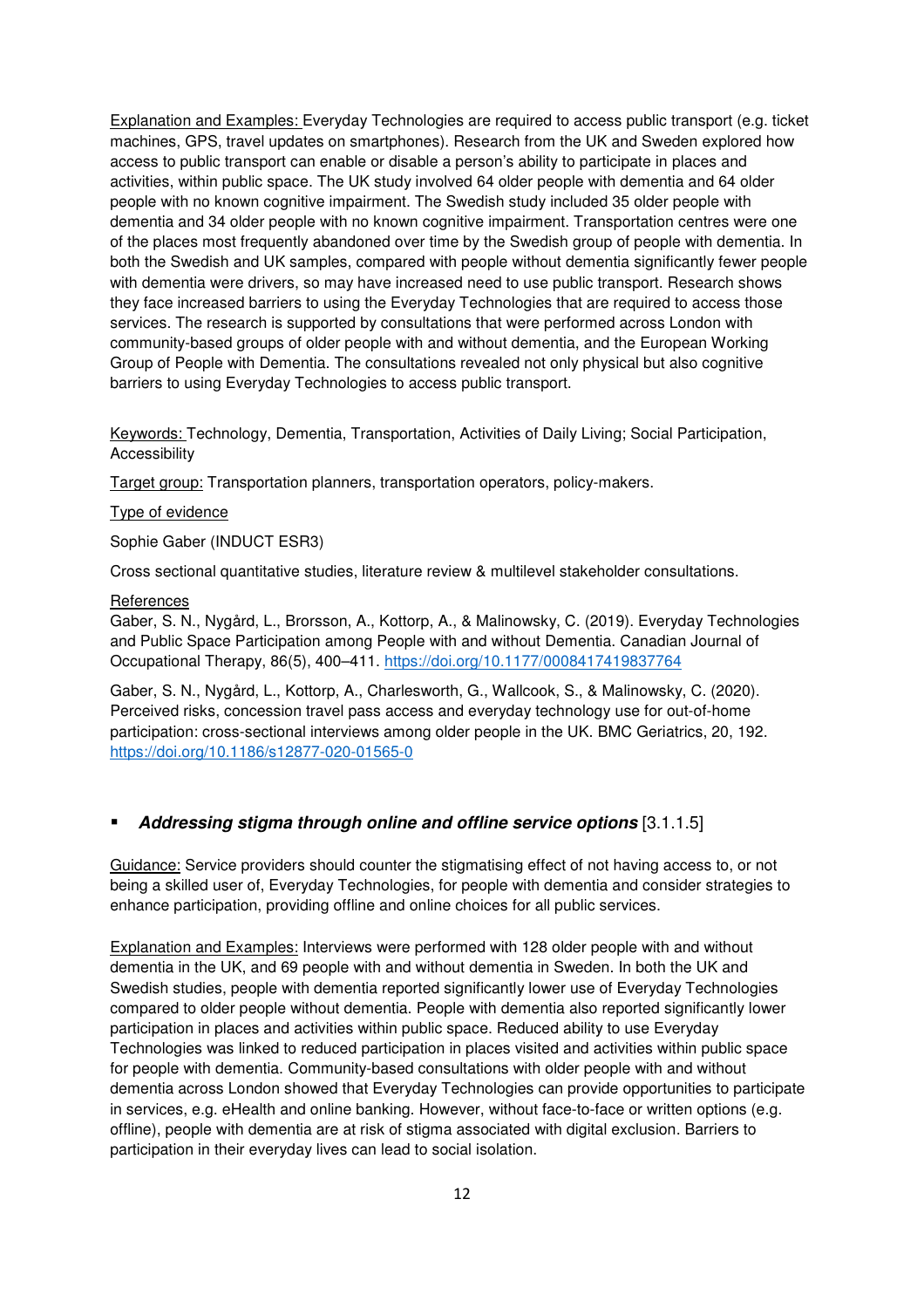Keywords: Technology, Dementia, Activities of Daily Living, Human Rights, Stigma, Social Isolation, Health Literacy, Health Services Accessibility

Target group: Service providers e.g. retailers, transportation organisations, financial companies etc., government and voluntary services, cultural, recreational and spiritual centres, media etc.

#### Type of evidence

Sophie Gaber (INDUCT ESR3)

Cross sectional quantitative studies, literature review & multilevel stakeholder consultations.

#### **References**

Gaber, S. N., Nygård, L., Brorsson, A., Kottorp, A., & Malinowsky, C. (2019). Everyday Technologies and Public Space Participation among People with and without Dementia. Canadian Journal of Occupational Therapy, 86(5), 400–411. https://doi.org/10.1177/0008417419837764

Gaber, S. N., Nygård, L., Brorsson, A., Kottorp, A., Charlesworth, G., Wallcook, S., Malinowsky, C. (2020). Social Participation in Relation to Technology Use and Social Deprivation: A Mixed Methods Study Among Older People with and without Dementia. International Journal of Environmental Research and Public Health, 17, 4022. https://www.mdpi.com/1660-4601/17/11/4022#

# **Design easier to use everyday ICTs (Everyday Information Communication Technologies)** [3.1.1.6]

Guidance: Technology developers should be aware that the challenge of using everyday information communication technologies can be high for older adults, including some people with dementia. They should use inclusive design that addresses cognitive useability to reduce the level of challenge so that more people with cognitive impairments can use ICTs.

Explanation/Examples: A standardized questionnaire investigated how 35 people living with dementia and 34 people with no known cognitive impairment in Sweden perceived their ability to use 90 ETs on a 5 step rating scale. This data was analysed (in a Rasch model) to produce a *challenge measure* for each of the 31 EICTs, showing how difficult or easy they were to use. Landline telephone was the easiest EICT to use. Scores for smartphone functions (make calls, receive calls, alarm, camera) were at the easier end of the challenge hierarchy and comparable to (or lower than) the challenge of the same functions on a push button mobile phone. These smartphone functions were less relevant to the group of people with dementia than the group without. Using a computer for the full range of functions (shopping, banking, email etc.) scored in the top half of the challenge of the hierarchy and using a tablet to search the web was most difficult. No other tablet functions (i.e. banking, email) could be scored since not enough people considered those functions relevant. Several smartphone functions (i.e. game, social media, transaction) could not be scored for the same reason

Keywords: Information Communication Technologies, Usability, Dementia, Older adults

Target group: Technology developers; e.g. designers

# Type of evidence

Sarah Wallcook (INDUCT ESR4)

Cross sectional quantitative study and literature review

#### **References**

Wallcook, S., Nygård, L., Kottorp, A. & Malinowsky, C. (2019) The use of Everyday Information Communication Technologies in the lives of older adults living with and without dementia in Sweden. Assistive Technology, 33:6, 333-340 [DOI: 10.1080/10400435.2019.1644685]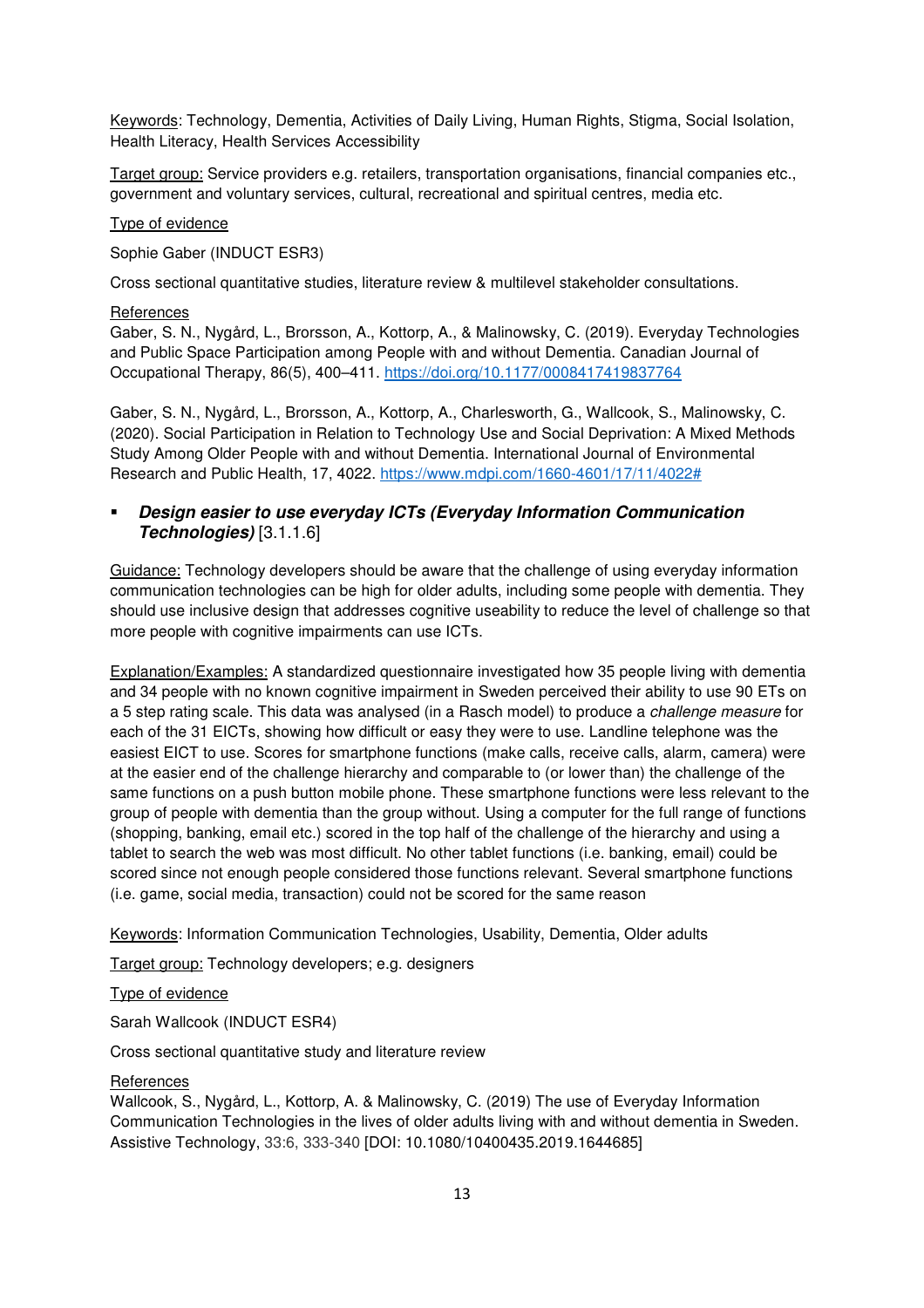# **Take a multi-perspective approach when procuring public space technologies to improve usability internationally** *[3.1.1.7]*

Guidance: When selecting technologies for use in public spaces, procurers should involve occupational therapists and designers with expertise in dementia, and people living with dementia. Public space technologies should 1) have the most cognitively enabling and inclusive design features (i.e. minimal steps and memory demands), 2) be sited in the most supportive physical location (i.e. secure vestibule, busy thoroughfare) and 3) identify and account for wider sociocultural preferences (i.e. continued face-to-face services).

Explanation/Examples: Life outside home in most countries increasingly demands the use of everyday technologies (ETs i.e. transport ticket and parking machines, ATMs, airline self-check in machines, fuel pumps). However, ETs can present challenges, particularly for people with dementia, and differences in design and location may mean some ETs are easier to use than others. To investigate variation in the challenge of ETs; the Everyday Technology Use Questionnaire was administered with 315 people with and without dementia (73 in Sweden, 114 in the USA, 128 in England) in a crosssectional, quantitative study. Modern statistical analysis found 5/16 public space ETs differed in challenge level between countries (specifically: ATM, airline self-check-in, bag drop, automatic ticket gates, fuel pump). These differences result from variation in design features or siting of technologies. However, they may also be due to differing habits between users in different countries (i.e. necessity and frequency of use, preference for particular modes of transport, concerns about security, embarrassment) or varying progress towards technologised rather than face-to-face services (i.e. towards cashlessness). Taking account of inter-country differences could lead to selecting the most useable technologies and services. This could improve inclusiveness of public space internationally for older adults with and without dementia.

Keywords: Everyday technology, everyday life, accessibility, useability, cultural context, transportation

Target group: Service providers e.g. retailers, transportation organisations, financial companies etc., occupational therapy educators and providers, technology developers, dementia friendly communities

#### Type of evidence

Sarah Wallcook (INDUCT ESR4)

Quantitative, cross-sectional study with 315 participants in three countries.

#### References

Wallcook, S., Malinowsky, C., Nygård, L., Charlesworth, G., Lee, J., Walsh, R., Gaber, S.N., & Kottorp, A. (2020) The perceived challenge of everyday technologies in Sweden, the United States, and England: exploring differential item functioning in the Everyday Technology Use Questionnaire, Scandinavian Journal of Occupational Therapy, 27(8):554-566. doi: 10.1080/11038128.2020.1723685.

# **Cashback is a replacement banking service rurally and local retailers must be aware of legal obligations to accept chip and signature cards** [3.1.1.8]

Guidance: Due to UK bank and post office closures, local shops have a more central role in ensuring that older adults have continued, secure access to cash via face-to-face services offering card payments and cashback. Staff, managers and proprietors need to be aware of legal obligations to accept customers' chip and signature cards, which support some people with dementia to access their finances. Other countries may need to make legal provisions to ensure financial services and retailers do not discriminate against people with disabilities regarding payment methods and access to cash.

Explanation/Examples: Cash can be a preferred option among people of all ages – including some older adults with dementia - who prefer to retain visual control over their spend. Bank and post office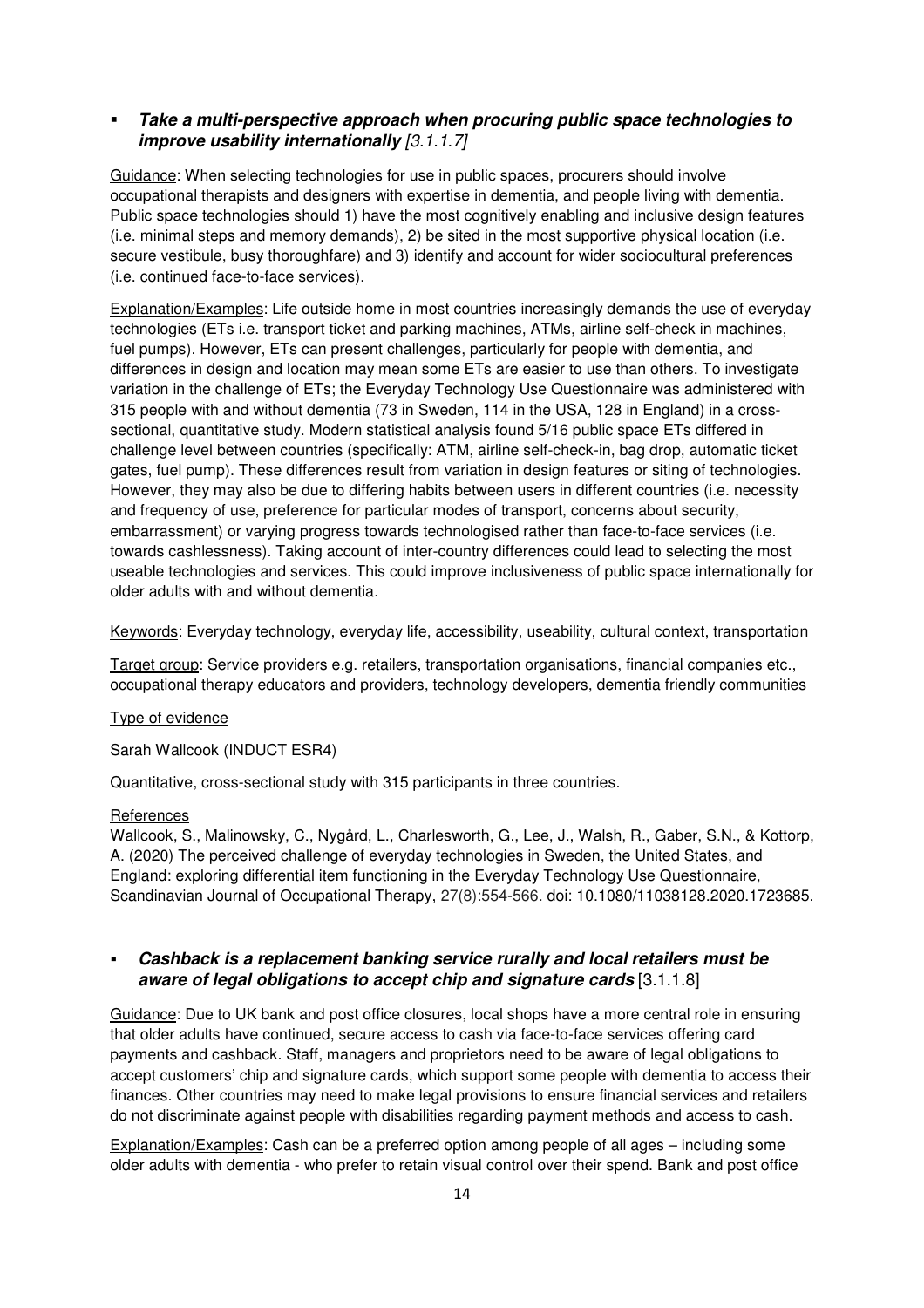closures have occurred across the UK, affecting particularly people in rural areas, who may now face increased travel distances to reach a branch. Technologies (ATMs and chip and PIN devices) are therefore becoming less avoidable in the process of accessing cash, however, can present problems for people living with dementia. A case study of 13 rurally dwelling older adults in the UK with mild dementia gathered data from in home interviews involving two structured questionnaires, observations, maps, and subsequent relevant document collation (i.e. public transport timetables, local news reports). The importance of local grocery shops and supermarkets in providing a trusted, faceto-face option for accessing cash was highlighted, particularly among cases who lived alone. Subsequent document analysis found some retailers were unaware of legal obligations to accept chip and signature cards leading to occasional refusals. Raising retailer awareness of the importance of card payment options rurally, and obligations to accept signature cards, could support people living with dementia to continue independently accessing their finances locally.

Keywords: Everyday life, everyday technology, rural, activities of daily living, services

Target Group: Service providers e.g. retailers, transportation organisations, financial companies etc, dementia friendly communities, voluntary services, government

#### Type of evidence

Sarah Wallcook (INDUCT ESR4)

Case study of 13 rurally dwelling older adults with mild dementia in England.

#### **References**

Wallcook, S. (2021) Conditions of Everyday Technology Use and its Interplay in the Lives of Older Adults with and without Dementia. (PhD thesis) Karolinska Institutet, Stockholm. Available at: https://openarchive.ki.se/xmlui/handle/10616/47651

# **Private surveillance car parking companies must not discriminate against drivers with dementia and must ensure useability by giving control and feedback to users** [3.1.1.9]

Guidance: Private car parking companies that use vehicle number plate recognition and surveillance technologies must make accessible provisions that account for memory difficulties common among drivers with mild dementia. Parking facilities must allow users control and provide feedback about time of arrival. Contractors of these companies must ensure the systems they agree to are useable for their customers living with dementia.

Explanation/Examples: Driving remains essential for daily life in rural parts of the UK where public transport infrastructure is sparse. Driving also means handling continually evolving technologies: parking ticket machines (cash, cashless, SMS/app, number plate inputting), automated barriers, fuel pumps, parking surveillance systems. These technologies may increase the complexity of parking and driving, particularly for people living with dementia', and could impact some people's ability to complete everyday activities. A case study of 13 rurally dwelling older adults with mild dementia gathered data from in-home interviews involving two structured questionnaires, observations, maps, and subsequent relevant document collation (i.e. public transport timetables, local news reports). Driving was highlighted as centrally important to daily life, particularly for cases living alone. Carparks which used number plate surveillance on entry and exit were highlighted by one case as particularly problematic. These types of parking technologies offer drivers no feedback about time of arrival, nor any method by which drivers can control their own actions in relation to rules and restrictions leading to unfair discrimination. Short term memory difficulties common among people with mild dementia increase their risk of being unfairly penalised by these systems, leading to curtailed or abandoned activities, or handling complex administration of fines.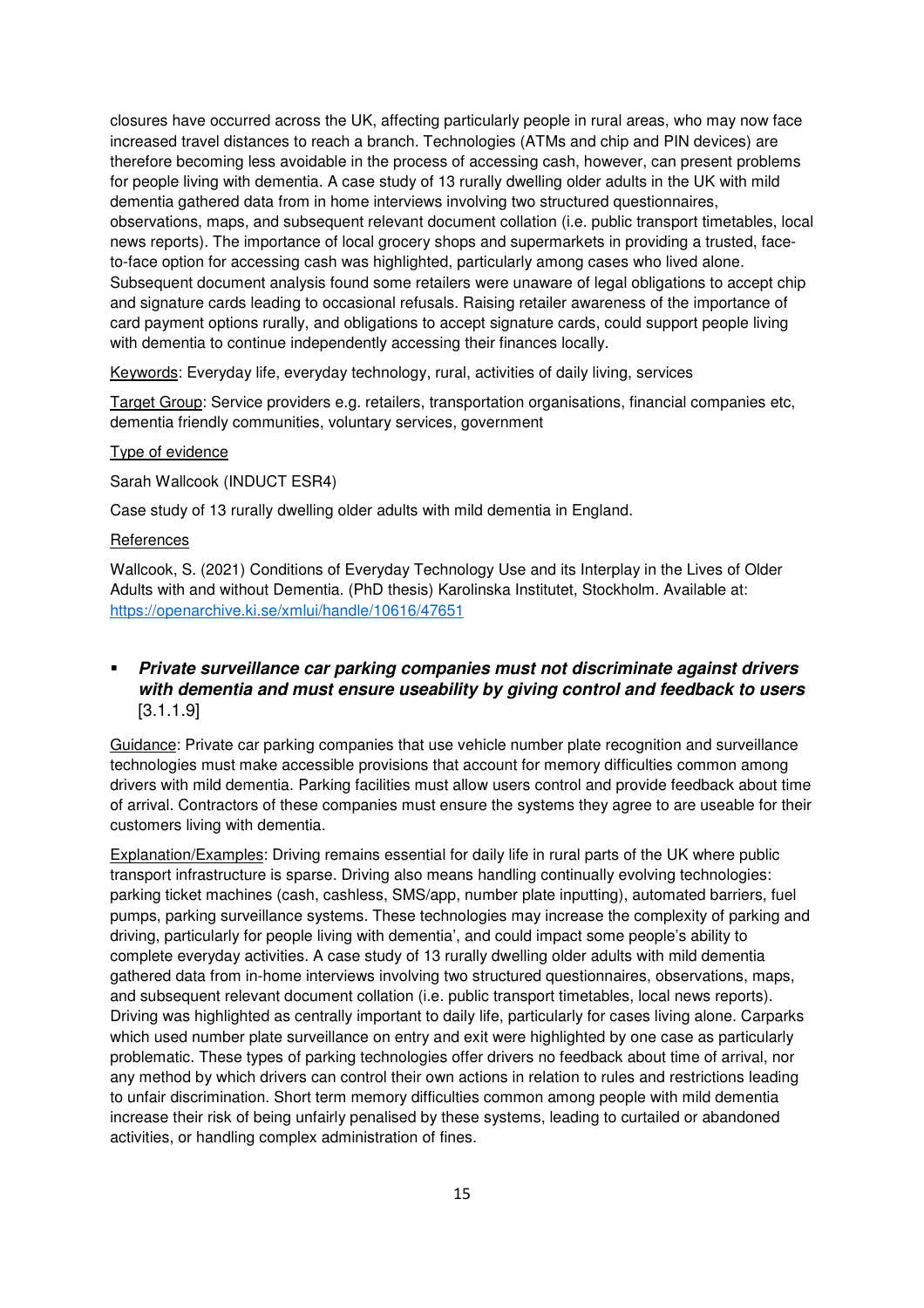Keywords: Everyday life, everyday technology, transportation, surveillance technology, services, rural

Target Group:Service providers e.g. retailers, transportation organisations, financial companies etc, dementia friendly communities, voluntary services

Type of evidence

Sarah Wallcook (INDUCT ESR4)

Case study of 13 rurally dwelling older adults with mild dementia in England.

#### **References**

Wallcook, S. (2021) Conditions of Everyday Technology Use and its Interplay in the Lives of Older Adults with and without Dementia. (PhD thesis) Karolinska Institutet, Stockholm. Available at: https://openarchive.ki.se/xmlui/handle/10616/47651

# **Provide comprehensive occupational therapy assessments taking account of everyday technology use to improve identification of support needs** [3.1.1.10]

Guidance: People with dementia reporting new difficulties using everyday technologies should be offered a comprehensive assessment by an occupational therapist. While everyday technology can be assistive to everyday activities, in some cases, a pattern of detechnologising indicates instability in the person's wider pattern of participation and may indicate a need for support, or change in housing situation.

Explanation/Examples: Everyday life, including outside home, more and more involves the use of everyday technologies (mobiles, smartphones, ATMs, transport ticket machines etc), which could even influence the places that people go to. A cross-sectional, quantitative study with 128 older adults with and without dementia in England was conducted using the Everyday Technology Use Questionnaire and the Participation in Places and Activities Outside Home questionnaire. Results of statistical analyses confirmed that for some people; going to a lower amount of places was related to perceiving a lower amount of technologies relevant in daily life and living in a relatively more deprived area. A subsequent case study was conducted with 13 rurally dwelling older adults from the same sample (using the same questionnaires with additional interview notes, observations, maps, subsequent relevant document collation i.e. mobile and internet network availability reports). Findings highlighted a person could perceive detechnologising, particularly around the home and garden, as one of several signs of vulnerability when living alone rurally. Such vulnerability was then a sign of a need for support to make living at home more tenable, including to increase safety in the grounds surrounding home, or was a sign of a need to relocate.

Keywords: Assessments, support, activities of daily living, everyday technology

Target Group: Occupational therapy educators and providers, social care and housing providers, clinicians, health care providers and patient organizations.

#### Type of evidence

Sarah Wallcook (INDUCT ESR4)

Quantitative cross-sectional study with 128 UK-based participants, case study of 13 rurally dwelling older adults with mild dementia in England.

#### **References**

Wallcook, S., Nygård, L., Kottorp, A., Gaber, S. N., Charlesworth, G. & Malinowsky, C. (submitted) Kaleidoscopic associations between life outside home and the technological environment that shape occupational injustice – revealed with cross-sectional statistical modelling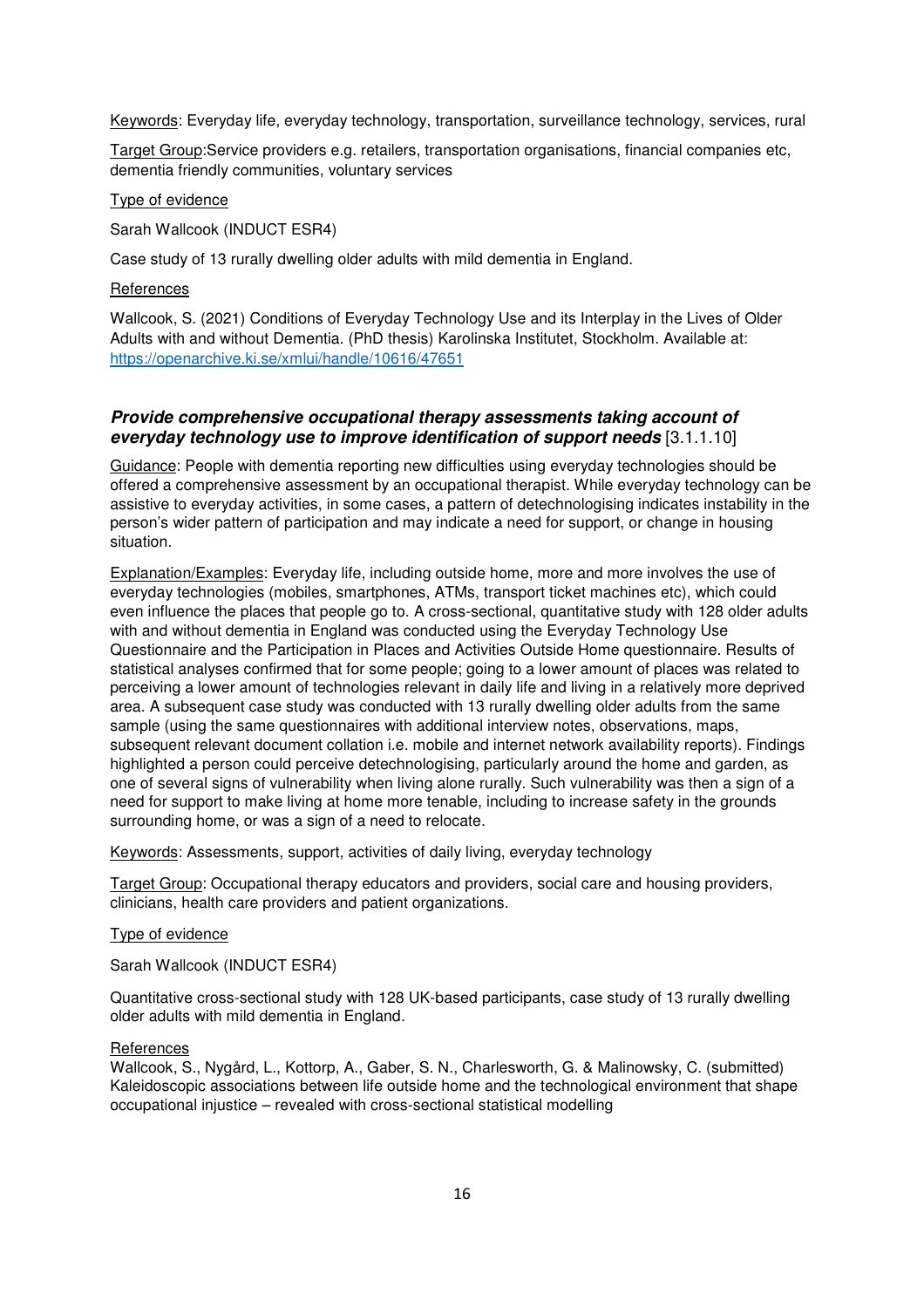Wallcook, S. (2021) Conditions of Everyday Technology Use and its Interplay in the Lives of Older Adults with and without Dementia. (PhD thesis) Karolinska Institutet, Stockholm. Available at: https://openarchive.ki.se/xmlui/handle/10616/47651

# **3.1.2 Technology for meaningful activities**

# **Optimising the process of prototyping and usability testing** [3.1.2.1]

Guidance: Gather feedback from people with dementia on working prototypes rather than paper prototypes.

Explanation/example: Work with Eumedianet and the systematic review indicated that people with dementia found it difficult to comment on paper prototypes as it did not provide them with enough knowledge on the future digital application.

Keywords: User involvement, feedback, prototyping, usability testing

Target group: Researchers involved in developing digital applications

#### Type of evidence

Harleen Rai (INDUCT ESR5)

Systematic review & development process of the iCST application

#### References

Rai, H. K., Cavalcanti Barroso, A., Yates, L., Schneider, J., & Orrell, M. Improving the involvement of people with dementia in developing technology–based interventions: a narrative synthesis review and best practice guidelines. JMIR 2020;22(12):e17531. doi.org/10.2196/17531.

Rai, H.K., Schneider, J., Orrell, M. An Individual Cognitive Stimulation Therapy App for People With Dementia: Development and Usability Study of Thinkability JMIR Aging 2020;3(2):e17105 doi: 10.2196/17105

# **Creating a suitable user experience and design** [3.1.2.2]

Guidance: When developing new digital applications, ensure you generate an optimal user experience and focus on sophisticated design including clear signposting and, an easy and intuitive navigation.

Explanation/example: People using the iCST app valued the sophisticated, mature design and the clear navigation but noted the need for clearer buttons. The design should have a highly professional look and feel and be clearly orientated to adults not children.

Keywords: UX design, user experience, design, digital applications

Target group: Researchers involved in developing digital applications, UX designers.

Type of evidence

Harleen Rai (INDUCT ERS5)

Development process of the iCST application

#### **References**

Rai, H. K., Griffiths, R., Yates, L., Schneider, J., & Orrell, M. (2021) Field-testing an iCST touch-screen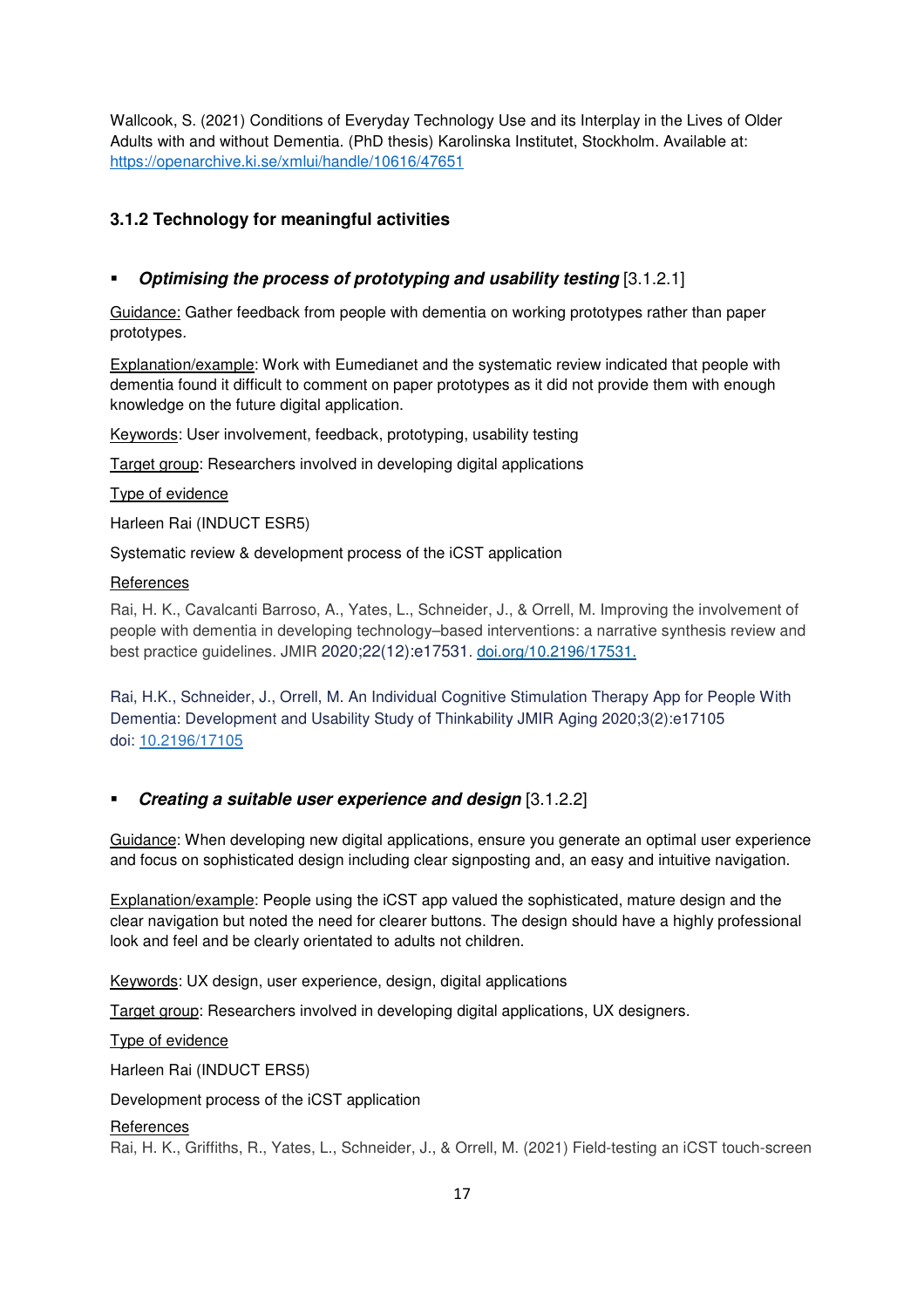application with people with dementia and carers: a mixed method study. Aging & Mental Health, 25:6, 1008-1018, doi.org/10.1080/13607863.2020.1783515.

# **Everyday fluctuations** [3.1.2.3]

Guidance: Consider using smartphone-based experience sampling apps to measure everyday fluctuations of variables such as mood, behaviors, or cognition in people with mild cognitive impairments or carers of people with dementia to better understand variations in daily experiences.

Explanation and examples: The 'Partner in Sight' intervention for carers of people with dementia, the 'Monitor-Mi' study (feasibility of the experience sampling method (ESM) in people with MCI), and the development of two cognitive tasks (mDSST; mVSWMT), all included the experience sampling method (ESM). These studies are first steps towards a better understanding of and support for people with cognitive impairments, such as MCI or dementia, and their carers in everyday life. The results indicate positive effects on carers' well-being, feasibility of using the ESM in people with MCI, and internal validity when assessing momentary cognition in healthy older individuals. The experience sampling method has a high ecological validity with a reduced memory bias, allows to see fluctuations, and uncovers a complex picture of affect, behaviour, and other variables in everyday life. It can be used to increase awareness of own daily patterns and motivate behavioural changes towards more meaningful activities.

Keywords: Experience sampling, everyday life, cognition, people with MCI, carers, mood

Target group: Researchers focusing on eHealth, clinicians

#### Type of evidence

Sara Bartels (INDUCT ESR9)

ESM studies: 'Partner in Sight' intervention and related studies; Monitor-Mi study; Cognitive tasks (collaboration with S. Verhagen et al.).

# References

Bartels SL, van Knippenberg RJM, Malinowsky C, Verhey FRJ, de Vugt ME Smartphone-Based Experience Sampling in People With Mild Cognitive Impairment: Feasibility and Usability Study. JMIR Aging 2020;3(2):e19852 doi:10.2196/19852

Van Knippenberg, R. J. M., De Vugt, M. E., Ponds, R. W., Myin‐Germeys, I., van Twillert, B., & Verhey, F. R. J. (2017). Dealing with daily challenges in dementia (deal‐id study): an experience sampling study to assess caregiver functioning in the flow of daily life. International journal of geriatric psychiatry, *32*(9), 949-958.

Van Knippenberg, R. J. M., De Vugt, M. E., Ponds, R. W., Myin-Germeys, I., & Verhey, F. R. J. (2018). An experience sampling method intervention for dementia caregivers: results of a randomized controlled trial. The American Journal of Geriatric Psychiatry, 26(12), 1231-1243.

Daniëls, N. E. M., Bartels, S. L., Verhagen, S. J. W., Van Knippenberg, R. J. M., De Vugt, M. E., & Delespaul, P. A. (2020). Digital assessment of working memory and processing speed in everyday life: Feasibility, validation, and lessons-learned. Internet Interventions, 19, 100300.

Verhagen, S. J., Daniëls, N. E., Bartels, S. L., Tans, S., Borkelmans, K. W., de Vugt, M. E., & Delespaul, P. A. (2019). Measuring within-day cognitive performance using the experience sampling method: A pilot study in a healthy population. PLOS ONE, 14(12), e0226409.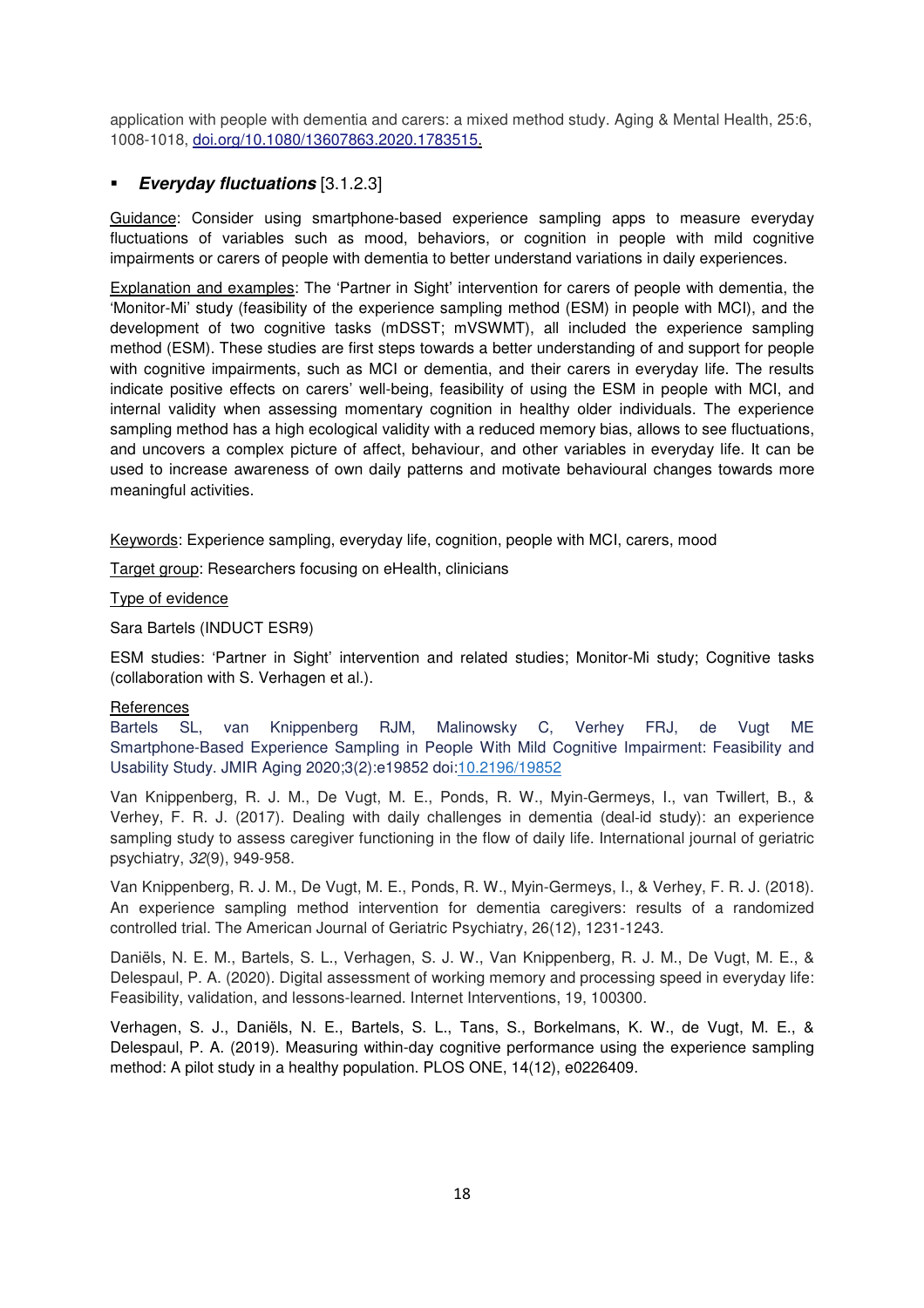# **Assessing the Ability to Use Everyday Technologies by self-perceived reports as well as observations** [3.1.2.4]

Guidance: To understand the ability of the elderly with cognitive impairments to use everyday technology observe the interaction but also ask about their views.

Explanation and examples: Via an observation (guided by the META), the person-technology interaction can be described in detail, e.g. does the person press buttons/the screen with an adequate force or are steps performed in a logical order. This can help to determine which elements of a specific technology are causing problems and might be particularly useful for designing intervention and the development of technology. Through a self-perceived report (S-ETUQ), the individual can reflect on a wider range of technologies and the impact of technology use to perform well in (in relation to) everyday life can be depicted. For example, if someone has problems using the ticket machine for public transport or the ATM, this might impact participating in society; if the individual has problems with using the dishwasher or vacuum cleaner, this might impact the hygiene and well-being at home.

Keywords: Everyday technology, MCI, dementia, self-perceived report, observation

Target group: Clinicians, researchers and industry evaluating technology use of people with cognitive impairments

#### Type of evidence

Sara Bartels (INDUCT ESR9)

Correlation study of the META and S-ETUQ (KI and UM)

#### **References**

Bartels, S.L., Assander, S., Patomella, A.H., Jamnadas-Khoda, J. & Malinowsky, C. (2020): Do you observe what I perceive? The relationship between two perspectives on the ability of people with cognitive impairments to use everyday technology, Aging & Mental Health, 24:8, 1295-1305, DOI: 10.1080/13607863.2019.1609902

# **3.1.3. Health care technology**

# **Portable and unobtrusive devices for electronic records are optimal for staff and residents** [3.1.3.1]

Guidance: Nursing homes providing care for people with dementia should consider introducing portable devices in addition to desktop devices for electronic patient records (EPR). Devices should not disrupt or invade residents' privacy.

Explanation & Examples: Portable devices have been shown to increase efficiency in some instances as they allow staff to record data into the EPR at the point of care instead of at the end of the shift. This enables staff to spend more time providing care to residents, particularly for residents with dementia and complex needs. Portable devices can support person-centred care by allowing immediate access to care plans with vital information about residents, such as dementia diagnosis. Rapid access to care plans is important for staff retrieving information about individuals who are at the nursing home temporarily on respite; for those residents who may be unable to recall personal information; and for those staff who work infrequently in the home and are unfamiliar with residents. However, it should be taken into consideration that some staff may prefer desktop devices based on ease of use when completing substantial documents. During the development of portable devices for nursing homes, the impact that such devices could have on residents should be taken into account and staff should explain the purpose of EPR devices to residents and family members who may be unfamiliar with the technology.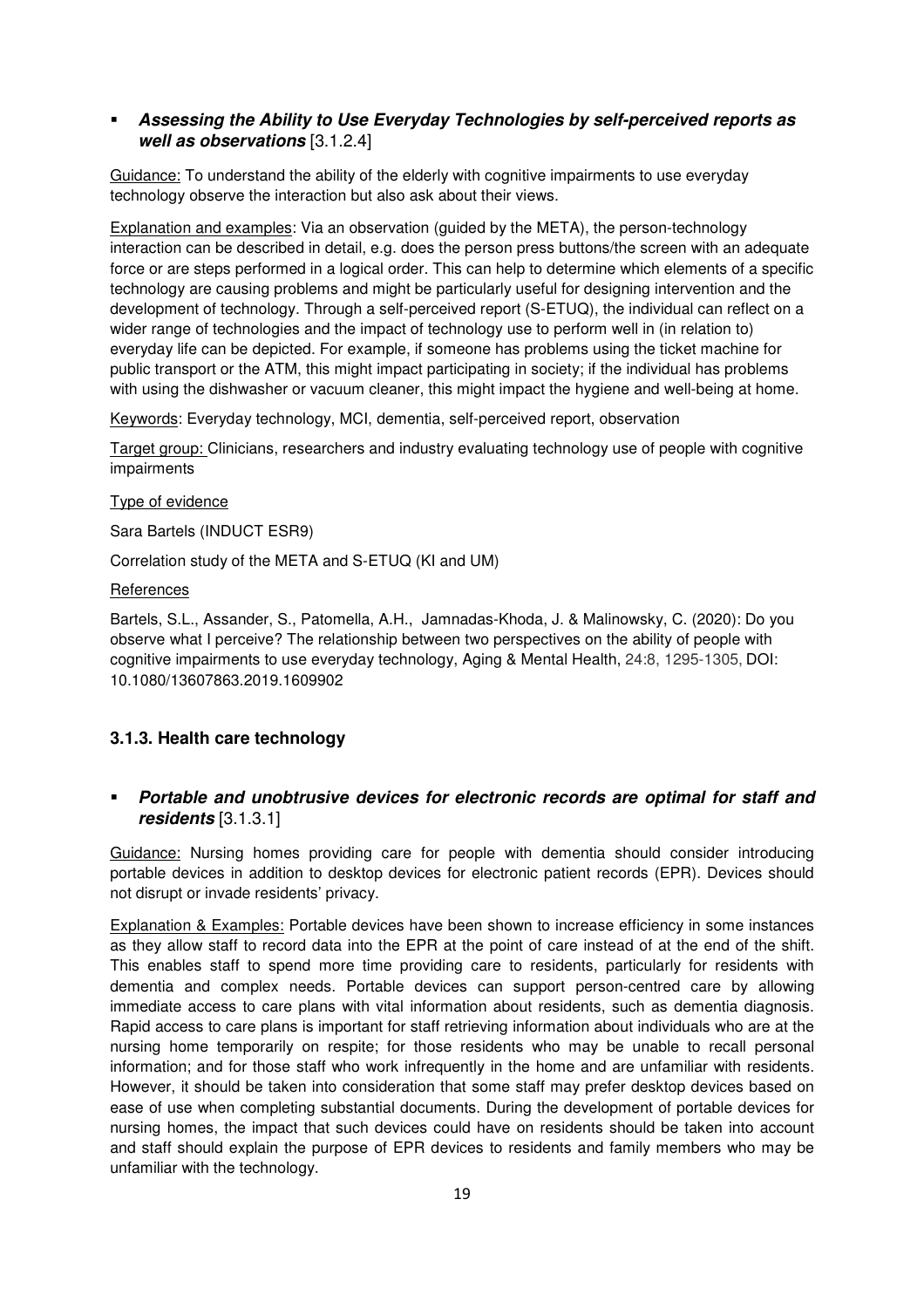Keywords: Device; electronic patient record; nursing home; portability.

Target group: Developers of EPR, Nursing homes

Type of evidence Kate Shiells (INDUCT ESR 13) Integrative literature review Qualitative study

#### **References**

Shiells, K., Holmerova, I., Steffl, M., Stepankova, O. (2018). Electronic patient records as a tool to facilitate care provision in nursing homes: an integrative review. Informatics for Health and Social Care, 44(3), 262-277. DOI: 10.1080/17538157.2018.1496091

Shiells, K., Diaz Baquero, A. A., Stepankova, O., & Holmerova, I. (2020). Staff perspectives on the usability of electronic patient records for planning and delivering dementia care in nursing homes: a multiple case study. BMC Medical Informatics and Decision Making, 20, 159. https://doi.org/10.1186/s12911-020-01160-8

# **Applications promoting the effective use of electronic records are required** [3.1.3.2]

Guidance: Applications that should be incorporated into EPR systems used in nursing homes providing care for people with dementia include a spell-check, a copy and paste function and a keyword search function. Log-in processes should be rapid and secure.

Explanation & Examples: The presence of a spell-check has been described as saving time on proofreading, as well as increasing legibility and comprehension of documentation. This allows for more time to be spent with residents with dementia in direct care, and for correct care to be provided. A copy and paste function also saves time by allowing staff to easily transfer information across sections of the EPR where information is often required to be replicated. A keyword function allows staff to enter a keyword and jump to the relevant section in a resident's notes, allowing for more efficient retrieval of information, important in situations when a resident is unable to recall personal information. Rapid log-in processes should reduce barriers to using the EPR, as slow log-in processes have been found to prevent staff from accessing information about residents before delivering care, and have meant staff have been forced to pass on information about residents verbally instead of entering it into the EPR. This may mean important information regarding any sudden changes in an individual's condition might be missed.

Keywords: Applications; electronic patient record; nursing home; software

Target group: Developers of EPR, Nursing homes

# Type of evidence

Kate Shiells (INDUCT ESR13)

Integrative literature review

Qualitative study

#### **References**

Shiells, K., Holmerova, I., Steffl, M., Stepankova, O. (2018). Electronic patient records as a tool to facilitate care provision in nursing homes: an integrative review. Informatics for Health and Social Care, 44(3), 262-277. DOI: 10.1080/17538157.2018.1496091

Shiells, K., Diaz Baquero, A. A., Stepankova, O., & Holmerova, I. (2020). Staff perspectives on the usability of electronic patient records for planning and delivering dementia care in nursing homes: a multiple case study. BMC Medical Informatics and Decision Making, 20, 159. https://doi.org/10.1186/s12911-020-01160-8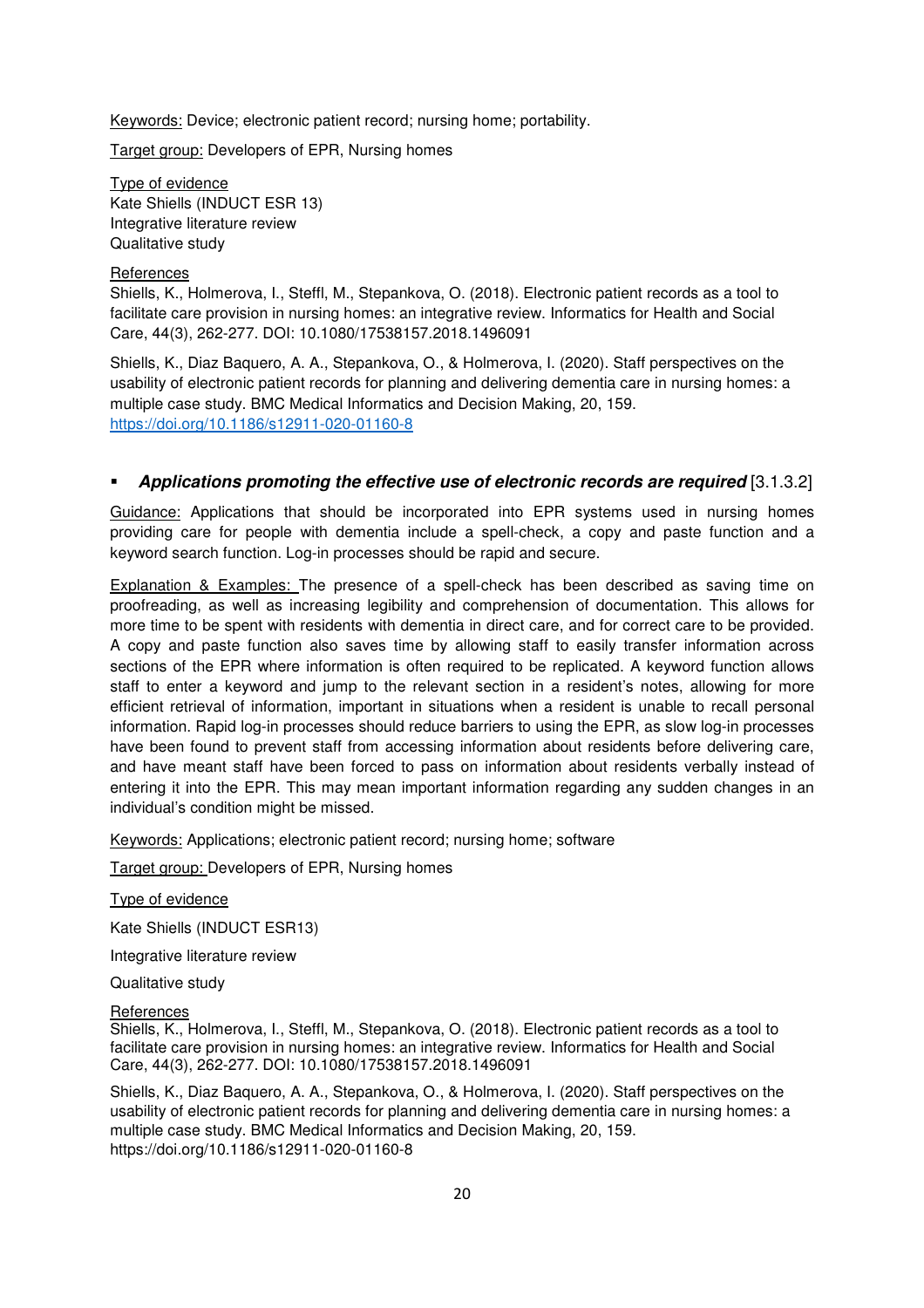# **Functionalities of electronic records should be tailored to the nursing home environment** [3.1.3.3]

Guidance: Developers of EPR systems for dementia care should consider including a function allowing for the automated generation of graphs to show trends in data, and an accompanying function to prompt staff about changes in a resident's condition. In addition, functions allowing for the automated generation of care plans from assessment data, and alerts to prompt staff to create or update a new document in the EPR may be of value to nursing homes. Interoperability should be a goal for the future.

Explanation & Examples: Automatic generation of graphs displaying trends in a resident's condition increases visibility of changes, allowing staff to more rapidly identify and respond to changing care needs. For example, graphs showing changes in weight, which can commonly affect individuals with dementia. Furthermore, through the incorporation of artificial intelligence (AI), some EPR systems are able to analyse resident data and provide alerts to staff about potential risk factors. For instance, alerts to warn staff about potential skin breakdown, important for those residents with dementia receiving end-of-life care, who may be spending considerable amounts of time in bed and have reduced fluid intake. Automatic generation of care plans from assessment data could save staff time in administration, as well as automatic alerts incorporated into the EPR that prompt staff to update care plans, meaning optimal care can be planned and provided to individuals with dementia. Finally, EPR systems should be interoperable, so that staff can access and communicate relevant information securely over the internet with external healthcare providers, instead of using paper records.

Keywords: Alerts; artificial intelligence; electronic patient record; functionality; nursing home

Target group: Developers of EPR, Nursing homes

Type of evidence Kate Shiells (INDUCT ESR13) Integrative literature review Qualitative study

#### **References**

Shiells, K., Holmerova, I., Steffl, M., Stepankova, O. (2018). Electronic patient records as a tool to facilitate care provision in nursing homes: an integrative review. Informatics for Health and Social Care, 44(3), 262-277. DOI: 10.1080/17538157.2018.1496091

Shiells, K., Diaz Baquero, A. A., Stepankova, O., & Holmerova, I. (2020). Staff perspectives on the usability of electronic patient records for planning and delivering dementia care in nursing homes: a multiple case study. BMC Medical Informatics and Decision Making, 20, 159 https://doi.org/10.1186/s12911-020-01160-8

# **Electronic care documentation should meet the needs of nursing home staff caring for people with dementia** [3.1.3.4]

Guidance: EPR systems should include the necessary assessment templates for use in the care of people with dementia, as well as space for entry of free text and to upload photos of residents. Electronic assessment forms and care plans for dementia care should use formalised nursing language to prompt the entry of correct information, and structured templates that guide staff through body systems, leading to comprehensive care plans.

Explanation & Examples: EPR systems in nursing homes have been found to omit the appropriate scales and assessments required by nursing staff caring for people with dementia. For instance, staff stated that they require the MMSE assessment, the QUALID scale, and the Barthel Index of Activities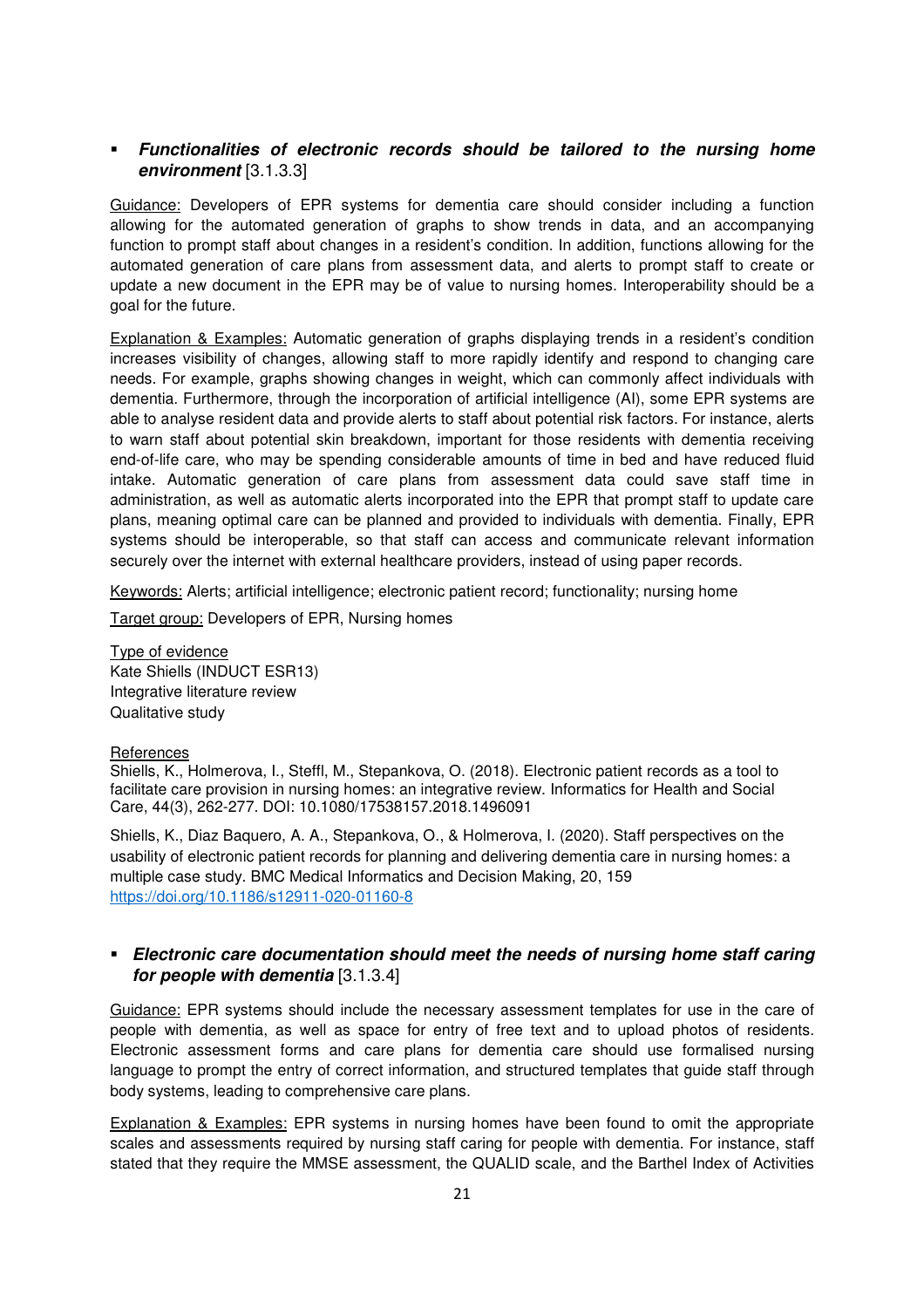of Daily Living incorporated into the EPR. Furthermore, staff have identified incorrect nursing language in electronic forms, meaning important information is not recorded. For example, the omission of the term 'dementia diagnosis' from assessment forms meant that nurses were not entering this information about residents. By including the appropriate structured forms for data entry with formalised nursing language, Artificial Intelligence (AI) tools can be more successfully integrated into the EPR. Space for photos of residents is important for new staff when learning residents names and for confirming identities of residents when required, and structured body templates included into the EPR have been identified as a useful visual prompt for completing assessments. Staff also require space to enter life stories, and space for free data entry for additional notes and observations. For example, changes in the behaviour of a resident with dementia.

Keywords: Assessment; care plans; electronic patient record; nursing language; nursing home; templates

Target group: Developers of EPR, Nursing homes

Type of evidence Kate Shiells (INDUCT ESR13) Integrative literature review Qualitative study

#### References

Shiells, K., Holmerova, I., Steffl, M., Stepankova, O. (2018). Electronic patient records as a tool to facilitate care provision in nursing homes: an integrative review. Informatics for Health and Social Care, 44(3), 262-277. DOI: 10.1080/17538157.2018.1496091

Shiells, K., Diaz Baquero, A. A., Stepankova, O., & Holmerova, I. (2020). Staff perspectives on the usability of electronic patient records for planning and delivering dementia care in nursing homes: a multiple case study. BMC Medical Informatics and Decision Making, 20, 159 https://doi.org/10.1186/s12911-020-01160-8

# **Electronic care documentation should meet the needs of people with dementia in nursing homes** [3.1.3.5]

Guidance: Electronic assessment forms and care plans used for planning dementia care in nursing homes should prompt staff to consider the following needs of residents: activities, maintaining previous roles, reminiscence, freedom and choice, appropriate environment, meaningful relationships, support with grief and loss, and end-of-life care.

Target group: Developers of EPR, Nursing homes

Explanation & Examples: The themes above have been described by people with dementia in various studies exploring their self-reported needs and experiences in nursing homes. Developers should therefore consider including these themes into electronic assessment and care plan templates as prompts for nursing home staff to explore with residents.

Keywords: Assessment; care plan; electronic patient record; needs; nursing home; self-report

Target group: Developers of EPR, Nursing homes

Type of evidence

Kate Shiells (INDUCT ESR13)

Scoping literature review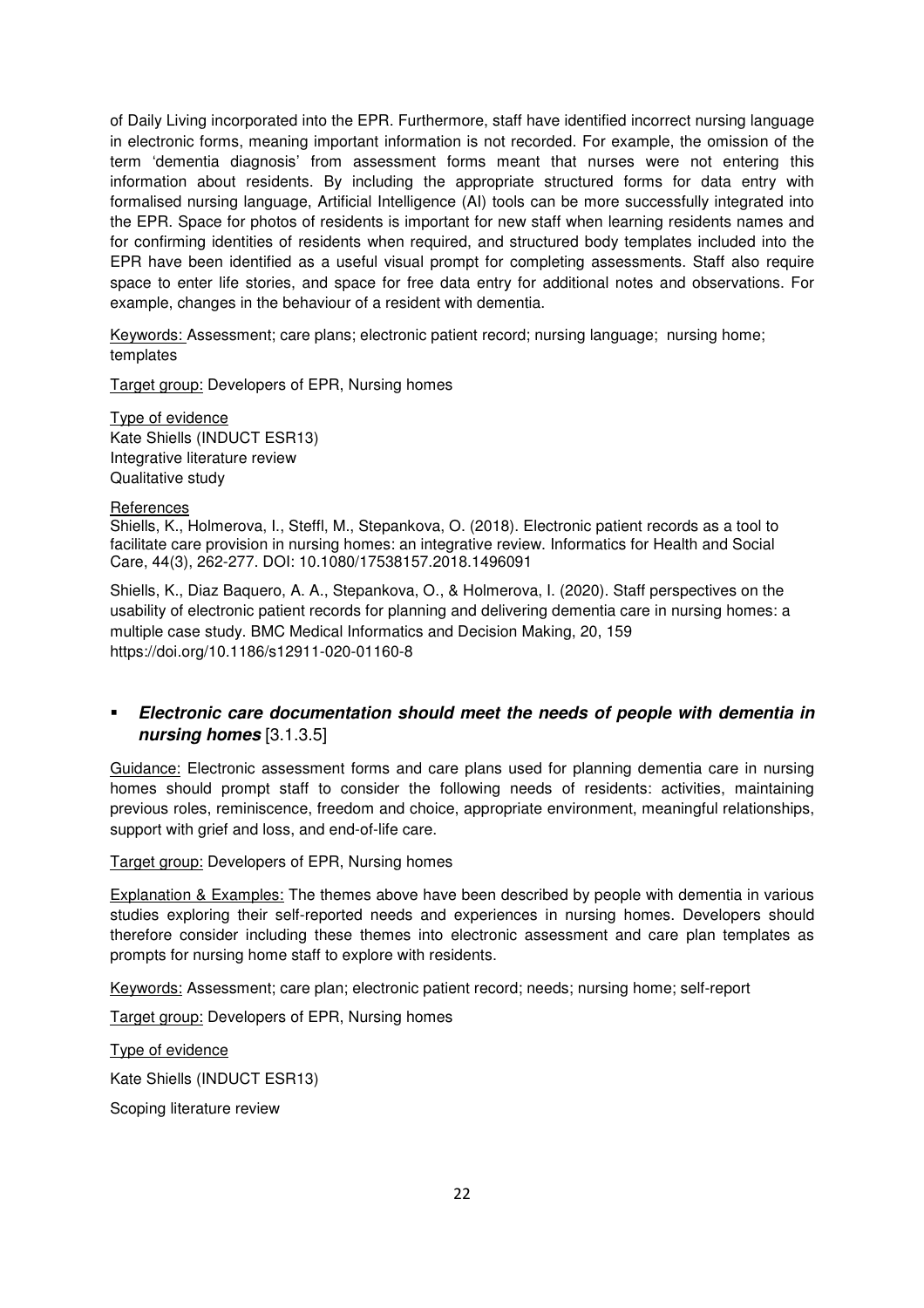#### References

Shiells, K., Pivodic, L., Holmerova, I., Van den Block, L. (2020). Self-reported needs and experiences of people with dementia in nursing homes: a scoping review. Aging & Mental Health, 24:10,1553- 1568, DOI: 10.1080/13607863.2019.1625303

# **Technology design focused on the characteristics of the population provides usability** [3.1.3.6]

Guidance: To improve usability design of the technology should be developed specifically on the characteristics of the person with dementia, with respect to vision, auditory and cognitive capacities.

Explanation and Examples: Dementia is mainly suffered by elderly people. It´s well known the visual and auditorily perception changes. Shapes, colours, glares, temporal frequency of stimuli, visual acuity, and relevant visual stimuli can be bad perceived. Therefore, the design of any technology should be focused and fitted to these perceptual changes. Consequently, it is important to increase the lighting of the context of the task, the level of contrast and font size.

Equally elderly people might suffer impaired hearing, especially in sensitivity to high frequencies, discrimination of tones and differentiation of the speech of the background noise. Therefore, it is necessary for any technology to increase the intensity of the stimuli, control the background noise, avoid stimuli with high frequencies and adapt the speed of the words.

The design of the technology should take into account the cognitive impairment of a person with dementia (type, level, and deficits associated with impairment). Technology for rehabilitation must comprise different difficulty levels, take slow processing speed into account by extending response intervals of exercises, and an increase the variety in types of exercises.

The degree of usability of a technology will influence the user´s experience, generating a degree of satisfaction in the person with dementia that will affect their level of motivation to continue using a rehabilitation program such as Gradior.

Keywords: Visual-auditory abilities, cognitive impairment, user´s experience, degree of satisfaction, motivation, usability.

Target group: Researchers, developers, people with dementia

Type of evidence Angie Alejandra Diaz Baquero (INDUCT ESR15) **RCT** RCT Gradior Validation Other sources of support:

# References

Toribio Guzmán, J. M., Franco Martin, M.A., Perea Bartolomé, M.V. (2015). Long Lasting Memories, an integrated ICT platform against age-related cognitive decline: usability study. (Doctoral), Department of basic psychology, psychobiology and methodology of behavioral sciences - Faculty of psychology. University of Salamanca, Spain.

# **Consider user-centred design in the development of computer-based cognitive rehabilitation programs for people with dementia** [3.1.3.7]

Guidance: User-centered design should be considered in the development of any technology or computer-based program for cognitive rehabilitation in people with dementia.

Explanation and examples: User-centered design is a methodology applied in the development of programs or new technologies for cognitive rehabilitation in people with dementia. This design takes into account the target population from the beginning to the end of the development process, with the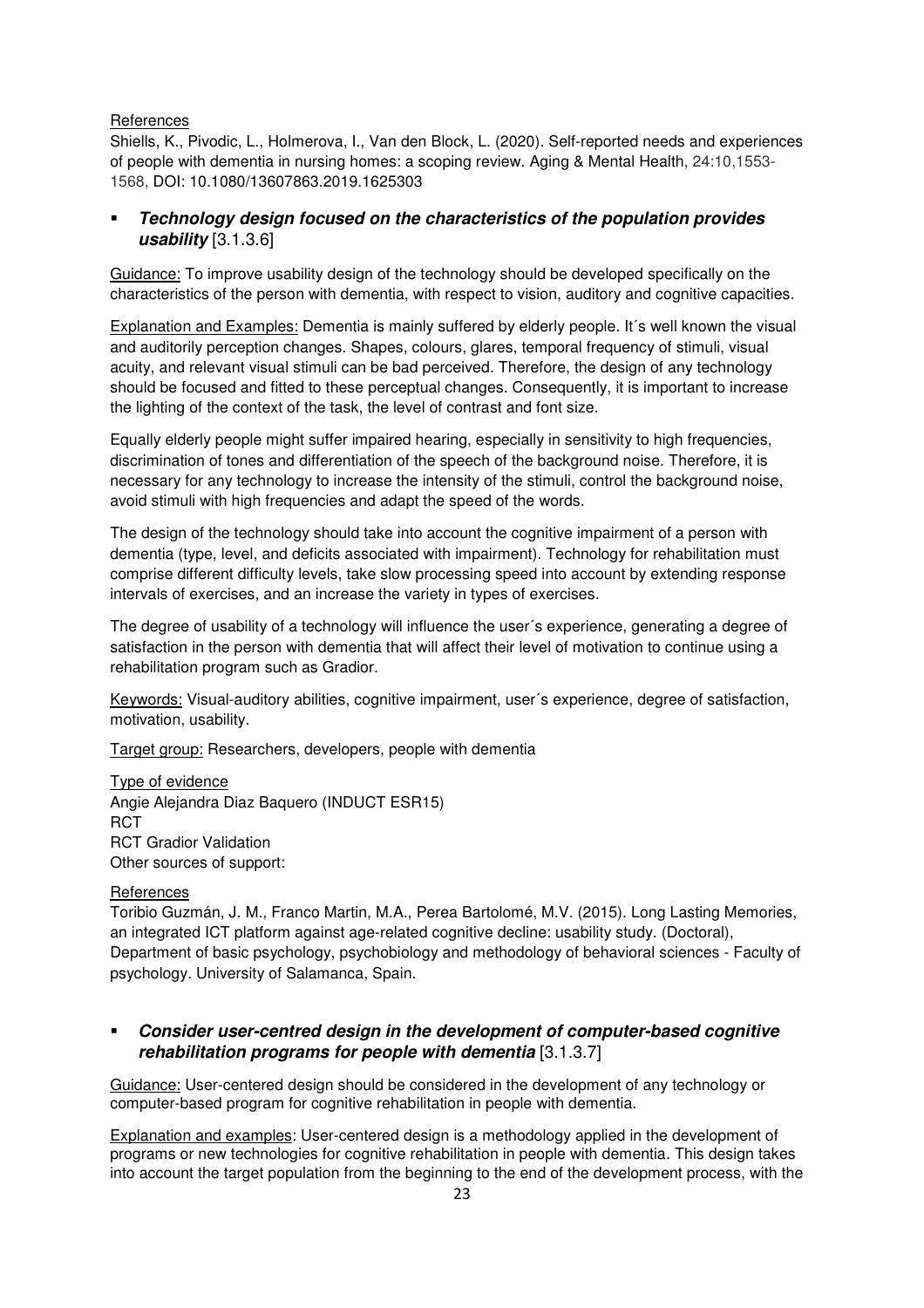aim of investigating their needs and expectations, developing a prototype that meets these needs and evaluating the final prototype based on usability and user experience criteria.

Keywords: Dementia, computer-based program, development design, cognitive.

Target group: Researchers, developers, people with dementia, policy makers

Type of evidence Angie Alejandra Diaz Baquero (INDUCT ESR15) Systematic literature review.

#### **References**

Diaz Baquero, A. A., Dröes, R. M., Perea Bartolomé, M. V., Irazoki, E., Toribio-Guzmán, J. M., Franco-Martín, M. A., & van der Roest, H. (2021). Methodological Designs Applied in the Development of Computer-Based Training Programs for the Cognitive Rehabilitation in People with Mild Cognitive Impairment (MCI) and Mild Dementia. Systematic Review. Journal of clinical medicine, *10*(6), 1222. https://doi.org/10.3390/jcm10061222.

# **3.1.4. Social Health Domain 1: Fulfill ones potential and obligations**

[no recommendations yet]

# **3.1.5. Social Health Domain 2: Manage ones own life and promote independence**

[no recommendations yet]

# **3.1.6. Social Health Domain 3: Technology to promote social participation**

# **Include social interaction elements in technological interventions that aim to promote social participation** [3.1.6.1]

Guidance: Technological interventions aiming to promote social participation among older adults (with and without dementia) should incorporate a social interaction element.

Explanation/ examples: The number of people with dementia who live in the community and are socially isolated is growing. Social isolation can negatively affect health and well-being. Therefore, psychosocial interventions are needed to promote the social participation of people with dementia living in the community. A systematic literature review was conducted to explore the effects of technological interventions on the social participation of older adults with and without dementia. Findings from 36 studies suggest that technological interventions that include a social interaction element (e.g. face-to-face contact, phone calls, text messages) are successful in promoting social participation among older adults. Examples are group interventions that provide regular interactions within a group, or interventions that enable to connect and communicate with other people (e.g. family, friends, or other older adults).

Keywords: Social participation, designing technological interventions, social interaction, older adults, dementia

#### Target group:

Technology developers designing technology to promote social participation

Researchers evaluating the effect of technology on social participation

Type of evidence:

Pascale Heins (DISTINCT ESR11)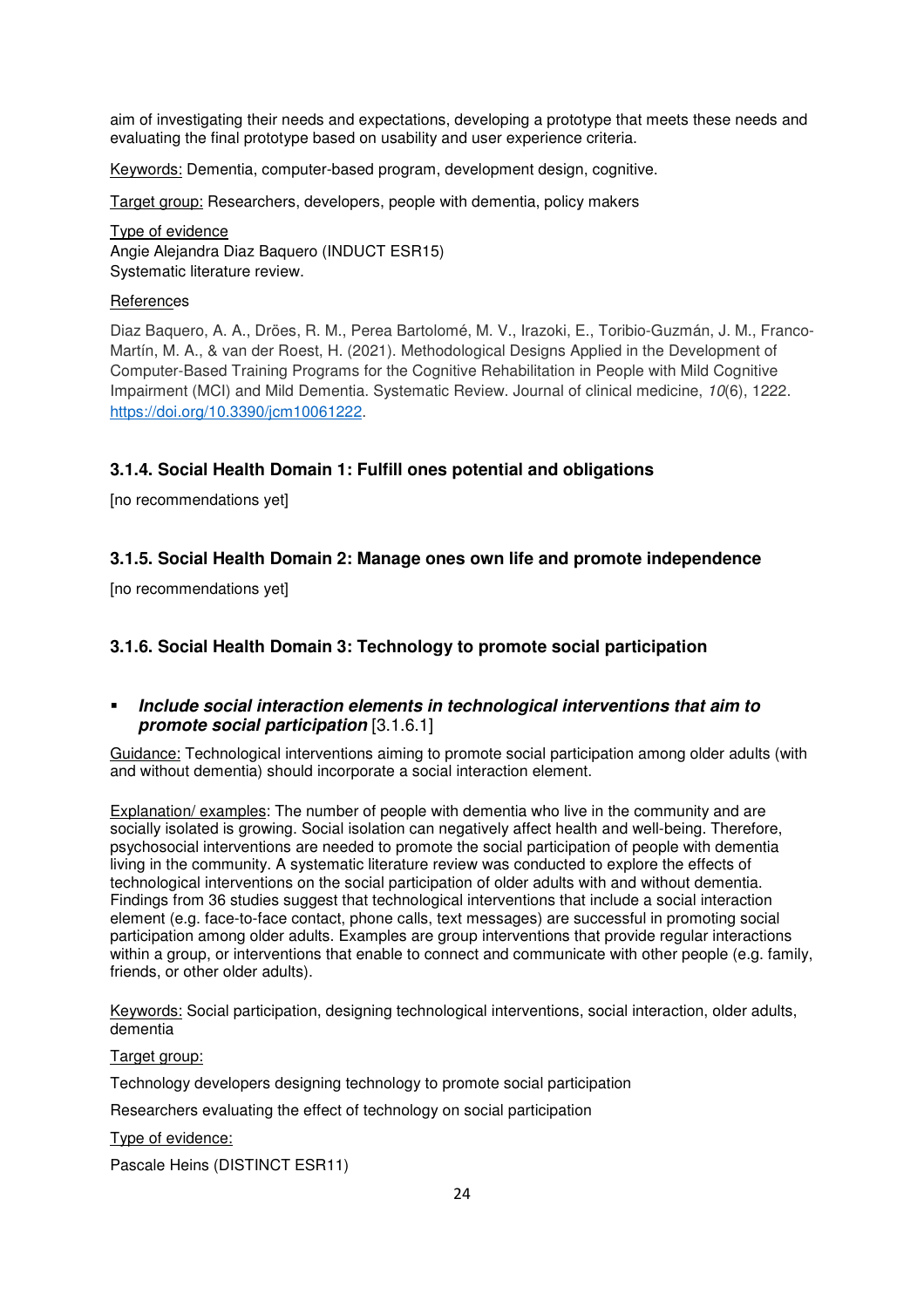Systematic literature review

References:

Heins, P., Boots, L.M.M., Koh, W.Q., Neven, A., Verhey, F.J., and de Vugt, M.E. (2021). The Effects of Technological Interventions on Social Participation of Community-Dwelling Older Adults with and without Dementia: A Systematic Review. *Journal of Clinical Medicine*, *10*, 2308. doi: 10.3390/jcm10112308

# **3.2 Evaluating the effectiveness of specific contemporary technology**

# **3.2.1 Technology for everyday life**

# **Ecological validity contributes to the effectiveness of a technology** [3.2.1.1]

Guidance: The ecological validity and cultural context in which the technology will be implemented should be taken into account, to ensure it is applicable to the 'real life situation' of the person with dementia

Explanation & Example*:* When cognitive rehabilitation is applied to people with dementia, it is necessary to consider the ecological validity of each tool or instrument used to perform cognitive rehabilitation, training or stimulation. Ecological validity is determined by the ability of those tools, instruments or techniques used for cognitive training to be transferred to the patient's daily life. Therefore, the patient may feel that using these techniques or tools in their daily lives can bring them benefits and influence their daily life, "beyond the rehabilitation session". For example: Gradior includes images of real objects which are well-known to the users. These objects are close to those of real life, among others: calculation exercises associated with real adult life (shopping at a supermarket), presents quizzes of daily activities (prepare a specific recipe). New technologies for rehabilitation or cognitive training should consider ecological validity as their main objective otherwise it may not be appropriate for the person with dementia who uses it.

The context is a factor that must be considered in the design of new technologies, that is, it is not enough to delimit the population and its characteristics. For example: a technology may be applied in an urban context but not necessarily in a rural one, due to the difficulties that this context may have in terms of the existence and scope of communication systems (internet connection, presence of devices, etc.).

Consequently, Gradior was developed free of contents. This means that it is easy to change the contents of the software and objects interacting with the person with dementia. In this way, it can be fitted to different environments in an easy way. It is necessary that the exercises and objects have significance to the users.

Keywords**:** Ecological validity, cultural context, effectiveness, GRADIOR

Target group**:** Researchers, developers, dementia people, Policy makers

Type of evidence Angie Alejandra Diaz Baquero (INDUCT ESR15) RCT GRADIOR **References** None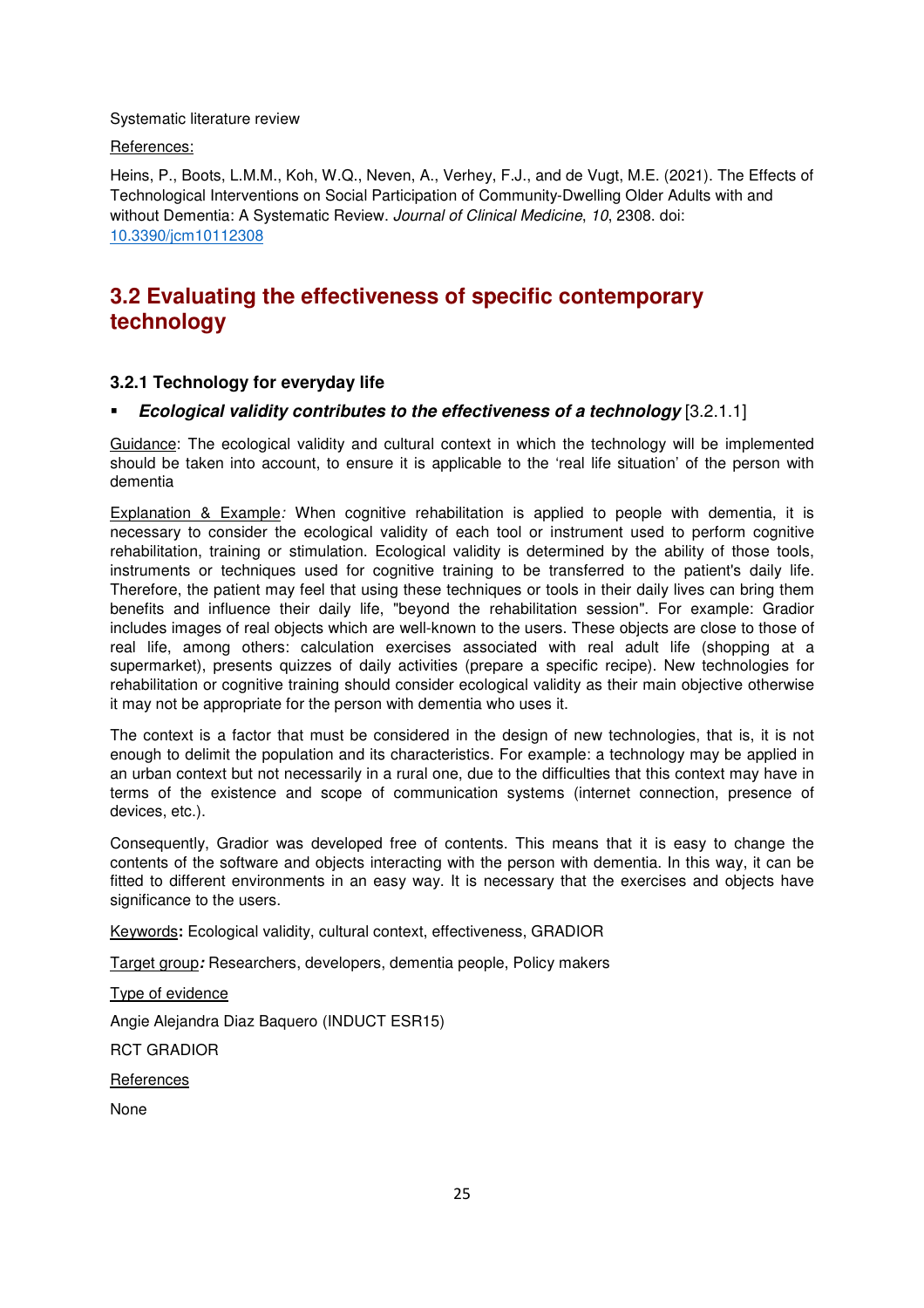# **3.2.2 Technology for meaningful activities**

# **Pay attention to psychological coping when evaluating the impact of technology**  [3.2.2.1]

Guidance: When evaluating the impact of technology on the self-management of people with dementia, it is recommended to also evaluate how people succeed in coping psychologically and emotionally with the consequences of dementia in their daily life.

Explanation and examples: Measures to assess self-management in people with mild dementia evaluate how people compensate for their functional disabilities in daily life, but do not rate how people cope psychologically and emotionally with the consequences of dementia in their daily life (e.g. maintaining positive thinking and relationships), which is also a component of self-management. It is recommended to use additional instruments such as the Jalowiec Coping scale (1984) or the Qualidem (Ettema et al, 2007) for these aspects when assessing the impact of technology on selfmanagement.

Keywords: Measuring instruments, self-management, social participation, coping

Target group: Researchers and industry evaluating interventions aimed at improving the selfmanagement of people with mild dementia living at home.

Type of evidence Floriana Mangiaracina (INDUCT ESR8) Systematic literature review

# **References**

Mangiaracina F, Meiland F, Kerkhof Y, Orrell M, Graff M, Dröes RM. (2019). Self-management and social participation in community-dwelling people with mild dementia: a review of measuring instruments. International Psychogeriatrics, 31(9):1267-1285. doi: 10.1017/S1041610218001709.

# **Personalized feedback and sustained support for carers using the experience sampling method** [3.2.2.2]

Guidance: When using smartphone-based digital self-monitoring/experience sampling in carers of people with dementia, consider providing personalized feedback to promote emotional well-being and stimulate the undertaking of more activities they enjoy (e.g. relaxation activities).

Explanation and examples: 'Experience sampling' (ESM)-based smartphone apps can offer solutions to raise awareness of enjoyable activities, strengthen learned coping strategies, and provide (longterm) support in everyday life. The 'Partner in Sight' intervention has been found to decrease perceived stress as well as negative affect, and to increase sense of competence in carers. However, an increase in passive relaxation activities was only achieved with personalized feedback. Long-term support could be achieved by adding additional features, such as booster sessions, micro interventions (short version of the original intervention) or ad-hoc counseling after the main intervention period, through cost-effective and common technologies (smartphone apps, webpages, emails, telephones).

Keywords: Carer coping, experience sampling method, personalized feedback, sustained support, long-term support

Target group: Researchers and clinicians supporting family carers of people with dementia in everyday life with the experience sampling method or designing interventions for caregivers of people with dementia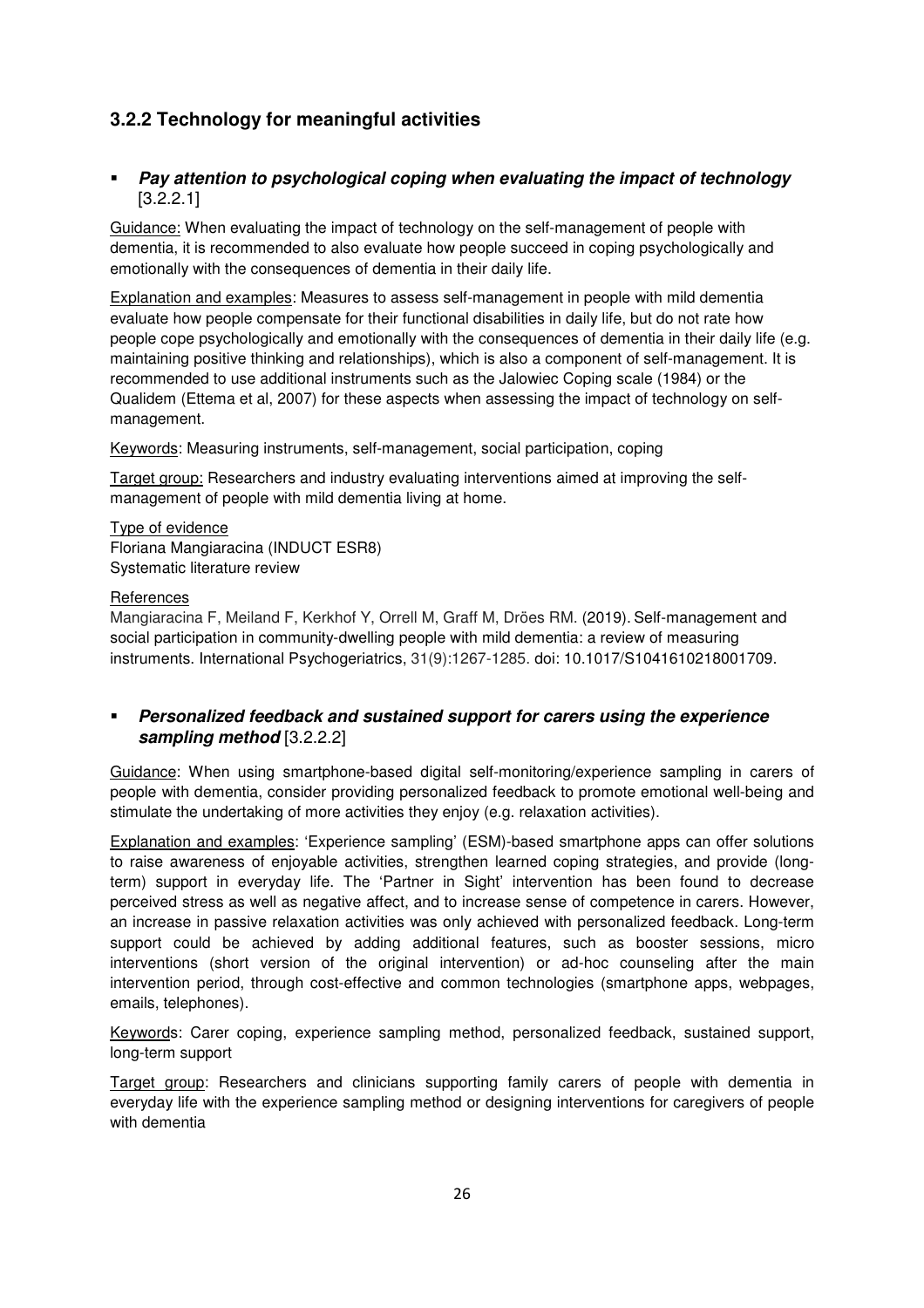#### Type of evidence

Sara Bartels (INDUCT ESR9)

Follow-up results of the ESM 'Partner in Sight' intervention

#### References

Bartels, S.L., Van Knippenberg, R.J.M., Viechtbauer, 8., Simons, C.J.P., Ponds, R.W., et al. Intervention Mechanisms of an Experience Sampling Intervention for Spousal Carers of People with Dementia: A Secondary Analysis, Aging & Mental Health 2020 Dec 9:1-9. doi: 10.1080/13607863.2020.1857692.

Bartels, S. L., van Knippenberg, R. J., Köhler, S., Ponds, R. W., Myin-Germeys, I., Verhey, F. R., & de Vugt, M. E. (2019). The necessity for sustainable intervention effects: lessons-learned from an experience sampling intervention for spousal carers of people with dementia. Aging & Mental Health, 24(12)2082-2093.

Van Knippenberg, R. J. M., De Vugt, M. E., Ponds, R. W., Myin-Germeys, I., & Verhey, F. R. J. (2018). An experience sampling method intervention for dementia caregivers: results of a randomized controlled trial. The American Journal of Geriatric Psychiatry, 26(12), 1231-1243.

# **Technical problems should be solved before evaluating the effectiveness of new tablet interventions for people with dementia** [3.2.2.3]

Guidance: Pilot studies should be conducted to help inform and reduce technical problems and improve accuracy prior to evaluating the effectiveness of new tablet interventions

Explanation and example: Our feasibility study of FindMyApps, a digital programme helping people with dementia to find useful apps for self-management and meaningful activities, showed that when people experienced technical problems they were sometimes not able to provide useful feedback about FindMyApps. For instance, some participants did not use the intervention anymore after they encountered technical problems. Even though a development and pilot study were conducted technical problems still occurred, such as: apps not being available anymore, explanation videos which did not work, personal settings not being saved, the button to go back being difficult to find, and links that did not work. To ensure that technical problems are resolved timely and do not interact with the evaluation of the tablet intervention, it is important to monitor for technical barriers by regular contact with people using the intervention in evaluation studies.

Keywords: FindMyApps, technology, tablet intervention, dementia, self-management, meaningful activities

Target group: Researchers and developers of interventions on tablets for people with mild dementia or mild cognitive impairment

Type of evidence

Kim Beentjes (INDUCT ESR8)

Pilot RCT feasibility study (Beentjes, et al., 2020)

Development study FindMyApps (Kerkhof et al., 2019)

First pilot study FindMyApps (Kerkhof et al., 2020)

#### **References**

Beentjes, K.M., Neal, D.P., Kerkhof, Y.J.F., Broeder, C., Moeridjan, Z.D.J., Ettema, T.P., Pelkmans, W., Muller, M.M., Graff, M.J.L., Dröes, R.M.(2020). Impact of the FindMyApps program on people with mild cognitive impairment or dementia and their caregivers; an exploratory pilot randomised controlled trial. Disabil Rehabil Assist Technol., Nov 27:1-13. DOI:10.1080/17483107.2020.1842918

Kerkhof, Y., Kohl, G., Veijer, M., Mangiaracina, F., Bergsma, A., Graff, M., & Dröes, R.-M. (n.d.).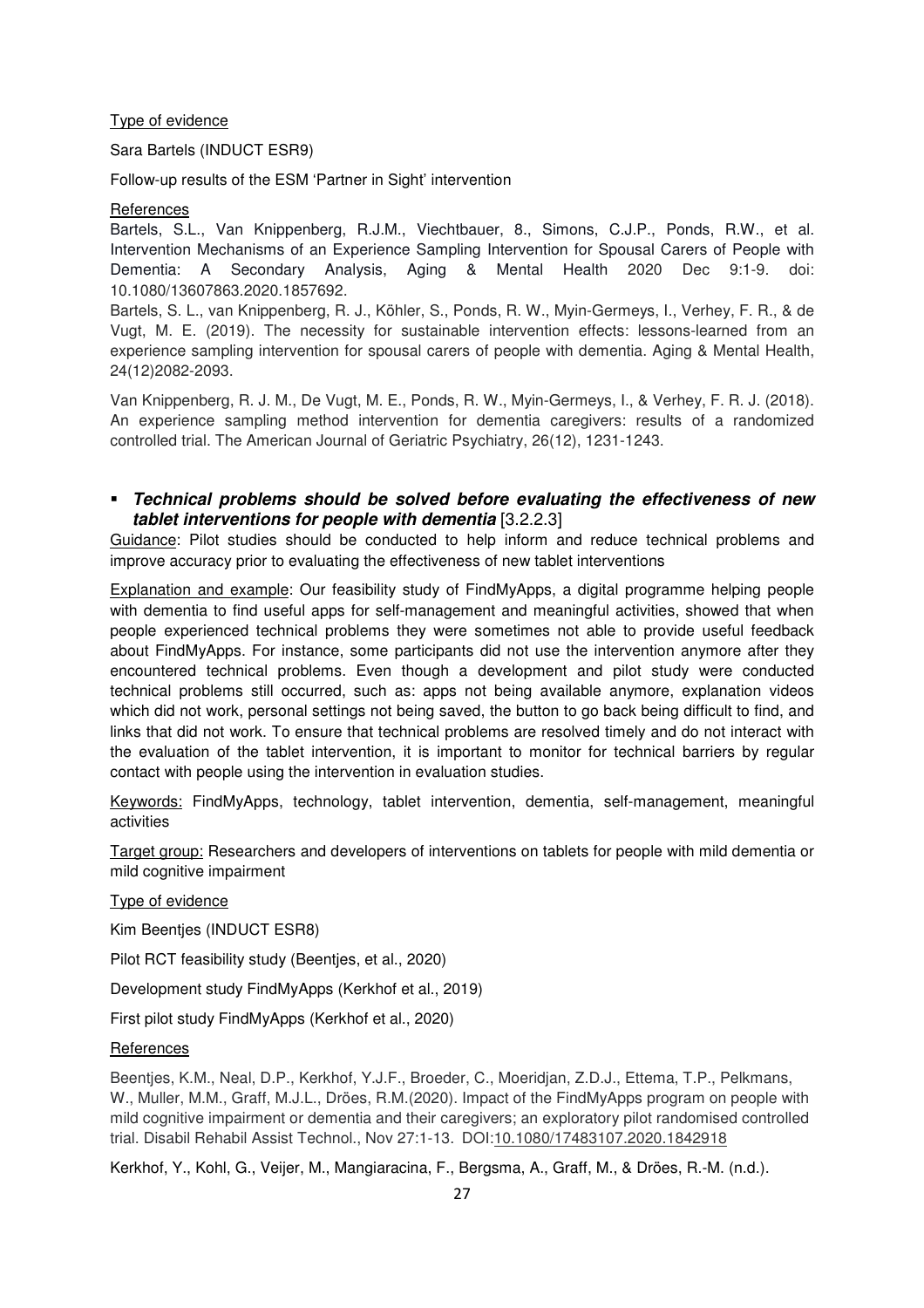Randomised controlled feasibility study of FindMyApps: First evaluation of a tablet-based intervention to promote self-management and meaningful activities in people with mild dementia. Disabil Rehabil Assist Technol., 1-15. DOI:10.1080/17483107.2020.1765420.

Kerkhof, Y., Pelgrum-Keurhorst, M., Mangiaracina, F., Bergsma, A., Vrauwdeunt, G., Graff, M., & Dröes, R.-M. (2019). User-participatory development of FindMyApps; a tool to help people with mild dementia find supportive apps for self-management and meaningful activities. DIGITAL HEALTH, 5, 205520761882294. https://doi.org/10.1177/2055207618822942

# **Pay attention to contextual, implementation, and mechanisms of impact factors when evaluating technological interventions** [3.2.2.4]

Guidance: When evaluating the benefits of technological interventions for people with dementia and their carers it is recommended to conduct a process evaluation to understand the possible influence of contextual, implementation and mechanisms of impact factors that may have influenced the intervention outcomes. This will also provide useful information on the conditions for successful implementation of the intervention.

Explanation and example: In our randomised controlled exploratory pilot trial into the FindMyApps programme, a tablet-based selection tool and training to help people with dementia to find apps for better self-management and meaningful activities, we conducted a process evaluation based on the British Medical Research Council's (MRC) guidance for process evaluation of complex interventions (Moore et al., 2015). This framework highlights the possible influence that contextual, implementation and mechanisms of impact factors may have on intervention outcomes. The process evaluation in the FindMyApps study provided very relevant information. For instance, with regard to contextual factors we found that it is important that the person with dementia has someone who is easy to approach and who can help them in case of practical problems, and that a helpdesk is in place for more complicated questions and technical problems. With regard to implementation, it proved important to check if and how much a participant had experience in working with technological devices, and to adapt their training accordingly. Additionally, it proved necessary to personalise the approach to a participants' awareness of their deficits. This was largely because some people with dementia had a more accurate understanding of their abilities and limitations with respect to their deficits than others. With regard to mechanisms of impact, we found that users who regularly practiced and who's caregivers helped them by means of the errorless learning method learned to use FindMyApps easier than users who practiced less and who's caregivers were less active in guiding them by using errorless learning. This information is not only relevant for the outcome evaluation, but also to get insight into conditions for successful implementation of FindMyApps.

Keywords: FindMyApps, technology, tablet intervention, dementia, self-management, meaningful activities, process evaluation, MRC guidance for process evaluation of complex interventions

Target group: Developers planning to design and implement eHealth interventions for caregivers of people with dementia; researchers focusing on eHealth, including tablet interventions; researchers evaluating implementation of technology for people living with dementia

# Type of evidence

Kim Beentjes (INDUCT ESR8)

Process Evaluation of the FindMyApps program

# References

Beentjes, K.M., . Kerkhof Y.J.F., Neal D.P., Ettema, T.I., Koppelle, M.A., Meiland, F.J.M., Graff, M., Dröes, R.M. PhD (2020). Process evaluation of the FindMyApps program trial among people with dementia or MCI and their caregivers based on the MRC guidance. Gerontechnology, 20(0), 1-15. https://doi.org/10.4017/gt.2020.20.1.406.11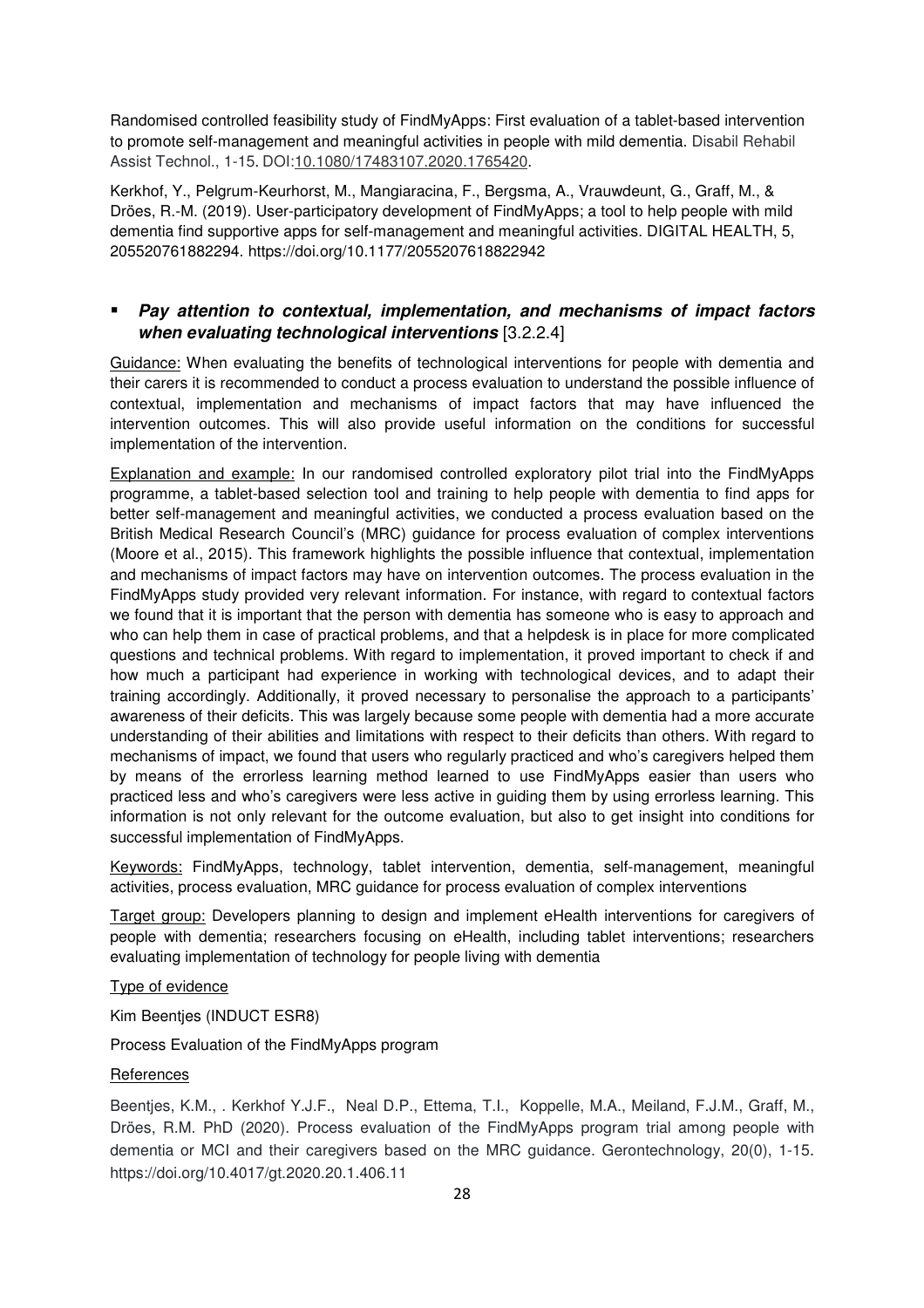Moore, G. F., Audrey, S., Barker, M., Bond, L., Bonell, C., Hardeman, W., … Baird, J. (2015). Process evaluation of complex interventions: Medical Research Council guidance. BMJ (Online), 350. https://doi.org/10.1136/bmj.h1258

# **In order to help people with dementia and their carers find dementia-friendly apps for self-management and meaningful activities a selection tool is desirable** [3.2.2.5]

Guidance: People with dementia can have difficulty finding apps for self-management, meaningful activities and social participation that match their needs, interests and abilities. A tool that helps them find such apps is therefore recommended.

Explanation and example: People with dementia often experience unmet needs in their selfmanagement, meaningful activities and social participation. Apps and technological interventions can potentially help them fulfil these needs and also decrease the burden for caregivers. The last decade many apps have been developed that can support people with dementia in managing daily life, engaging in activities and staying in touch with their social network. However, people with dementia may have difficulty finding apps that match their needs, interests and abilities, FindMyApps is a selection tool that aims to help people find, download and use apps for self-management and meaningful activities, which are dementia-friendly and meet their needs, interests and capabilities. A randomized controlled exploratory trial into the effectiveness of FindMyApps showed that people with dementia who were offered this tool more frequently downloaded and used apps for self-management and meaningful activities than people who did not have access to this tool. This confirmed the usefulness of the tool. Therefore, a tool such as FindMyApps is recommended for people with dementia and their caregivers to ease the search for suitable apps.

Keywords: FindMyApps, technology, tablet intervention, dementia, self-management, meaningful activities, social participation, caregiver burden

Target group: People living with dementia, family carers, Professional carers, clinicians, welfare professionals, who promote the use of technology to people with cognitive impairments and dementia, developers planning to design and implement eHealth interventions for caregivers of people with dementia; researchers focusing on eHealth, including tablet interventions; researchers evaluating implementation of technology for people living with dementia

# Type of evidence

Pilot feasibility study (Kerkhof et al., 2020)

Exploratory pilot trial (INDUCT ESR8, Beentjes et al., 2020)

# **References**

Beentjes, K.M., Neal, D.P., Kerkhof, Y.J.F., Broeder, C., Moeridjan, Z.D.J., Ettema, T.P., Pelkmans, W., Muller, M.M., Graff, M.J.L., Dröes, R.M.(2020). Impact of the FindMyApps program on people with mild cognitive impairment or dementia and their caregivers; an exploratory pilot randomised controlled trial. Disabil Rehabil Assist Technol., Nov 27:1-13.

Kerkhof, Y. J. F., Kohl, G., Veijer, M., Mangiaracina, F., Bergsma, A., Graff, M., & Dröes, R.-M. (2020). Randomised controlled feasibility study of FindMyApps: First evaluation of a tablet-based intervention to promote self-management and meaningful activities in people with mild dementia. *Disability and Rehabilitation: Assistive Technology*, Jun 19; 1-15. doi: 10.1080/17483107.2020.1765420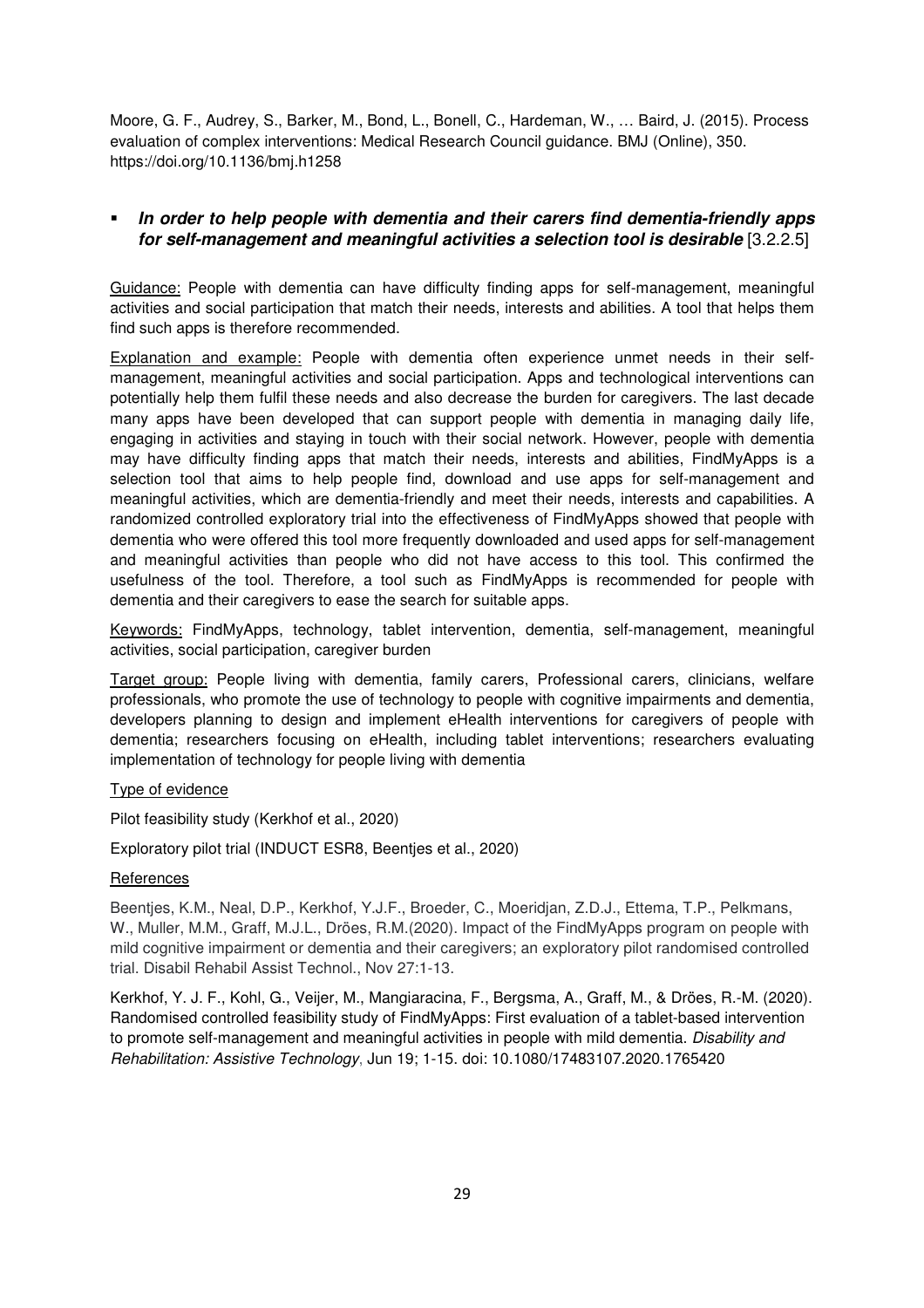# **Consider offering Exergaming as meaningful activity in day care centres for people with dementia** [3.2.2.6]

Guidance: Meaningful activities for people with dementia have proven value for their social health. Exergaming is an innovative way of exercising in a gaming environment. This movement activity may be experienced as meaningful by the persons with dementia, is considered fun to do and has benefits for them as well as for their relatives.

Explanation and Examples: Exergaming was compared to usual activities in a cluster Randomized Controlled Trial among day care centres for people with dementia. In this study exergaming consisted of interactive cycling using a stationary bicycle (i.e. home trainer) connected to a screen. The screen displays various routes which the participant can select and this mimics the experience of cycling outside, thus offering simultaneous physical and cognitive stimulation. Positive effects in favour of exergaming were found on cognition and social functioning in people with dementia and on carers' distress related to their relative's neuropsychiatric symptoms and the carers' sense of competence. Furthermore, persons with dementia, family carers and staff were satisfied with the exergaming intervention. Exergaming can thus be considered a meaningful activity, and a good alternative when outdoor physical activities are not possible because of weather conditions or safety risks (fall incidents, wandering).

Keywords: Exergaming; effectiveness; meaningful activities, carer distress, carer sense of competence

Target group: Care organizations and professionals; Volunteers, employees and managers of daycare centres; People living with dementia; family carers

Type of evidence

Joeke van Santen (INDUCT ESR7)

Randomized Clinical Trial (RCT)

#### References

Van Santen, J., Dröes, R. M., Twisk, J. W., Henkemans, O. A. B., van Straten, A., & Meiland, F. J. (2020). Effects of Exergaming on Cognitive and Social Functioning of People with Dementia: A Randomized Controlled Trial. Journal of the American Medical Directors Association, 21(12):1958- 1967.e5. ISSN 1525-8610, https://doi.org/10.1016/j.jamda.2020.04.018.

# **Consider potential benefits in family carers when persons with dementia use technology** [3.2.2.7]

Guidance: When persons with dementia use technology for meaningful activities this may not only impact their own quality of life but also the well-being of their (primary) family carers.

Explanation and Examples: In the exergaming project, people with dementia were engaged in an exergaming activity or activities as usual in day care centres. We studied the effects on persons with dementia as well as on their family carers. In carers, positive effects were found in favour of the exergaming intervention, i.e. on the carers' distress related to their relative's neuropsychiatric symptoms and the carers' sense of competence (after a three months intervention period).

Keywords: Exergaming; dementia; carers' well-being; effectiveness

Target group: Researchers, Care organizations and professionals, Volunteers, employees and managers of day-care centres

#### Type of evidence

Joeke van Santen (INDUCT ESR7),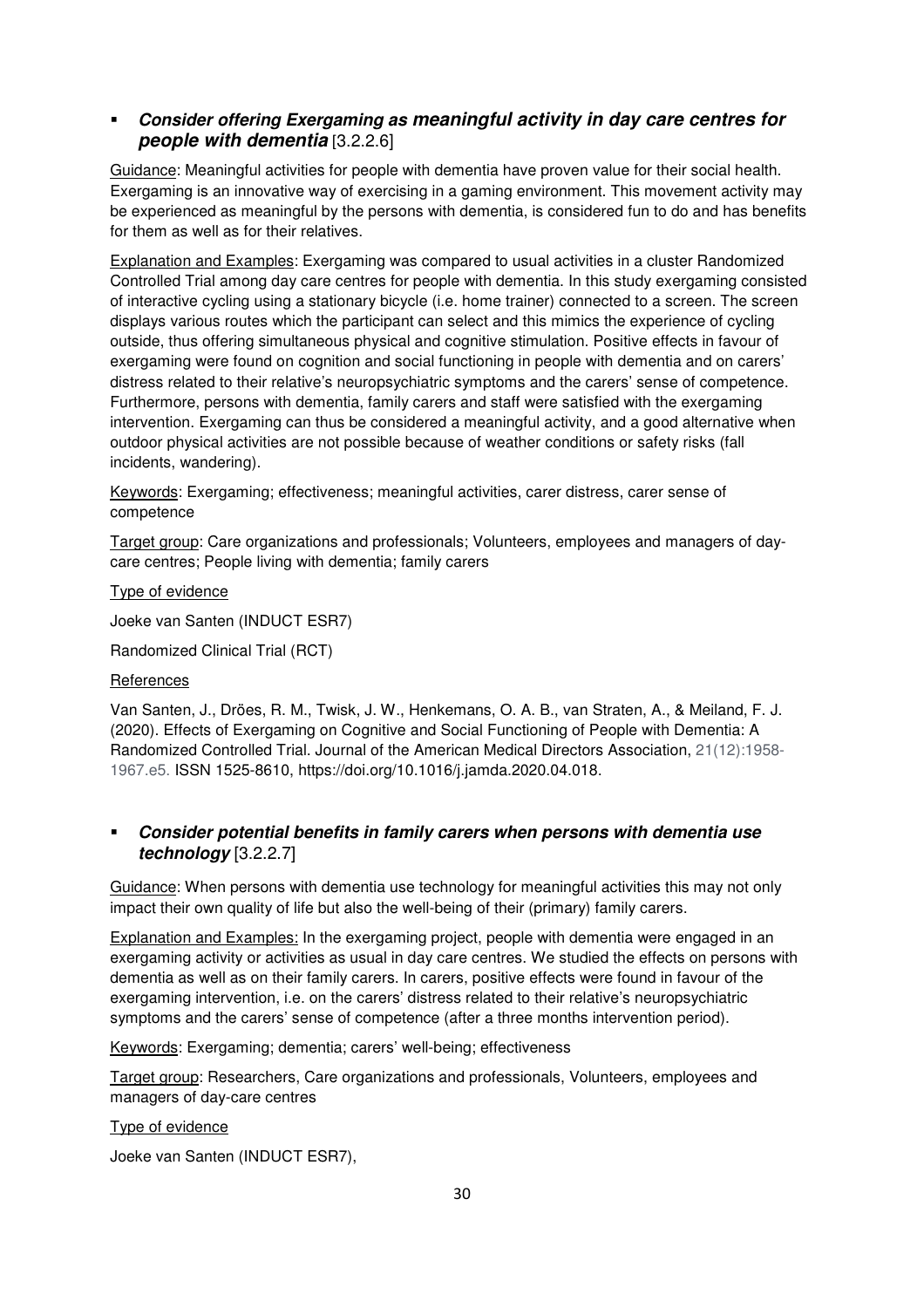# Randomized Clinical Trial (RCT)

#### References;

Van Santen, J., Dröes, R. M., Twisk, J. W., Henkemans, O. A. B., van Straten, A., & Meiland, F. J. (2020). Effects of Exergaming on Cognitive and Social Functioning of People with Dementia: A Randomized Controlled Trial. Journal of the American Medical Directors Association, 21(12):1958- 1967.e5. ISSN 1525-8610, https://doi.org/10.1016/j.jamda.2020.04.018.

# **Take actions to alleviate carers' involvement in eHealth research** [3.2.2.8]

Guidance: Effectiveness research into eHealth interventions for community dwelling persons with dementia, often rely on information from and involvement of family carers. As they may already be (over)burdened by their caregiver tasks, participation in effectiveness research may be denied. It will be helpful to think of methods to support informal carers to participate in research.

#### Explanation and Examples:

In the exergaming project, a bottleneck of participation of couples into the effectiveness study, was the refusal of family carers to participate because they were already (over)burdened. To accommodate caregivers they were offered support in filling out questionnaires and a little present to thank them for their contribution. This seems to have added slightly in the number of participants in our study. Other strategies to alleviate burden of participation in eHealth research may also be considered, like data logging or ecological momentary assessments.

Keywords: Exergaming; carers' well-being; effectiveness, e-Health

Target group: Researchers

Type of evidence

Joeke van Santen (INDUCT ESR7)

Randomised Controlled Trial (RCT)

#### **References**

Van Santen, J., Dröes, R. M., Twisk, J. W., Henkemans, O. A. B., van Straten, A., & Meiland, F. J. (2020). Effects of Exergaming on Cognitive and Social Functioning of People with Dementia: A Randomized Controlled Trial. Journal of the American Medical Directors Association, ISSN 1525- 8610, https://doi.org/10.1016/j.jamda.2020.04.018.

Van Santen, J., Dröes, R.M., Bosmans, J.E. Blanson Henkemans, O.A. Van Bommel, S., Hakvoort, E., Valk, R., Scholten, C., Wiersinga, J., Van Straten, A., Meiland, F. (2019). The (cost-) effectiveness of exergaming in people living with dementia and their informal caregivers: protocol for a randomized controlled trial. BMC Geriatrics 19:50, 2019. DOI:10.1186/s12877-019-1062-x

# **Consider cost-effectiveness research into eHealth interventions** [3.2.2.9]

Guidance: Methodological sound effectiveness research into eHealth interventions for community dwelling persons with dementia is growing. To determine the added value of such interventions, it is important to look at their effects *and* costs. This gives a balanced picture and helps policy makers to make the right decisions when deploying eHealth interventions.

Explanation and Examples: Positive effects were found of exergaming compared to usual activities in day care centres. The provision of exergaming brought additional costs related to the equipment (purchase and maintenance) and staff involvement. Compared to non-technology based interventions, especially equipment costs can be a cost driver. In the exergaming study, the participating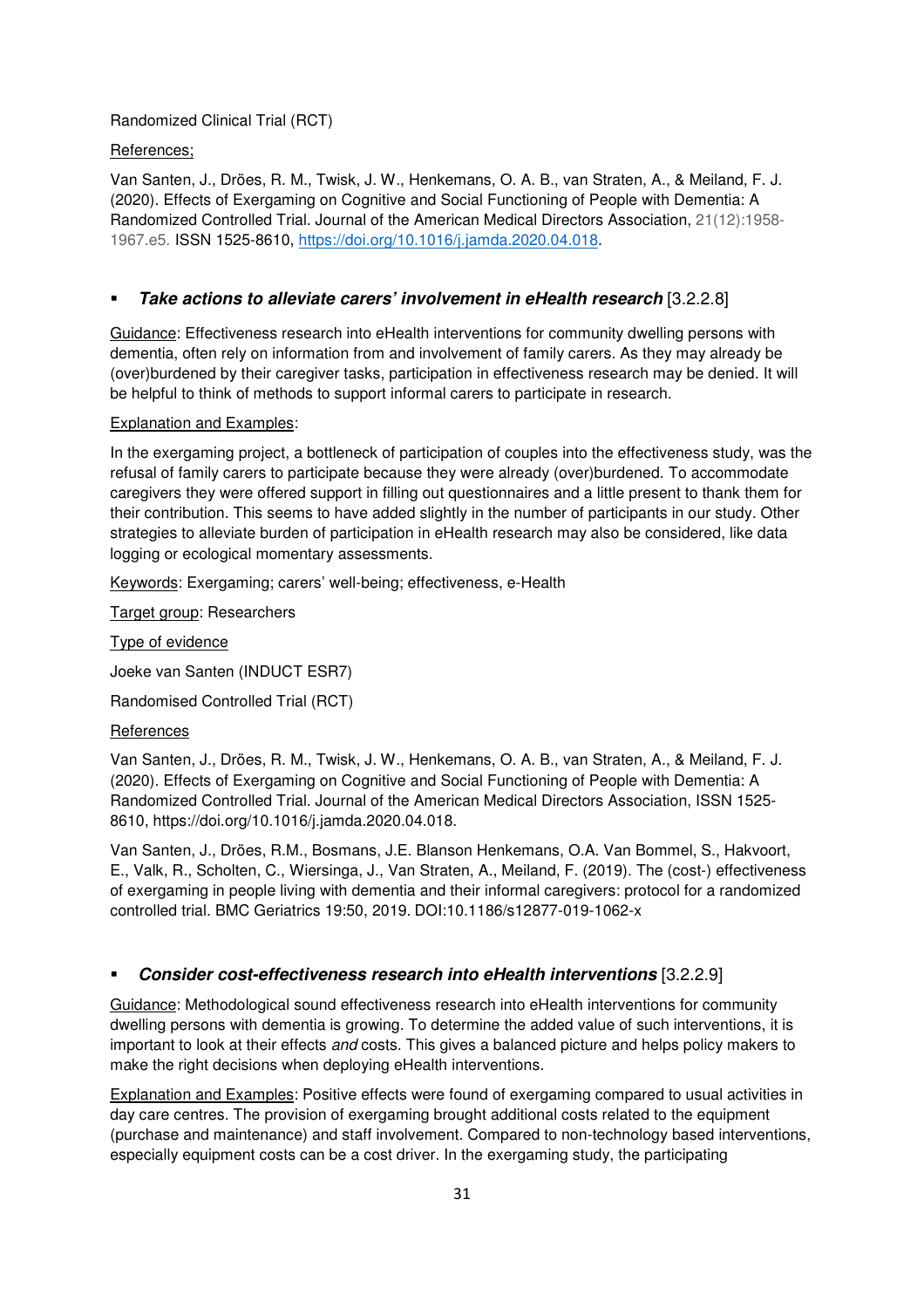organisations received a list of potential funders for the equipment to be used, and various funding organisations (charitable organizations) were willing to pay for it. In some cases this helped to participate in the study. Taking into account the intervention costs may help day care centres to balance the positive effects of using the eHealth interventions (for people with dementia and their carers) against the long-term costs (to be covered by own funding or external funding). This will promote a well-informed implementation and securing of the eHealth intervention.

Keywords: Exergaming; implementation; cost-effectiveness

Target group: Researchers; Care organizations and professionals; Volunteers, employees and managers of day-care centres

#### Type of evidence

Joeke van Santen (INDUCT ESR7), Randomised Controlled Trial

#### References

Van Santen, J., Dröes, R.M., Bosmans, J.E. Blanson Henkemans, O.A. Van Bommel, S., Hakvoort, E., Valk, R., Scholten, C., Wiersinga, J., Van Straten, A., Meiland, F. (2019). The (cost-) effectiveness of exergaming in people living with dementia and their informal caregivers: protocol for a randomized controlled trial. BMC Geriatrics 19:50, 2019.

Van Santen, J., Meiland, F.J.M., Dröes, R.M., Straten, A, Bosmans, J.E. (2021). Cost-effectiveness of exergaming compared to regular Day care activities in dementia: Results of a randomised controlled trial in the Netherlands. Health and Social Care in the Community, 2021. doi.org/10.1111/hsc.13608

#### **3.2.3. Health care technology**

# **The need for more high-quality research into development, implementation and evaluation of complex health technologies** [3.2.3.1]

Guidance: Better research using high-quality study designs is needed to develop, implement and evaluate complex palliative care interventions (targeting whole-system change) for people with dementia living and dying at home.

Explanation: Our systematic review found that the existing evidence base remains insufficient and is generally too weak to robustly assess the effects of palliative care interventions for people with dementia living at home.

Keywords: Complex health technology, complex intervention, palliative care

Target group: Researchers, as well as policymakers to support the conduct of this kind of palliative care research

#### Type of evidence

Rose Miranda (INDUCT ESR11)

Systematic review of palliative care interventions for people with dementia living at home

#### References

Miranda R, Bunn F, Lynch J, Van den Block L, Goodman C. Palliative care for people with dementia living at home: A systematic review of interventions. Palliat Med. 2019; 33(7):726-742.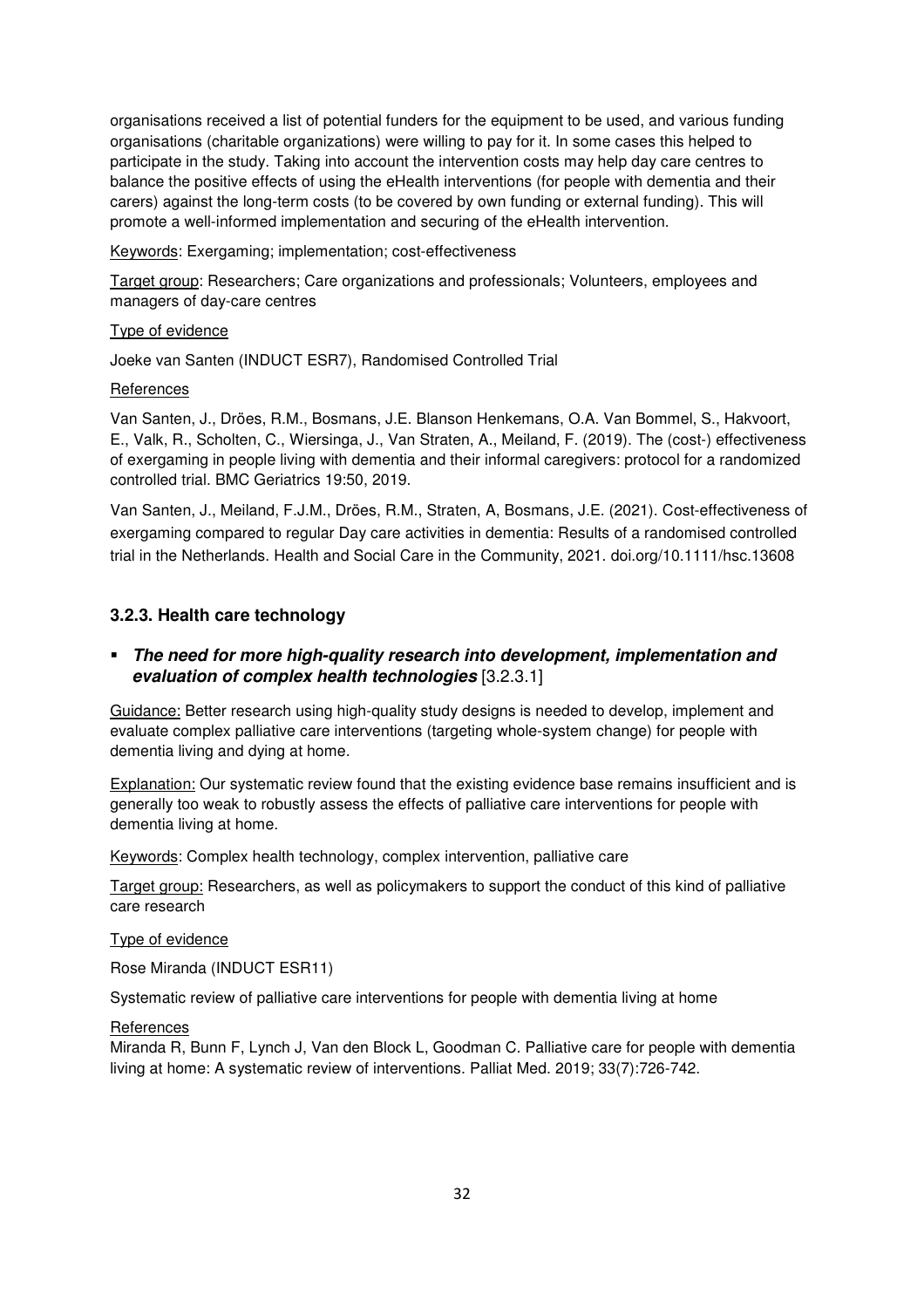# **Call for research on online training programs for carers' mechanisms of change to increase the quality of online training for families of people with dementia** [3.2.3.2]

Guidance: Evaluations of the effectiveness of internet training programs should explore mechanisms of change and aspects of the intervention design, such as reliability, the type of device used and modality of the intervention.

Explanation and example: The systematic review (Egan et al 2018) of internet training support for familiy carers lacks detail about potential factors which may influence the effectiveness of online programs (i.e. type of connectivity, development of the intervention, usability, etc.). The quality of individual studies selected for the systematic review was limited as more than 50% of the studies showed incomplete data reporting, and 25% showed a selective reporting of outcomes according to the risk of bias assessment performed making the generalization of the results difficult. However, the systematic review reported improvements on carer's mental health outcomes by internet training.

Keywords: carer training programmes, mental health, mediators and moderators

Target group: Researchers

Type of evidence

Ángel C. Pinto Bruno (INDUCT ESR14)

Systematic literature review

#### **References**

Egan, K. J., Pinto-Bruno, A. C., Bighelli, I., Berg-Weger, M., van Straten, A., Albanese, E., & Pot, A. M. (2018). Online Training and Support Programs Designed to Improve Mental Health and Reduce Burden Among Caregivers of People With Dementia: A Systematic Review. J Am Med Dir Assoc, 19(3), 200-206.e201. doi:10.1016/j.jamda.2017.10.023

# **Further implementation of effective Internet-based carer training programmes recommended** [3.2.3.3]

Guidance: Internet training programmes for family carers have potential to increase carers' well-being, to reduce distress, depression and anxiety symptoms and to increase knowledge skills.

Explanation and example: A systematic review (Egan et al. 2018) about online training programmes for family carers reported on two studies in which improvements in depression symptoms were demonstrated, two studies with overall improvements in anxiety and two studies showing reduction of stress symptoms. Good examples of informative websites and internet training programmes for family carers are 'Mastery over Dementia', iSupport, 'iCARE: Stress management eTraining programme' and the STAR E-Learning course.

Keywords: Carer Internet training programs, carers' well-being, carer's mental health, Mastery over Dementia, iSupport, iCARE, STAR E-Learning

Target group: Policy-makers, health care providers and patient organizations.

Type of evidence

Ángel C. Pinto Bruno (INDUCT ESR14)

Systematic literature review

#### **References**

Egan, K. J., Pinto-Bruno, A. C., Bighelli, I., Berg-Weger, M., van Straten, A., Albanese, E., & Pot, A. M. (2018). Online Training and Support Programs Designed to Improve Mental Health and Reduce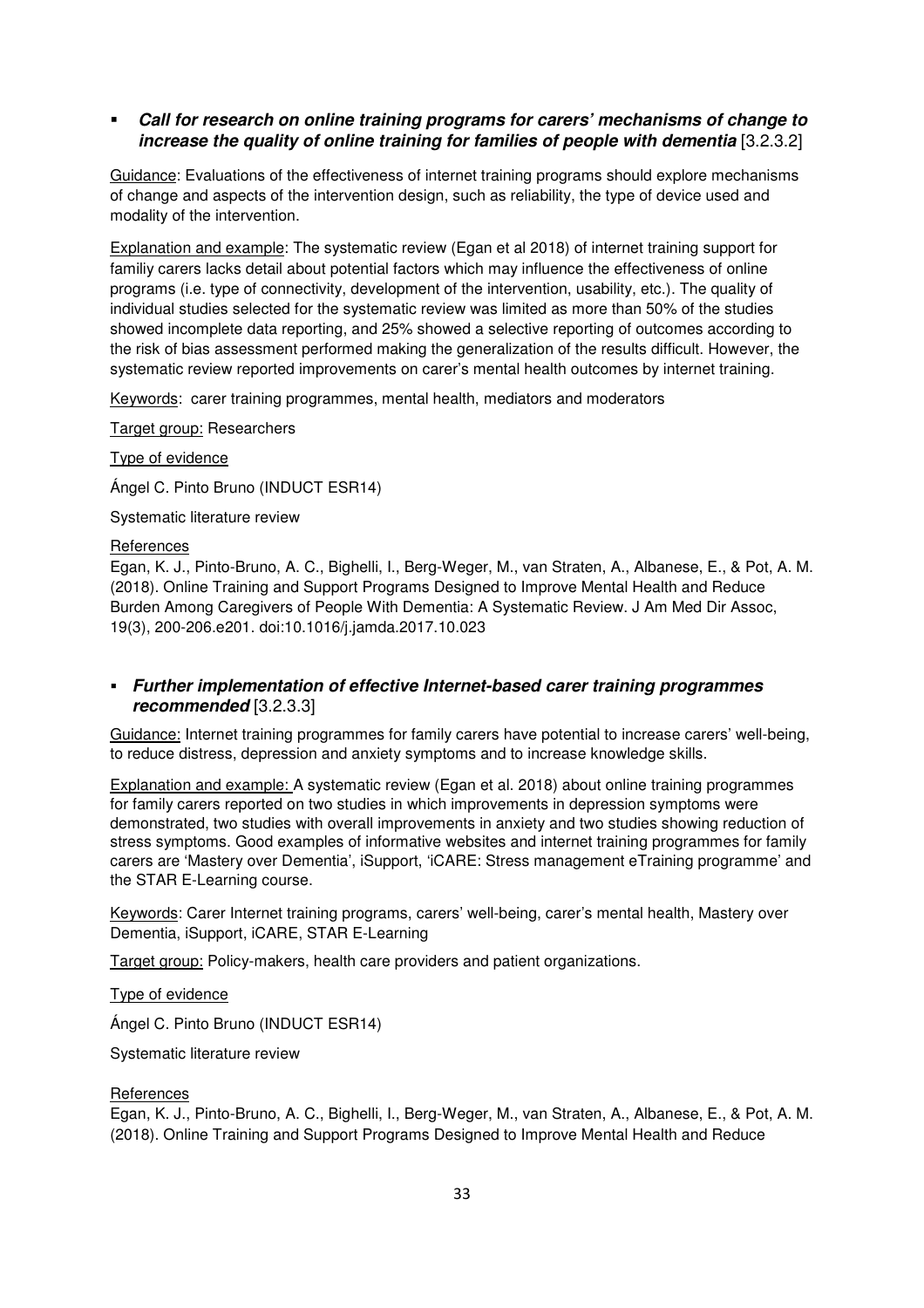Burden Among Caregivers of People With Dementia: A Systematic Review. J Am Med Dir Assoc, 19(3), 200-206.e201. doi:10.1016/j.jamda.2017.10.023

# **Call for research on moderators of online training programs for carers' of people with dementia** [3.2.3.4]

Guidance: Analyses of the moderation effect of demographic characteristics of the carers and other characteristics of the person with dementia on the internet training programs outcomes should be encouraged.

Explanation and example: Several studies have been done to find moderators of effects of online training programs for carers of people with dementia. Some studies have demonstrated that some programs were more effective for certain subgroups of carers. However, in our analyses we could not replicate these findings. Our analyses on the effect of age, gender, level of education, relationship with the person with dementia, functional status of the person with dementia and frequency of appearance of challenging behaviour suggests that the program is equally effective for all the subgroups analysed. More research is needed before we have definitive answers. A better understanding of moderators of carers' training programs could lead to better tailoring of programs based on the specific characteristic of the carer.

Keywords: carer training programmes, mental health, mediators and moderators

Target group: Researchers

# Type of evidence

Ángel C. Pinto Bruno (INDUCT ESR14)

Preliminary results of moderation analyses 'Mastery over dementia'

# **References**

Pinto-Bruno, A. C., Blom, M., Kleiboer, A., Dröes, R-M., van Straten, A., & Pot, A. M. (unpublished). Moderation analyses of an online support program for carers of people with dementia.

 **Consider the factors that potentially determine adherence to a computer-based cognitive rehabilitation program to generate corresponding adaptations** [3.2.3.5]

Guidance: When evaluating adherence of people with dementia to a computer-based cognitive rehabilitation program, sociodemographic, cognitive, and psychological factors should be taken into account.

Explanation and examples: When we consider evaluating the adherence of people with dementia to a computer-based program for cognitive rehabilitation, it is important to consider sociodemographic (age, sex, educational level), cognitive (memory, attention, executive function) and psychological factors (level of motivation, expectations, previous computer use). For this purpose, a periodic evaluation will help to evaluate these factors and their relation to the amount and the time that a person spends in using a computer program for cognitive rehabilitation. In this way, significant modifications could be made to the program, so that the program meets the needs of people with dementia.

Keywords: dementia, rehabilitation, software, computer-based program, cognition, psychology.

Target group: Researchers, people with dementia, policy makers

# Type of evidence

Angie Alejandra Diaz Baquero (INDUCT ESR 15)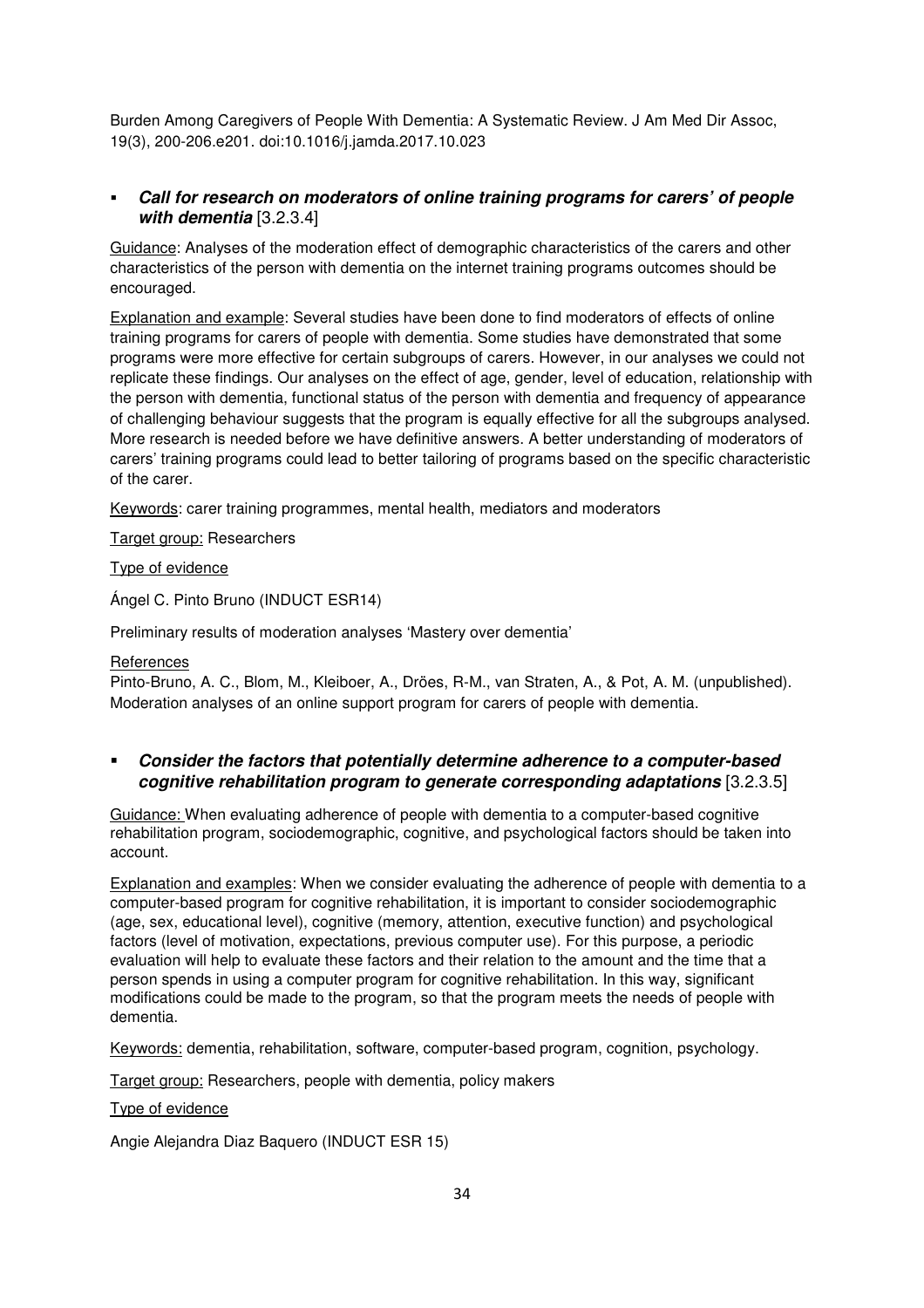Study into adherence profile in people with mild cognitive impairment and mild dementia in the computer-based cognitive training program "GRADIOR"

# **References**

Diaz Baquero, A.A., Franco-Martín, M. A., Parra Vidales, E., Toribio-Guzmán, J. M., Martínez Abad, F., Perea Bartolomé, M. V., Asl, A.M., & van der Roest, H. G. (2021). The effectiveness of GRADIOR. A neuropsychological rehabilitation program for people with mild cognitive impairment (MCI) and mild dementia. Results of a Randomized Controlled Trial (RCT) after 4 and 12 months of treatment. Journal of Alzheimer's Disease (accepted).

# **3.2.4. Social Health Domain 1: Fulfill ones potential and obligations**

[no recommendations yet]

# **3.2.5. Social Health Domain 2: Manage ones own life and promote independence**

# **Technologies designed to improve social health in people with dementia should be evaluated in high quality studies to effectively support decision-making** [3.2.5.1 /3.2.6.1]

Guidance: More high quality, ecologically valid, controlled studies must be planned, funded and executed in order to properly evaluate the effectiveness of technologies designed to be used by people with dementia and to improve social participation and self-management.

# Explanation/examples

A systematic review found that in the whole world only nine controlled evaluation studies with technologies designed for people with dementia have been carried out in ecologically valid settings, to assess effectiveness in improving social participation and self-management. Controlled studies are the most effective way of conducting unbiased evaluations, from which causal inference can be drawn. Policy-makers should be demanding this level of evidence as a condition of investment in such technologies. So far, studies have been conducted with VR-based technologies, other wearable technologies, and software applications. However, only a single study was found to be of good quality. Other technologies for people with dementia have not yet been the subject of a single ecologicallyvalid, controlled study with these outcomes (this includes, for example, social robots). In order to conduct high quality studies, researchers must ensure that studies are adequately statistically powered based on a sufficiently large sample; include active technology-based control interventions, so that is controlled for attention; and conduct and report intention-to-treat analyses, taking into account data of all participant to the study, including dropouts, and not only those who completed the intervention. Funding bodies must recognize the need to fund such studies accordingly. Clinicians, healthcare providers, policymakers and users of technology should expect and demand that such high-quality evidence is available to support decision-making.

Keywords: effectiveness; technology; self-management; social participation; ecological validity.

Target group: Clinicians; Technology developers; Commissioners; Government; Researchers.

# Type of evidence

David Peter Neal (DISTINCT ESR6)

Systematic review of controlled effectiveness studies, of technologies designed for use by people with dementia to improve social health.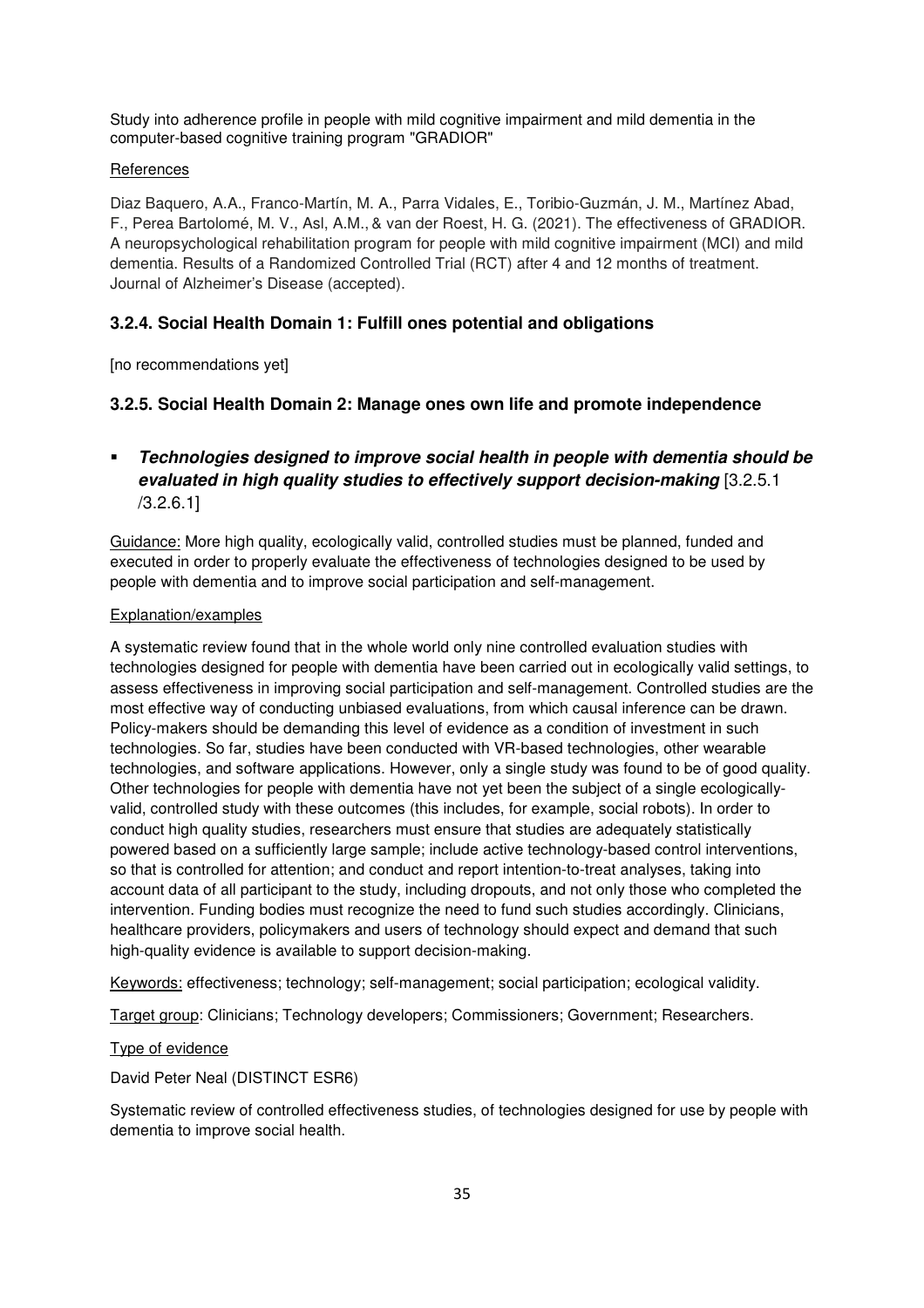# **References**

Neal, D., van den Berg, F., Planting, C., Ettema, T., Dijkstra, K., Finnema, E., Dröes, R.M. (2021). Can Use of Digital Technologies by People with Dementia Improve Self-Management and Social Participation? A Systematic Review of Effect Studies. Journal of Clinical Medicine, 10(4):604. https://doi.org/10.3390/jcm10040604

# **3.2.6. Social Health Domain 3: Technology to promote social participation**

- **Technologies designed to improve social health in people with dementia should be evaluated in high quality studies to effectively support decision-making** [3.2.6.1, see 3.2.5.1]
- **Standardised instruments for measuring social interactions and communication in dementia caregiving must be developed to ensure rigorous research into the effect of technology solutions that aim to support this** [3.2.6.2]

Guidance:The academic community should dedicate more resources to develop and evaluate technology-driven solutions that support dyadic communication and foster social interactions in dementia caregiving dyads. Rigorous investigation is needed using standard, comparable measurements to demonstrate the effects of these technological solutions.

# Explanation/Example:

A systematic literature search was conducted to comprehensively describe technology-driven interventions to prompt communication and facilitate positive social interactions between people with dementia and their conversation partners. Titles and abstracts from three databases PubMed, CINAHL and PsycINFO, were independently screened by two researchers. Quality of the included studies was assessed using the Mixed Methods Appraisal Tool. Of the 18 papers included in the review, the technology most commonly used to facilitate social interaction were tablet-computers  $(n=7)$ , social robots  $(n=5)$ , and personal computers  $(n=4)$ . Technology-driven devices not fitting into the three other categories were labelled as 'other'  $(n = 2)$ . Results showed that the social technology helped: i) breaking the ice by initiating dialogue and serving as a conversational platform; ii) increase interaction frequency and duration by encouraging more involvement between the conversation partners; iii) better understand the person with dementia through reminiscence activities; and iv) reduce pressure on the conversation partner by making the communication more reciprocal. Although there is seemingly great potential in technology to facilitate social interaction and communication in dementia caregiving, the findings show that research in this area is still in an explorative phase. The diversity in study methodologies and few standardised instruments used to measure these outcomes point to a need for further research into development and validation of new assessment tools for positive outcomes in social health.

Keywords: caregiving dyads, meaningful activities, social participation, communication, dyadic relationships

Target Group: Researchers evaluating technology use of people with cognitive impairments.

Type of evidence: Viktoria Hoel (DISTINCT ESR9) Systematic literature review.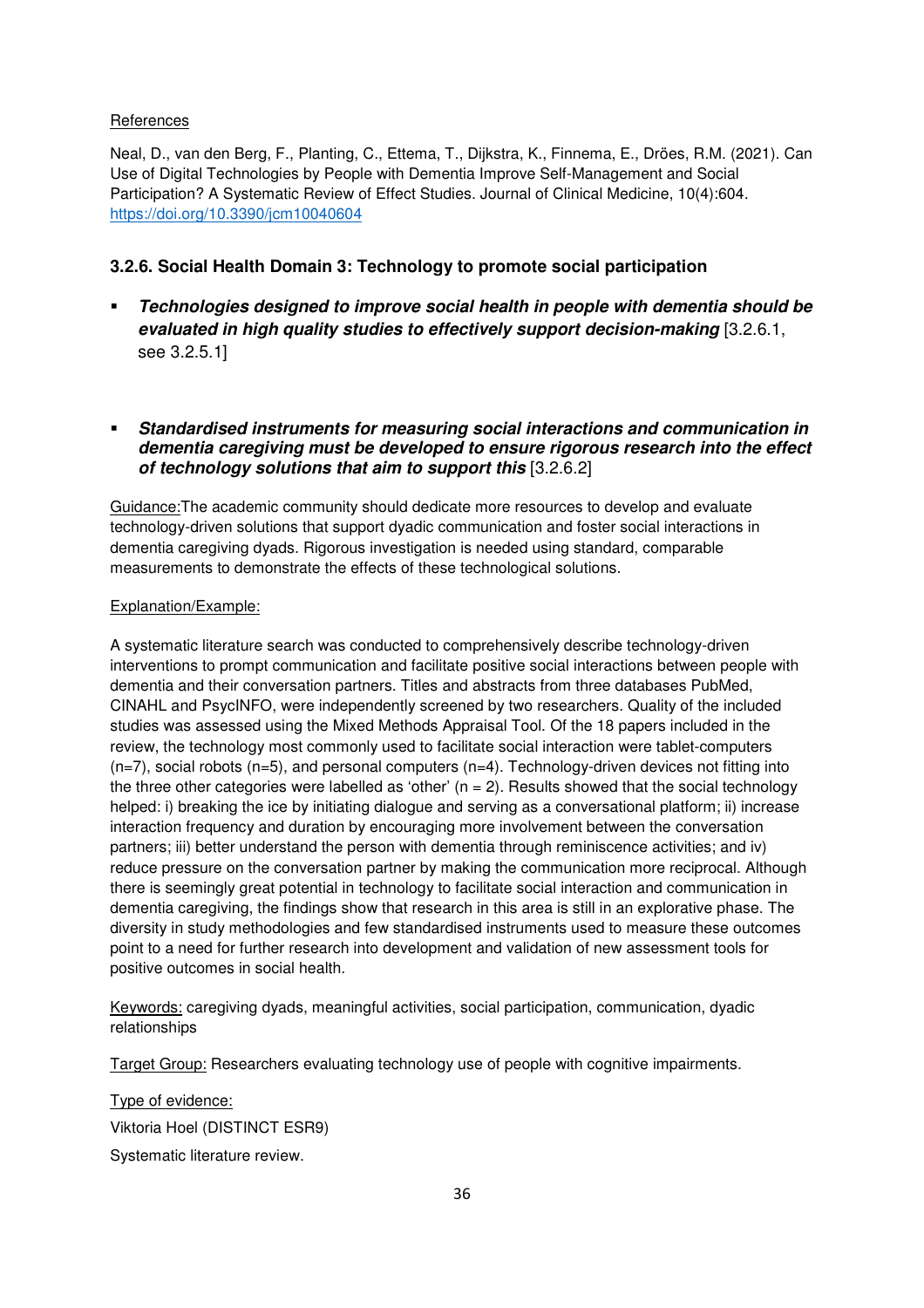# References

Hoel V, Feunou CM, Wolf-Ostermann K. Technology-driven solutions to prompt conversation, aid communication and support interaction for people with dementia and their caregivers: a systematic literature review. BMC Geriatr. (2021) 21:1 157. doi:10.1186/s12877-021-02105-0.

# **Measure different dimensions of social participation when evaluating the effect of social technologies** [3.2.6.3]

Guidance: Make clear how you define the outcome of social participation and assess different dimensions of this multidimensional concept when evaluating the effects of social technology on social participation.

Explanation/examples: A systematic review was conducted to gain insight into the effects of technological interventions on the social participation of older adults. A total of 36 studies was included in a narrative synthesis. A major finding was the inconsistent use of terms and concepts related to social participation among studies. Future studies should make the applied definition of social participation explicit to allow for comparison of research results.

Furthermore, a majority of the included studies measured one specific dimension of social participation, i.e: social connections (e.g. by measuring loneliness or social isolation). However, social participation is a multidimensional concept. It is not only about social connections, but also about being engaged in meaningful activities that provide social interaction with others in the community (Levasseur et al., 2010). So far, there is no outcome measure that covers all dimensions of social participation. Therefore, it is recommended to combine quantitative outcome measures with qualitative data collection methods when assessing the effect(s) of technology on social participation. In the future, research should focus on developing and validating an outcome measure that covers different dimensions of social participation.

# Keywords:

Social participation, effects evaluation, outcome measures, older adults, dementia, technological interventions

# Target group:

Industry evaluating the effect of technology on social participation

Researchers evaluating the effect of technology on social participation

Type of evidence:

Pascale Heins (DISTINCT ESR11)

Systematic literature review

#### **References**

Heins, P., Boots, L.M.M., Koh, W.Q., Neven, A., Verhey, F.J., and de Vugt, M.E. (2021). The Effects of Technological Interventions on Social Participation of Community-Dwelling Older Adults with and without Dementia: A Systematic Review. Journal of Clinical Medicine, 10, 2308. doi: 10.3390/jcm10112308

Levasseur, M., Richard, L., Gauvin, L., and Raymond, É. (2010). Inventory and analysis of definitions of social participation found in the aging literature: Proposed taxonomy of social activities. Social Science & Medicine, 71, 2141–2149. doi: 10.1016/j.socscimed.2010.09.041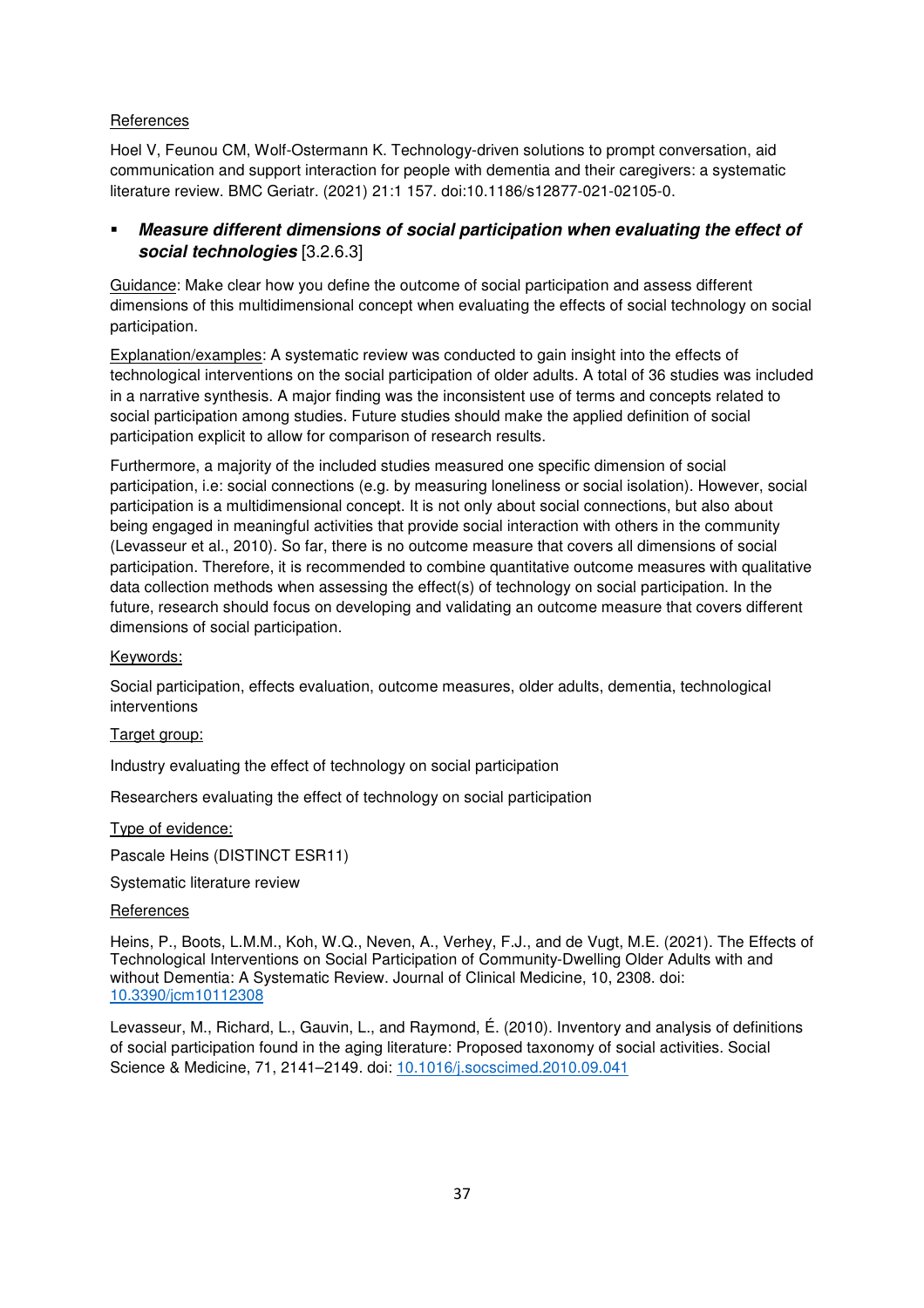# **More studies required to investigate the impacts of low-cost pet robots in dementia care** [3.2.6.4]

Guidance: Low-cost pet robots are a promising technology to improve the psychosocial health of people living with dementia. More high quality studies with sufficiently large sample sizes should be conducted to properly investigate their impacts.

Explanation/examples: Pet robots are a technology-based substitute to animal assisted therapy. However, the high costs of many pet robots can hinder the use of pet robots in dementia care. A scoping review was conducted to understand the impact of using lower-cost (more affordable) pet robots. Synthesised findings from nine studies suggested that low-cost pet robots improved the communication, social interactions and other health domains of older adults and people living with dementia. However, most studies had a small sample size and were of varying quality. Moving forward, more rigorous studies are necessary to investigate their impacts.

Keywords: Older adults, dementia social robots, low-cost pet robots, robotic pets, psychosocial impact

Target group: Social robot developers, dementia researchers, healthcare professionals, dementia care organisations (e.g. nursing homes, day care centres)

Type of evidence:

Wei Qi Koh (DISTINCT ESR12)

Scoping review

**References** 

Koh, W. Q., Ang, F. X. H., & Casey, D. (2021). Impacts of low-cost robotic pets for older adults and people with dementia: scoping review. JMIR Rehabilitation and assistive technologies, 8(1), e25340. DOI: 10.2196/25340

# **3.3 Implementation of technology in dementia care: facilitators & barriers**

# **3.3.1. Technology in everyday life**

# **Involve diverse groups of stakeholders and consider existing contexts when designing, developing and using Everyday Technologies** [3.3.1.1]

Guidance: Technology companies and developers should involve more diverse groups of people living with dementia or caring for people with dementia, in all stages of design, development and implementation of technologies. They should also consider existing contexts before introducing them.

Explanation and Examples: Consultations explored the ways in which Everyday Technology can be both an enabler and disabler, among people living with dementia, or providing care for people with dementia, from minority and migrant communities within the EU (Germany and Greece). The consultations highlighted the need for more contextually-relevant Everyday Technologies. This includes consideration of existing contexts before introducing technologies or technology interventions e.g. eHealth, finance or social apps. Consultees reported the need to identify existing levels of access and ability to use Everyday Technologies (e.g. possession of technological devices and digital literacy etc.) as well as access to infrastructures to support their use (e.g. internet connection, battery charging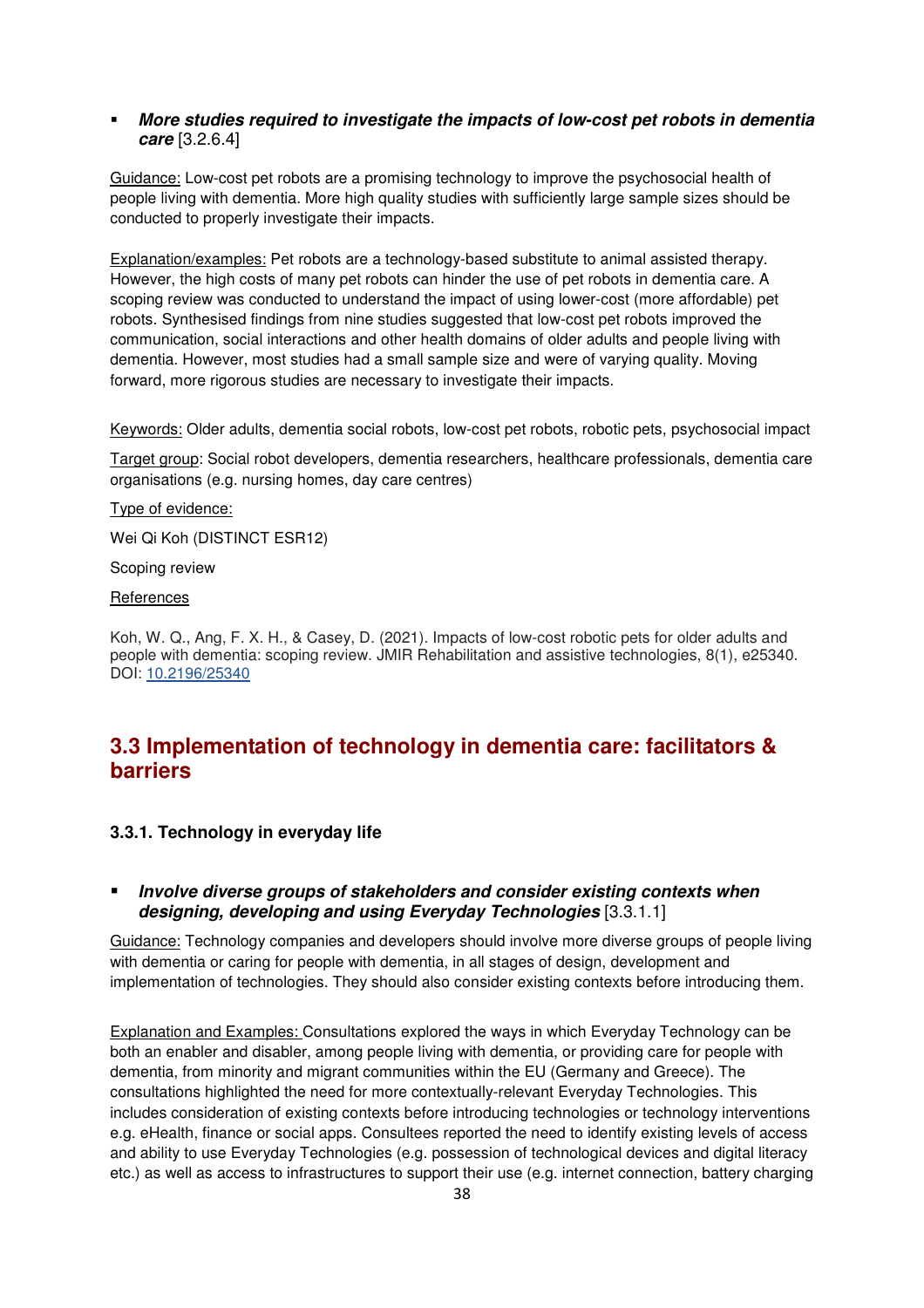facilities and face-to-face support). Everyday Technology use is influenced by contextual and cultural factors. Technology companies and developers need to involve a more diverse group of people living with dementia or caring for people with dementia (e.g. from different cultural and socio-economic backgrounds, urban and rural environments etc.) throughout all stages of technology development.

Keywords: Every day technology; Dementia; Activities of Daily Living; Human Rights; Minority Groups; Social Isolation; Health Literacy; Health Services Accessibility

Target group:Technology developers and providers, NGOs and Think Tanks.

#### Type of evidence

Sophie Gaber (DISTINCT ESR3)

Multilevel stakeholder consultations & literature review.

#### **References**

Findings presented at The Health Inequalities Research Network (HERON) Conference, London, UK, 2018. [How do Contextual Factors and Everyday Technologies Shape Inequalities in Participation among Ageing Communities Living with Health-related Vulnerabilities?]

Gaber, S. N., Nygård, L., Brorsson, A., Kottorp, A., Charlesworth, G., Wallcook, S., Malinowsky, C. (2020). Social Participation in Relation to Technology Use and Social Deprivation: A Mixed Methods Study Among Older People with and without Dementia. International Journal of Environmental Research and Public Health, 17(11), 4022. https://www.mdpi.com/1660-4601/17/11/4022#

# **Consider involving occupational therapists to enable people with dementia to use everyday technology** [3.3.1.2.]

Guidance: Consider involving occupational therapists in providing interventions that enable people with dementia to use the everyday information and communication technologies they have.

Explanation and Examples: A standardized questionnaire mapped how many Everyday Information & Communication Technologies (EICT) (maximum 31) were relevant to 35 people living with dementia and 34 people with no known cognitive impairment in Sweden. A relevant EICT is one that is being used, or has been used in the past, or is planned for use in future. The median amount of relevant EICTs was shown to be 11 in the group without dementia, and 7 (significantly less) in the group with dementia. Each person also rated their ability to use (maximum 90) relevant Everyday Technologies (ETs) on a 5 step rating scale. This data was analysed (in a Rasch model) to produce a score for each person's *ability to use ET*. When we compared ability to use ET with amount of relevant ETs in each group, the more EICTs a person counts as relevant, the higher was their ability to use ET. This pattern was only found in the group of people with dementia, and not the group without. The amount of relevant EICTs is affected by a person's ability to use them. So some people may need support to identify the usefulness and possibility to use an EICT function that they have access to.

Keywords: Occupational therapy, everyday life, information communication technology, activities of daily living.

Target group: Health and social care planners, digital inclusion planners, commissioners, policy makers, occupational therapy educators and organisations

Type of evidence

Sarah Wallcook (INDUCT ESR4)

Cross sectional quantitative study with literature review

**References**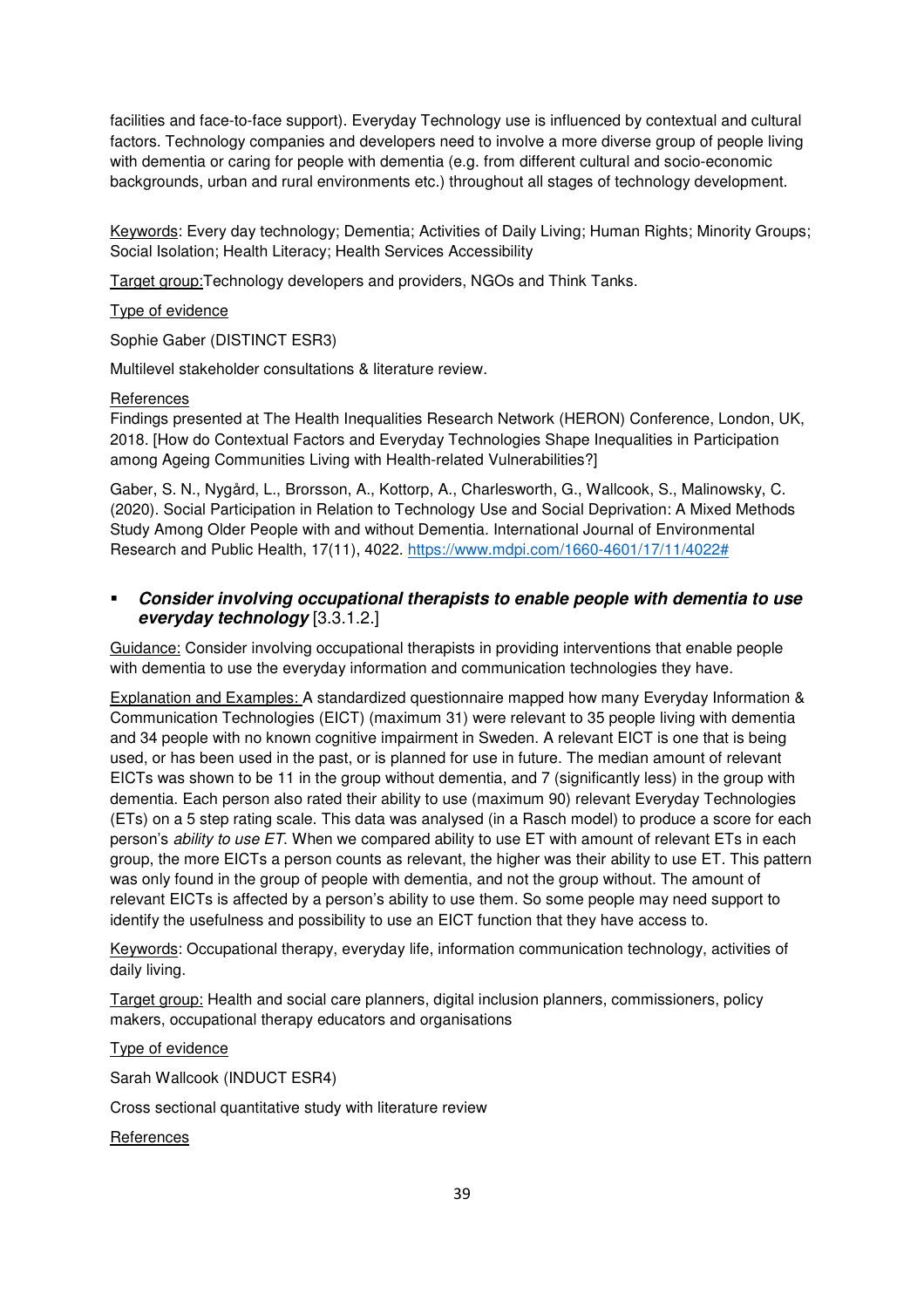Wallcook, S., Malinowsky, C., Kottorp, A. & Nygård, L. (2019).The use of Everyday Information Communication Technologies in the lives of older adults living with and without dementia in Sweden. Assistive Technology, 33:6, 333-340 [https://10.1080/10400435.2019.1644685]

# **Provide non-ICT (Information Communication Technology) options for people with dementia who need it** [3.3.1.3]

Guidance: To avoid excluding some people with dementia, service developers should provide alternative non-ICT options when they deliver services and interventions that rely on smartphones, tablets and computers.

Explanation and Examples: A standardized questionnaire mapped how many Everyday Information & Communication Technologies (EICTs) (maximum 31) were relevant to 35 people living with dementia and 34 people with no known cognitive impairment in Sweden. In the same questionnaire, each person also rated their perceived their ability to use (maximum 90) relevant ETs on a 5 step rating scale. A relevant EICT is one that is being used, or has been used in the past, or is planned for use in future. This data was analysed (in a Rasch model) to produce a score for each person's *ability to use ET***,** and a *challenge measure* for each of the 31 EICTs to show how difficult or easy they were to use compared to each other. EICTs on smartphones and tablets were not relevant for a high proportion of both groups. Combined with a lower ability to use ET, particularly for people in the group with dementia, and high challenge measures for computer and automated telephone service functions, this could mean some people cannot access EICT-based services and interventions on computerized devices. However, the landline telephone was easiest to use and relevant to the majority of both groups, so this, together with face-to-face options could provide viable alternatives.

The study is currently under review and will be available under open access.

Keywords: Policies, services, information communication technology

Target group: Policy makers, service developers

Type of evidence Sarah Wallcook (INDUCT ESR4) Cross sectional quantitative study with literature review

#### **References**

Wallcook, S., Malinowsky, C., Kottorp, A. & Nygård, L. (2019). The use of Everyday Information Communication Technologies in the lives of older adults living with and without dementia in Sweden. Assistive Technology, 33:6, 333-340 [https://10.1080/10400435.2019.1644685]

# **3.3.2. Technology for meaningful activities**

# **Ensure multiple employees are responsible for exergaming to ensure successful implementation of this technology** [3.3.2.1]

Guidance: Exergaming in day care centres can be implemented more successfully by making more than one employee responsible for it.

Explanation and examples: We have asked day-care centres for people living with dementia, which factors were important for successful implementation of Exergaming. Sometimes, only one person in the day-care centre was responsible for the Exergaming activity. If this person was not at the day-care centre, because he/she was ill or left for another job, the Exergaming activity often was forgotten.

# Keywords: Exergaming, implementation, staff

Target group: Researchers and industry evaluating implementation of technology for people living with dementia, volunteers, employees and managers of day-care centres, management of care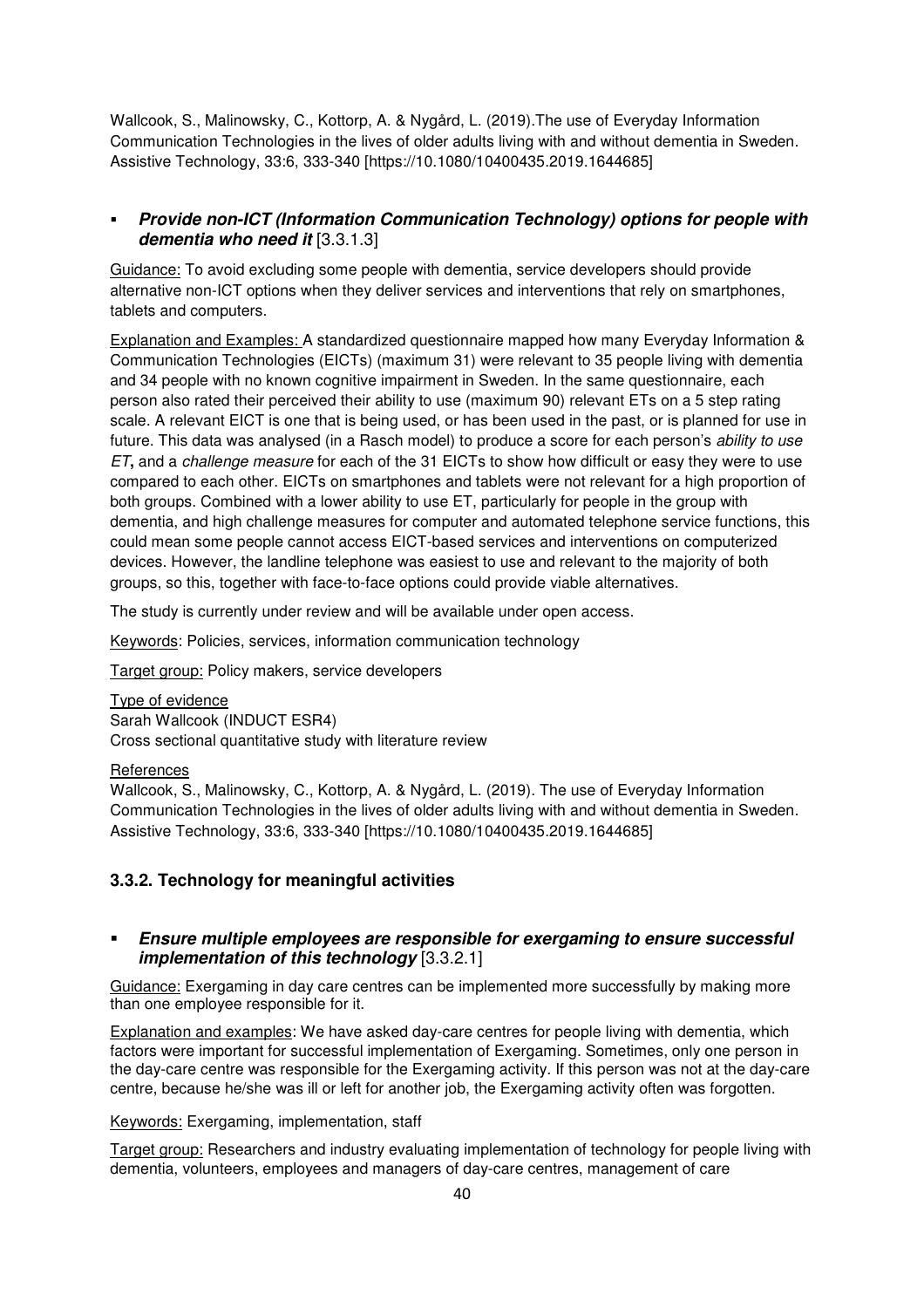organisations, professional carers, clinicians, who promote the use of technology for people living with dementia.

Type of evidence Joeke van der Molen (INDUCT ESR7)

Preliminary results of the process analysis

**References** 

Joeke van Santen, Rose-Marie Dröes, Marian Schoone, Olivier A. Blanson Henkemans, Judith E. Bosmans, Sjef van Bommel, Esther Hakvoort, Ronald Valk, Carla Scholten, Joris Wiersinga, Marjolein Smit, Franka Meiland (2019). FACTSHEET Exergaming for people living with dementia: can you move along? Recommendations to promote successful implementation [in Dutch: FACTSHEET Exergaming voor mensen met dementie: beweeg je mee? Adviezen ter bevordering van succesvolle implementatie].

Scientific publication (in English) will follow in 2022.

# **Ensure the support from the management of care organisations to promote successful implementation of exergaming** [3.3.2.2]

Guidance: Employees of care organisations should be supported by the management in their responsibility for Exergaming as a new activity. Managers should be actively engaged in Exergaming and be kept updated on any developments with regard to Exergaming (i.e. positive experiences of people with dementia practising Exergaming, any potential issues with the activity).

Explanation and examples: We have asked day-care centres for people living with dementia, which factors played a role in successful implementation of Exergaming. The staff of these day-care centres sometimes did not feel supported by the management in supervising and implementing the Exergaming activity. This made it less likely for them to implement it.

Keywords: Exergaming, implementation, management, support.

Target group: Researchers and industry evaluating implementation of technology for people living with dementia, volunteers, employees and managers of day-care centres, management of care organisations, professional carers, clinicians, who promote the use of technology for people living with dementia.

Type of evidence Joeke van der Molen (INDUCT ESR7)

Preliminary results of the process analysis

#### **References**

Joeke van Santen, Rose-Marie Dröes, Marian Schoone, Olivier A. Blanson Henkemans, Judith E. Bosmans, Sjef van Bommel, Esther Hakvoort, Ronald Valk, Carla Scholten, Joris Wiersinga, Marjolein Smit, Franka Meiland (2019). FACTSHEET Exergaming for people living with dementia: can you move along? Recommendations to promote successful implementation [in Dutch: FACTSHEET Exergaming voor mensen met dementie: beweeg je mee? Adviezen ter bevordering van succesvolle implementatie].

Scientific publication (in English) will follow in 2022.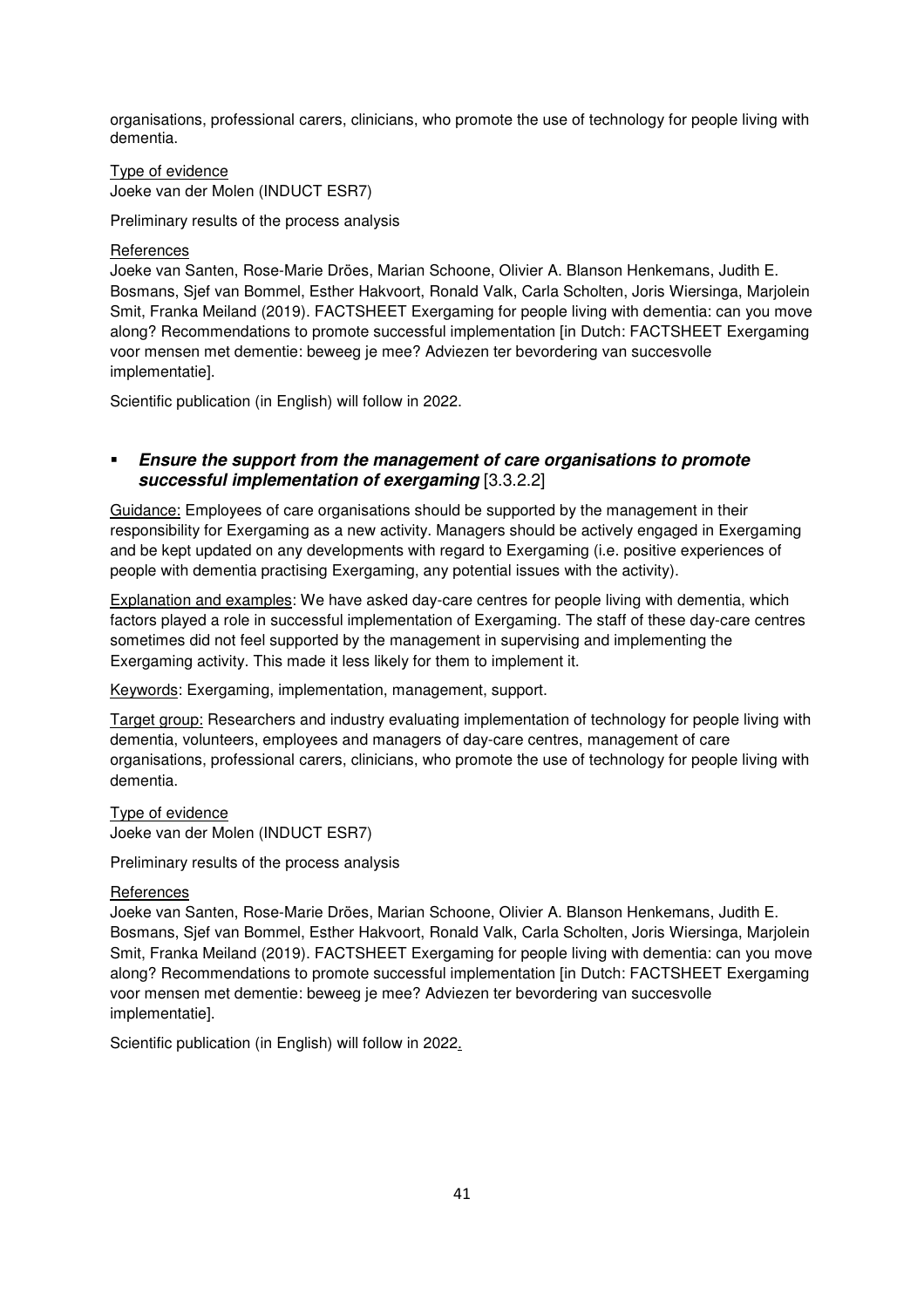# **Focus on aspects that are of interest to people with dementia when introducing a new technology**. [3.3.2.3]

Guidance: Introduce new application (app) technology to a person with dementia by focusing on aspects that are likely to encourage their interest, such as family photographs, video calls with friends and family, music, games, or art applications.

Evidence: Review of the literature on the use of touchscreen technology by people with dementia and carers.

Keywords: Touchscreen technology; applications; entertainment.

Target group: Family and formal carers, and policy-makers.

Type of evidence

Aline Cavalcanti Barroso (INDUCT ESR6)

Literature review and proof of principle study

**References** 

Cavalcanti Barroso, A., Rai, H.K., Sousa, L., Orrell, M., Schneider, J. (2020). Participatory visual arts activities for people with dementia: a review. Perspectives in Public Health, 20(10)1-10.

# **Ensure free access to the internet for all residents in care homes** [3.3.2.4]

Guidance: Internet should be freely available in care homes so residents with and without dementia can have access to online resources (e.g.social media, entertainment, information).

**Evidence:** The multi-country survey indicates that it is not common for the residents to have access to the internet in care homes, with the internet use restricted to the staff. This means that many social and leisure activities based on ICT will be inaccessible for people with dementia, depriving them of enjoyable, meaningful activities and social networks.

Keywords: Care homes; internet access

Target group: Care home and nursing home providers and policy-makers.

Type of evidence

Aline Cavalcanti Barroso (INDUCT ESR6)

Multi-country survey

References Part of Academinc thesis in preparation

# **Explore and consult with the eHealth context to facilitate implementation of eHealth interventions** [3.3.2.5]

Guidance: To develop an eHealth intervention for caregivers of people with dementia that will be used in practice, developers should investigate the needs of the target population (people with dementia and their caregivers), and the needs of the people who will be implementing these interventions after a trial phase (such as case managers, hospital workers, volunteers or professionals associated with advocacy groups).

Explanation and examples: A systematic search was conducted into the implementation of studies including the terms 'dementia', 'eHealth', and 'caregivers'. 2524 abstracts and 122 full texts were read, resulting in 46 studies meeting all criteria. Containing 204 statements on implementation. Most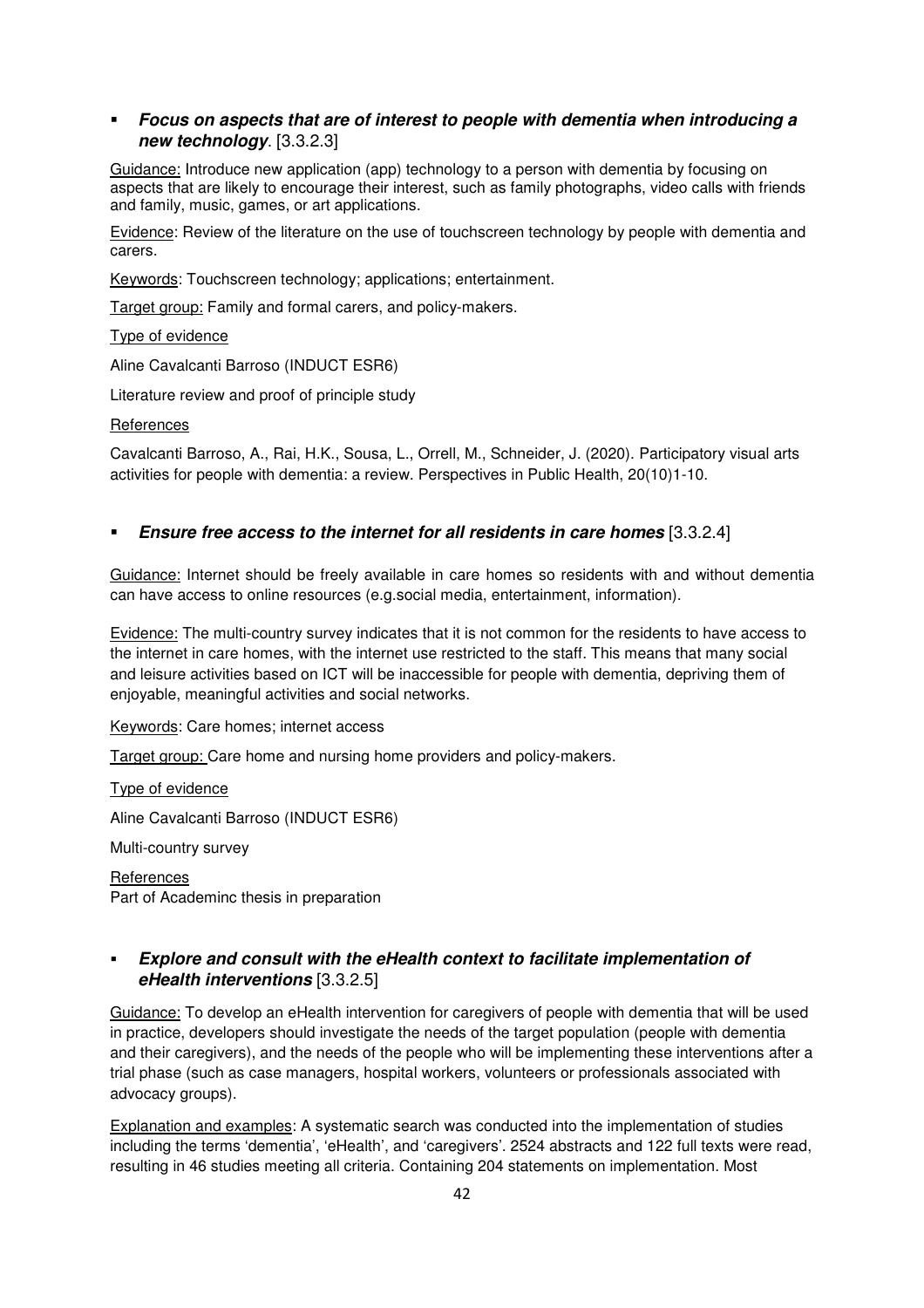implementation statements could be grouped into 2 main themes: 'Determinants associated with the eHealth intervention' and 'Determinants associated with the caregiver'. Very few statements were in the themes 'Determinants associated with the implementing organization' and 'Determinants associated with the wider context'. Absence of knowledge on the contextual environment creates significant difficulties for health system planners and implementers who aim to translate these interventions into practice.

Keywords: eHealth, dementia, caregivers, implementation.

Target group: Developers planning to design and implement eHealth interventions for caregivers of people with dementia

Type of evidence

Hannah Christie (ESR10), Sara Bartels (INDUCT ESR9)

Systematic review

#### **References**

Christie, H. L., Bartels, S. L., Boots, L. M., Tange, H. J., Verhey, F. R., & de Vugt, M. E. (2018). A systematic review on the implementation of eHealth interventions for informal caregivers of people with dementia.Internet interventions, 13, 51-59.

# • **Start making eHealth financing and business plans at the start of the development phase** [3.3.2.6]

Guidance: To ensure that the eHealth interventions for caregivers of people with dementia will continue to be available, supported, updated and compatible with changing software and hardware requirements, financing and business plans should be developed from the beginning.

Explanation and examples: A mixed-methods study followed up on the 12 publications included in Boots et al.'s (2014) widely cited systematic review on eHealth interventions for informal caregivers of people with dementia, to explore implementation into practice. Publicly available online information, implementation readiness (ImpRess checklist scores), and survey responses were assessed. The majority of survey respondents identified commercialization and having a business plan as facilitators to implementation. There was little evidence for any of the 12 applications being put into practice.

Keywords: eHealth, dementia, caregivers, implementation, business models

Target group: Developers planning to design and implement eHealth interventions for caregivers of people with dementia

Type of evidence

Hannah Christie (INDUCT ESR10)

Follow-up study

#### References

Christie, H. L., Bartels, S. L., Boots, L. M., Tange, H. J., Verhey, F. R., & de Vugt, M. E. (2018). A systematic review on the implementation of eHealth interventions for informal caregivers of people with dementia. Internet interventions, 13, 51-59.

# **Implementation of technology in dementia care: facilitators & barriers** [3.3.2.7]

Guidance: Ensure new technology is compatible with a range of relevant platforms to promote implementation.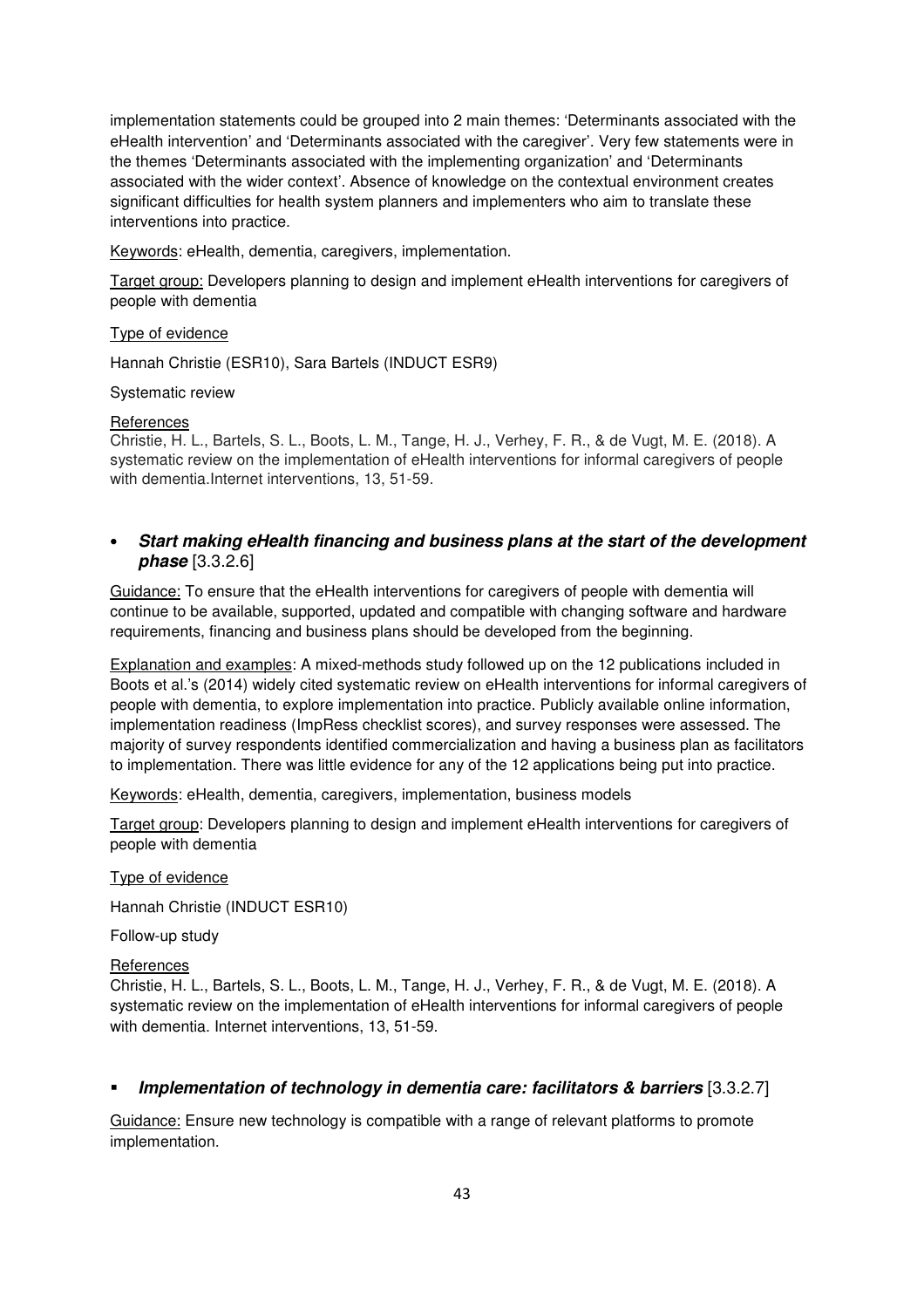Explanation and examples: Findings from the feasibility trial showed that people with dementia use a range of devices with various software versions (e.g. smartphones, touch-screen tablets, and personal computers) to access apps and other services. New technology which aims to be compatible with these different devices, can lead to increased uptake and may contribute to successful implementation.

Keywords: accessibility, implementation, dementia, technology, device.

Target group: technology developers, UX designers, researchers developing technology.

#### Type of evidence

Harleen Rai (INDUCT ESR5)

Results from a feasibility randomised controlled trial (RCT).

#### **References**

Rai, H. K., Schneider, J., & Orrell, M. A feasibility study of a randomised control trial to examine the individual Cognitive Stimulation Therapy (iCST) application for people with dementia. Clinical Interventions in Aging (accepted).

Rai HK, Prasetya VGH, Sani TP, et al. (2021). Exploring the feasibility of an individual cognitive stimulation therapy application and related technology for use by people with dementia and carers in Indonesia: A mixed-method study.*Dementia*. doi:10.1177/14713012211018003

# **3.3.3. Health care technology**

# **Increase family carers' awareness about the use and benefits of online interventions** [3.3.3.1]

Guidance: People involved in the provision of support to family carers, such as health professionals, patient organizations, should inform them about the potential benefits derived from the use of online interventions and actively promote their use.

Explanation and example: Despite the potential benefits of Internet carer support and training programmes, family carers are not always informed about the existence and use of online alternatives to traditional face-to-face support programmes. Extra attention should be paid to inform and motivate family carers to start and continue using Internet training programmes, especially in countries where the use of the Internet for health related purposes is not common yet. India trial (Mehta et al. 2018) Rrecruitment and adherence for a randomized controlled trial of an online support programme in India (Mehta et al. 2018) turned out to be challenging as most of the family carers were not accustomed to access to the Internet for health-related reasons.

Keywords: Online intervention, unpaid carers, informal carers.

Target group: Researchers, policy-makers, healthcare providers and patient organizations

Type of evidence Ángel C. Pinto Bruno (INDUCT ESR14) RCT India Systematic review **References** 

Egan, K. J., Pinto-Bruno, A. C., Bighelli, I., Berg-Weger, M., van Straten, A., Albanese, E., & Pot, A. M. (2018). Online Training and Support Programs Designed to Improve Mental Health and Reduce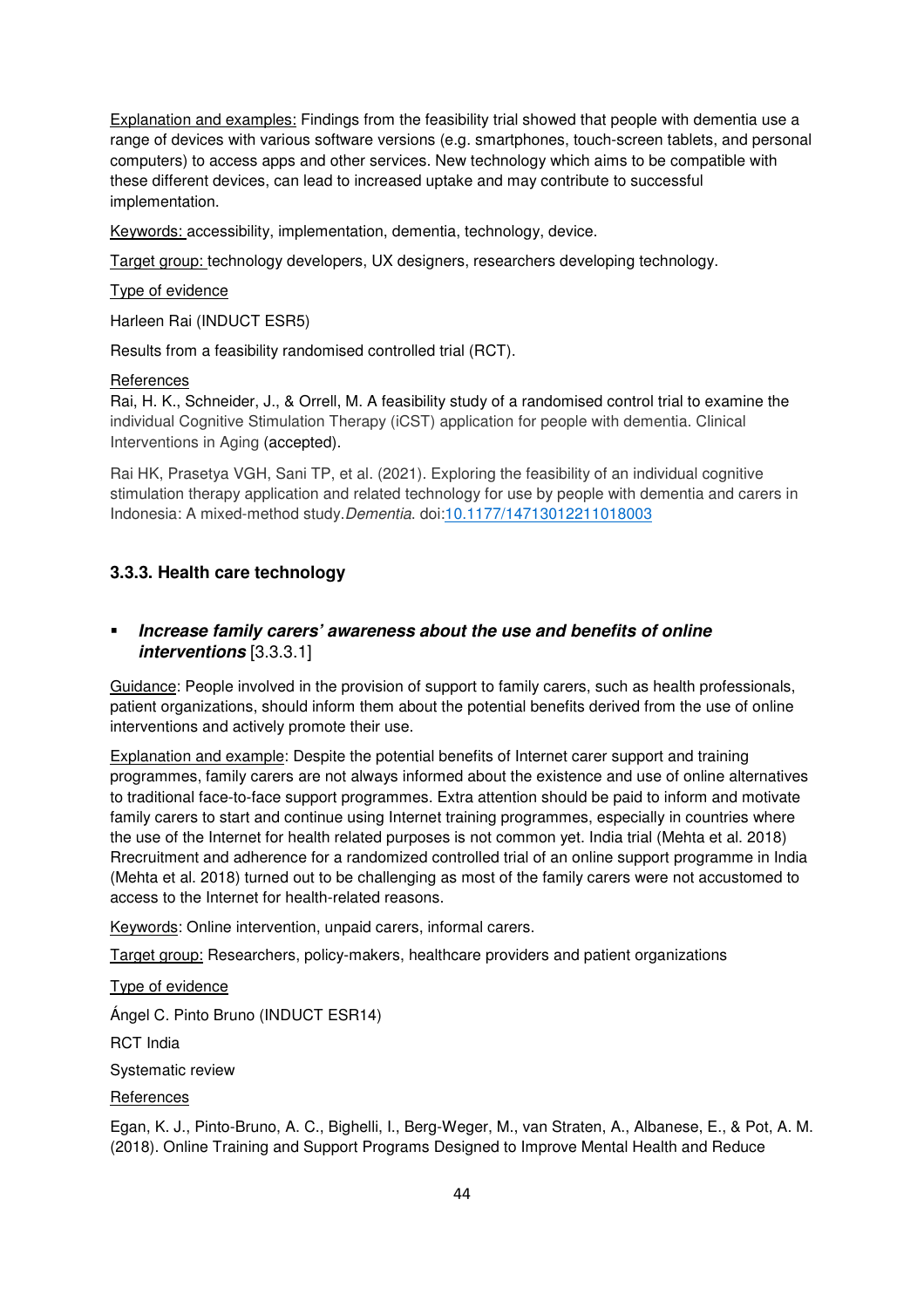Burden Among Caregivers of People With Dementia: A Systematic Review. J Am Med Dir Assoc, 19(3), 200-206.e201. doi:10.1016/j.jamda.2017.10.023

Mehta, K. M., Gallagher-Thompson, D., Varghese, M., Loganathan, S., Baruah, U., Seeher, K., . . . Pot, A. M. (2018). iSupport, an online training and support program for caregivers of people with dementia: study protocol for a randomized controlled trial in India. Trials, 19(1), 271. doi:10.1186/s13063-018-2604-9

# **Involve all users during the development process of complex health technologies**  [3.3.3.2]

Guidance: To make complex health technologies more useful and applicable for users, it is crucial to involve all users, including staff, in the early phase of development of these interventions.

Explanation: In developing complex health technologies that would be delivered by nursing staff to people with dementia, it is important to involve the nursing staff themselves in the early phase of development of such technologies. In doing so, complex health technologies can be more useful and applicable for the nursing staff.

Keywords: Complex health technologies, involvement of users.

Target group: Researchers, nursing home managers, policy-makers

Type of evidence

Rose Miranda (INDUCT ESR11)

Process evaluation of cluster RCT

#### **References**

Oosterveld-Vlug M, Onwuteaka-Philipsen BD, Ten Koppel M, Van Hout H, Smets T, Pivodic L, et al. Evaluating the implementation of the PACE Steps to Success Programme in long-term care facilities in seven countries according to the REAIM framework. Implement Sci. 2019;14:107.

# **Make complex health technologies flexible for tailoring to local contexts** [3.3.3.3]

Guidance: To better implement complex health technologies in complex settings such as nursing homes, it is important to make these health technologies flexible to existing situations and processes including: the specific context of the nursing homes; the needs and roles of nursing staff; and the timing and order of implementation of different intervention components (e.g. training on specific subjects).

**Explanation:** Nursing homes may have their own culture and own ways of working. Hence, complex health technologies should be able to fit in this context. The nursing staff may also have varying levels of knowledge and skills and complex health technologies should be flexible for tailoring so that it can be used based on the capabilities of all nursing staff. The timing and order of implementing components of the complex health technologies may not be applicable in all situations, so interventions should be flexible for nursing staff to decide when to implement certain complex health technology components.

Keywords: Tailored interventions, complex health technology.

Target group: Researchers, nursing home managers, policy-makers

Type of evidence

Rose Miranda (INDUCT ESR 11)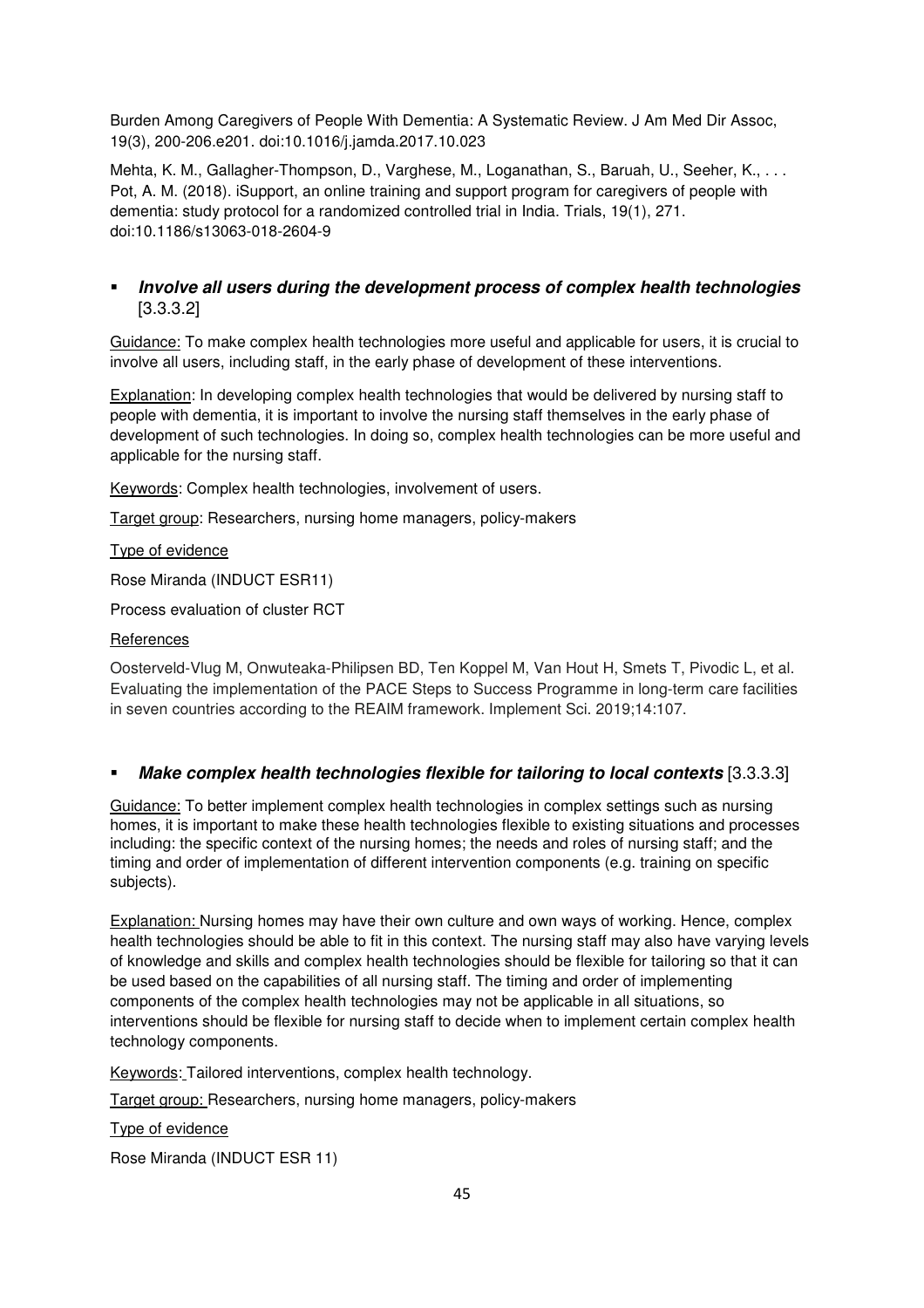#### Process evaluation of cluster RCT

Annelien van Dael (INDUCT ESR 12)

Feasibility study; preliminary results of process evaluation of cluster RCT

#### References

Oosterveld-Vlug M, Onwuteaka-Philipsen BD, Ten Koppel M, Van Hout H, Smets T, Pivodic L, et al. Evaluating the implementation of the PACE Steps to Success Programme in long-term care facilities in seven countries according to the REAIM framework. Implement Sci. 2019;14:107.

# **Ensure management engagement when implementing complex health technologies** [3.3.3.4]

Guidance: Consider active engagement of nursing home management as a crucial component when designing complex health care technologies for nursing homes. Their commitment to the project's success will help to ensure staff have sufficient time and other resources to participate in the new programme.

Explanation: A lack of time is one of the most important barriers for implementing advance care planning (ACP) in nursing homes. Therefore, it is crucial staff gets enough time to engage and work with the intervention in order to properly implement it. When staff is given time to spend on intervention-related tasks, instead of having to spend this time on other tasks, this will increase their ownership of the intervention.

Example: In the ACP<sup>+</sup> programme all nursing home managers signed a contract stating they would allow their staff to spend time on the intervention. Training sessions were held during working hours and staff got paid while attending these sessions.

Keywords: Advance care planning; management engagement; implementation

Target group: Researchers, policy makers

#### Type of evidence

Annelien van Dael (INDUCT ESR12) Feasibility study; preliminary results of process evaluation of cluster RCT

# **References**

Wendrich-van Dael, A., Gilissen, J., Deliens, L., Vander Stichele, R., Gastmans, C., Pivodic, L.\* & Van den Block, L.\* Implementation of advance care planning in nursing homes in Flanders, Belgium: a mixed-methods process evaluation of the ACP+ trial (submitted)

# **Target multiple levels when implementing complex health technology in a specific context** [3.3.3.5]

Guidance: When implementing Advance care planning (ACP) as a complex health technology in a complex setting such as a nursing home, multiple levels should be targeted, including management, nurses, care staff, volunteers, visiting or residing physicians, families, cleaning or other staff.

Explanation: The implementation process will have a higher chance of succeeding when multiple levels are targeted within the nursing home. Colleagues in the nursing home can help each other to implement the intervention, creating a positive and open environment to learn and develop new skills and deliver the best care possible. In this way the intervention can produce a shift in working culture and attitudes and deliver sustainable change.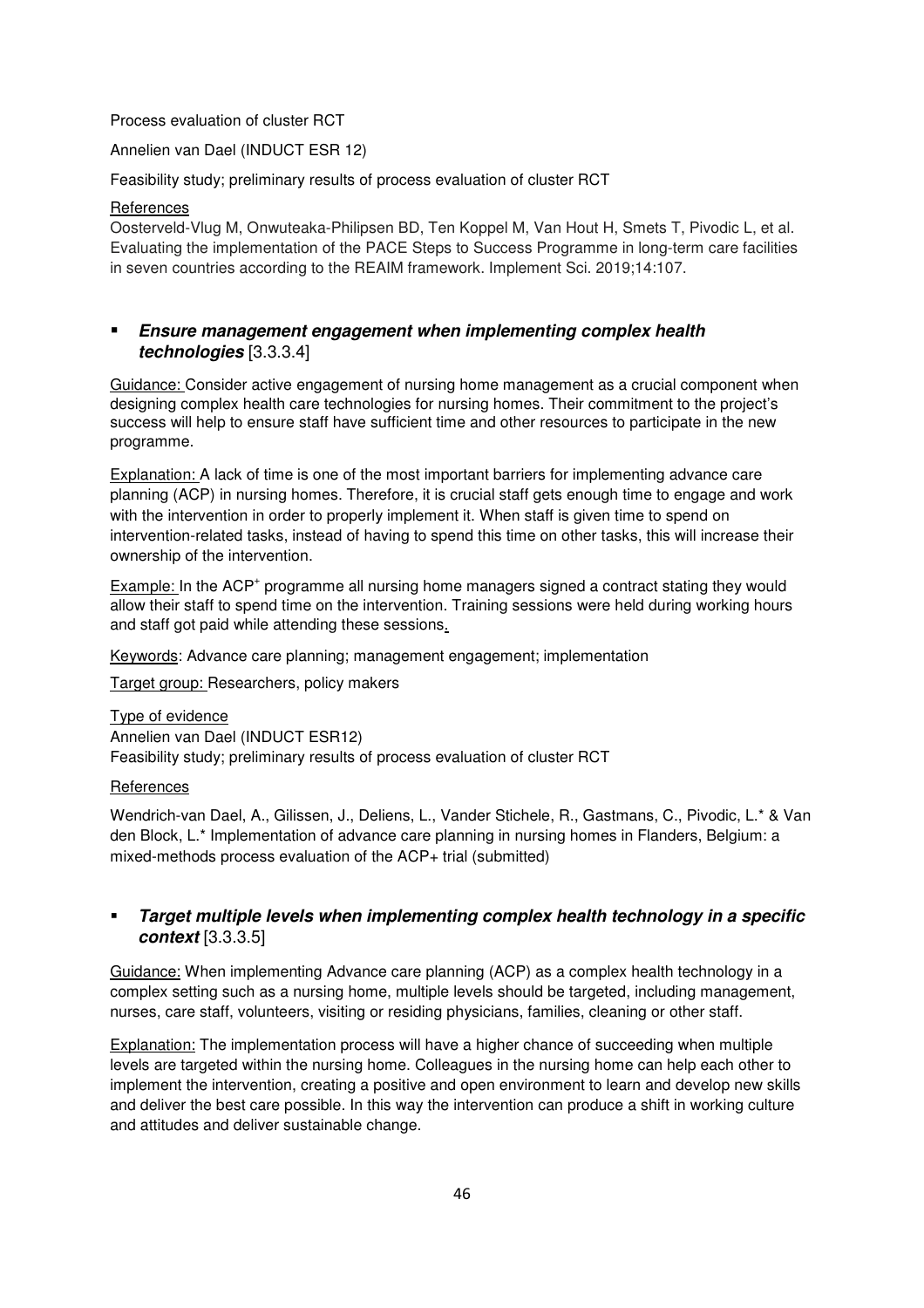Example: The ACP<sup>+</sup> intervention targeted not only the (head) nurses, but also other care staff and cleaning, kitchen and maintenance staff. Also, engagement of the management was required for participation in the trial. A few highly motivated people were extensively trained in conducting ACP conversations and this knowledge was past onwards to colleagues via internal training sessions. In this way the whole nursing home was involved in the intervention, leading to greater participation of all nursing home employees.

Keywords: Complex interventions, implementation, complex health care technology

Target group: Researchers and care organizations and professionals

#### Type of evidence

#### Annelien van Dael (INDUCT ESR12)

Development of advance care planning intervention (based on review, theory of change workshops and feasibility testing)

#### **References**

Gilissen, J., Pivodic, L., Wendrich-van Dael, A., Gastmans, C., Vander Stichele, R., Van Humbeeck, L., Deliens, L., & Van den Block, L. (2019). Implementing advance care planning in routine nursing home care: The development of the theory-based ACP+ program.*PloS one*, *14*(10), e0223586. https://doi.org/10.1371/journal.pone.0223586

Wendrich-van Dael, A., Gilissen, J., Van Humbeeck, L., Deliens, L., Vander Stichele, R., Gastmans, C., Pivodic, L., & Van den Block, L. (2021). Advance care planning in nursing homes: new conversation and documentation tools. *BMJ supportive & palliative care*, *11*(3), 312–317. https://doi.org/10.1136/bmjspcare-2021-003008

# **Accessibility to technology should be ensured for all people with dementia** [3.3.3.6]

Guidance: Cognitive rehabilitation technology should be accessible physically and in terms of cost, taking into account the mobility problems and the low income of many older people with dementia. To increase the accessibility of technology it is necessary to deliver it at low cost or promote the financing of licenses for people with dementia.

Explanation: Programs for cognitive rehabilitation for people with dementia may be inaccessible due to high costs or difficulty getting access to the location that provides the program because of mobility issues. Technology associated with cognitive rehabilitation or stimulation should be accessible to all those who could benefit from it. Technologies for cognitive rehabilitation should be accessible at home, especially in people living in rural areas or with mobility problems who are not able to travel to a center to perform cognitive rehabilitation.

Keywords: Accessibility, economic constraints, physical impairment.

Target group: Researchers, policy-makers, health technology assessment, people with dementia

# Type of evidence

Angie Alejandra Diaz (INDUCT ESR15)

RCT Gradior Validation

#### **References**

Fumero Vargas, G., Franco Martin, M.A., Perea Bartolomé, M.V. (2009). Start-up and study of usability of a computer cognitive rehabilitation program "Gradior" in the treatment of neurocognitive deficits (Doctoral), Department of basic psychology, psychobiology and methodology of behavioural sciences- Faculty of psychology.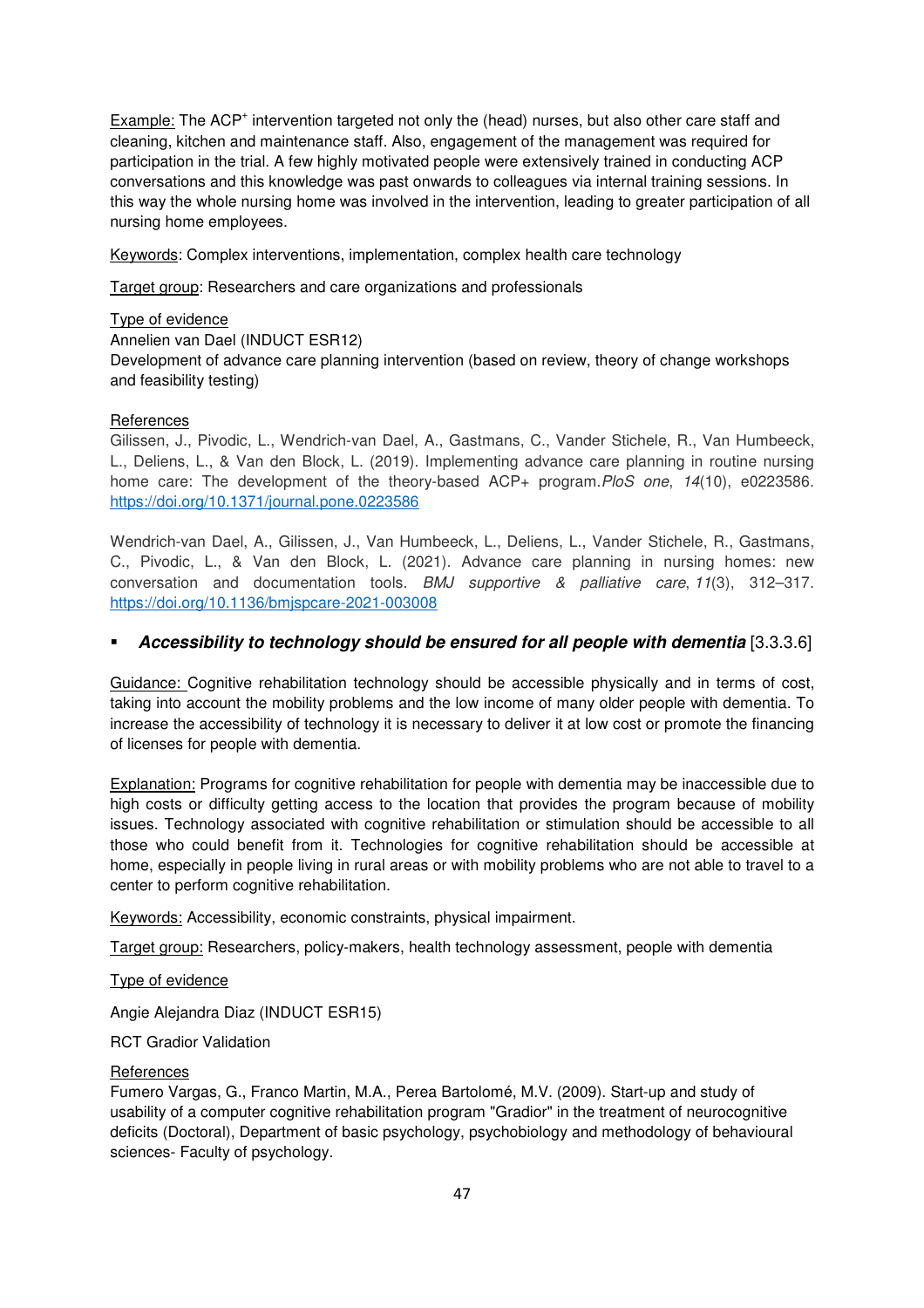# **Take into account the level of cognitive impairment when implementing technologies** [3.3.3.7]

Guidance: The level of cognitive impairment must be taken into account in the design of technology because people with severe dementia have different needs vs. mild dementia.

Explanation & Example: People with severe cognitive impairment will have more problems learning to use different and new devices. They need more explanation and a longer learning time, due to limited cognitive capacities. For example, the clinical experience with Gradior shows that people with moderate and severe dementia should have the therapist as a permanent guide. According to this, Gradior possibly would have to adopt new systems and tools to become effective in people with moderate and severe dementia, and in turn, allow a level of autonomy of the person with dementia who uses this technology. Indeed, the help of a therapist in the first steps of applying a technologicalbased therapy is strategic for implementing and accepting the approach.

Keywords: Grade of cognitive impairment, implementation, usability.

Target group: Researchers, developers, dementia people, policy-makers

Type of evidence

Angie Alejandra Diaz (INDUCT ESR15)

RCT Gradior Validation

#### **References**

Fumero Vargas, G., Franco Martin, M.A., Perea Bartolomé, M.V. (2009). Start-up and study of usability of a computer cognitive rehabilitation program "Gradior" in the treatment of neurocognitive deficits (Doctoral thesis), Department of basic psychology, psychobiology and methodology of behavioural sciences- Faculty of psychology.

Toribio Guzmán, J. M., Franco Martin, M.A., Perea Bartolomé, M.V. (2015). Long Lasting Memories, an integrated ICT platform against age-related cognitive decline: usability study. (Doctoral thesis), Department of basic psychology, psychobiology and methodology of behavioural sciences - Faculty of psychology.

# **Nursing home managers should ensure the appropriate conditions for implementation of EPR systems** [3.3.3.8]

Guidance: Issues such as access to the EPR system, appropriate training and system development and support should all be considered by nursing homes before and during the implementation of EPR systems.

Explanation & Examples: Access or non-access to various parts of the EPR system should be discussed and put in place. For instance, management should consider whether auxiliary staff should be allowed to access medical information, such as dementia diagnosis, and whether this would consequently entail training in the field of dementia. Appropriate training in the EPR system according to individual staff needs is also required, as some staff may be more experienced in the use of technology than others. Training 'on the job' was found to be preferred by many over classroom-based teaching. Finally, software developers should consider working alongside nursing homes during the design of EPR systems in order to ensure software is appropriate for their needs. Developers should continue to be involved in improving the EPR following implementation, as part of an iterative cycle.

Keywords: electronic patient record; implementation; nursing home; software development; training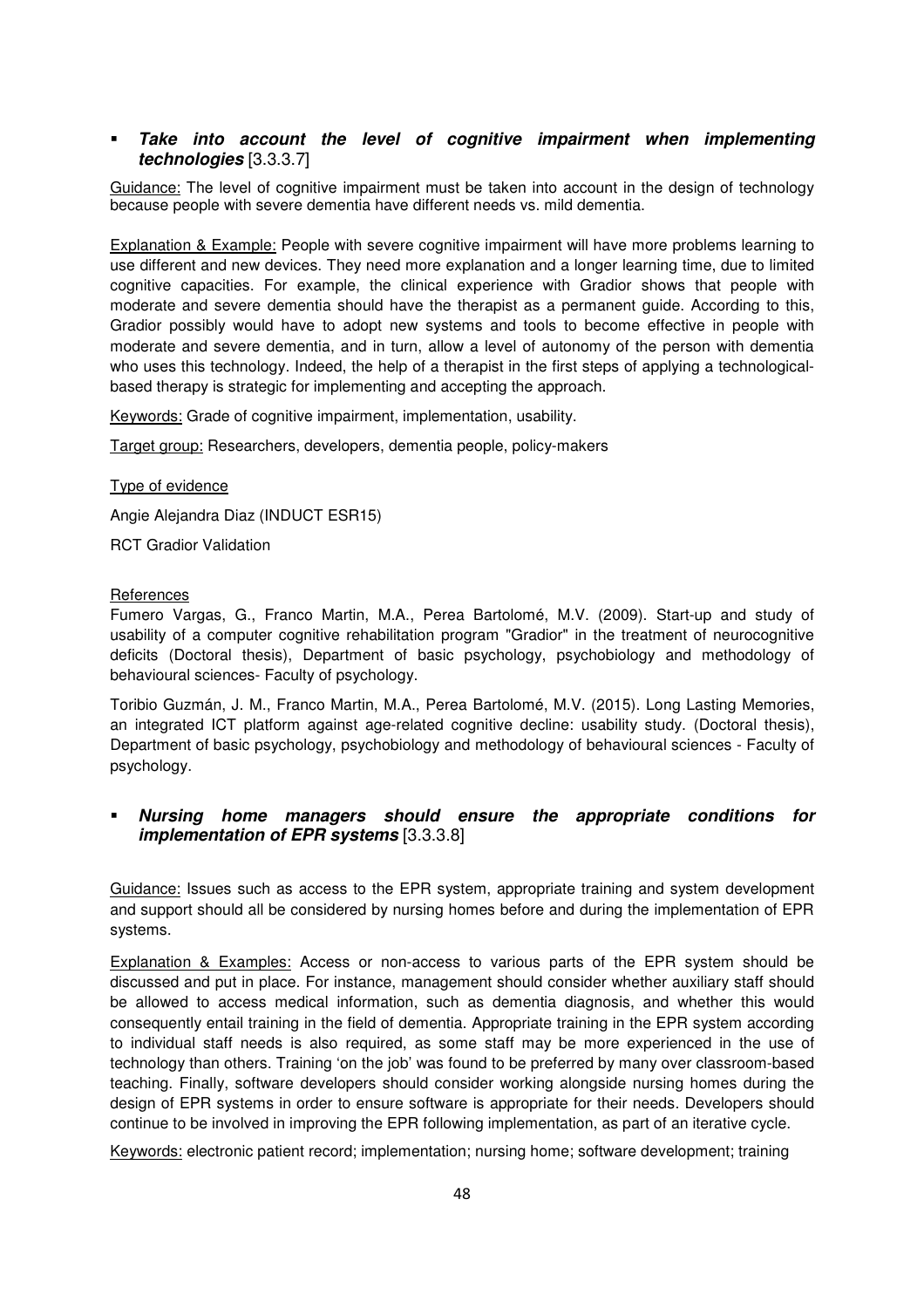Target group: Developers of EPR, Nursing home management

Type of evidence

Kate Shiells (INDUCT ESR13)

Qualitative study

# **References**

Shiells, K., Diaz Baquero, A. A., Stepankova, O., & Holmerova, I. (2020). Staff perspectives on the usability of electronic patient records for planning and delivering dementia care in nursing homes: a multiple case study. BMC Medical Informatics and Decision Making, 20, 159. https://doi.org/10.1186/s12911‐020‐01160‐8

# **Ensure the involvement of a dedicated trainer throughout the entire implementation of a complex health technology in nursing/care homes or other institutional settings** [3.3.3.9]

Guidance: To improve the implementation of complex health technologies focused on training healthcare professionals in institutional settings, it is important to ensure the involvement of a dedicated trainer throughout the entire implementation process.

Explanation: For complex health technologies focused on training healthcare professionals, trainers play a crucial role. Trainers should be able to spend dedicated time to deliver the trainings in a specific facility or institution (e.g. nursing home). Hence, they should preferably be paid by a third party or, if paid by the institution, mechanisms should be in place to ensure trainers have dedicated time and training can be delivered. Ensuring the continuous and long-term involvement of such trainers (e.g. via regional collaborations) could facilitate better implementation of complex health technologies, as timing of the trainings can then be tailored to the needs in a specific context and to the learning needs of the professionals in this context.

Keywords: Complex health technology, involvement of dedicated trainers

Target group: Researchers, developers of complex health technologies, policy makers

Type of evidence

Rose Miranda (INDUCT ESR11)

Cluster RCT and process evaluation of cluster RCT

Annelien van Dael (ESR 12)

Cluster RCT and process evaluation of cluster RCT

**References** 

- 1. Oosterveld-Vlug M. Evaluating the implementation of the PACE Steps to Success Programme in long-term care facilities in seven countries according to the REAIM framework. Implement Sci. 2019;14:107.
- 2. Van den Block L, Honinx E, Pivodic L, Miranda R, Onwuteaka-Philipsen BD, van Hout H, et al. Evaluation of a Palliative Care Program for Nursing Homes in 7 Countries The PACE Cluster-Randomized Clinical Trial. JAMA Intern Med. 2020;180(2):233–42
- 3. Pivodic, L.\*, Wendrich-van Dael, A.\*, Gilissen, J., Deliens, L., Vander Stichele, R., Gastmans, C. & Van den Block, L. Effectiveness of a complex advance care planning intervention in nursing homes: a cluster randomised controlled trial (submitted)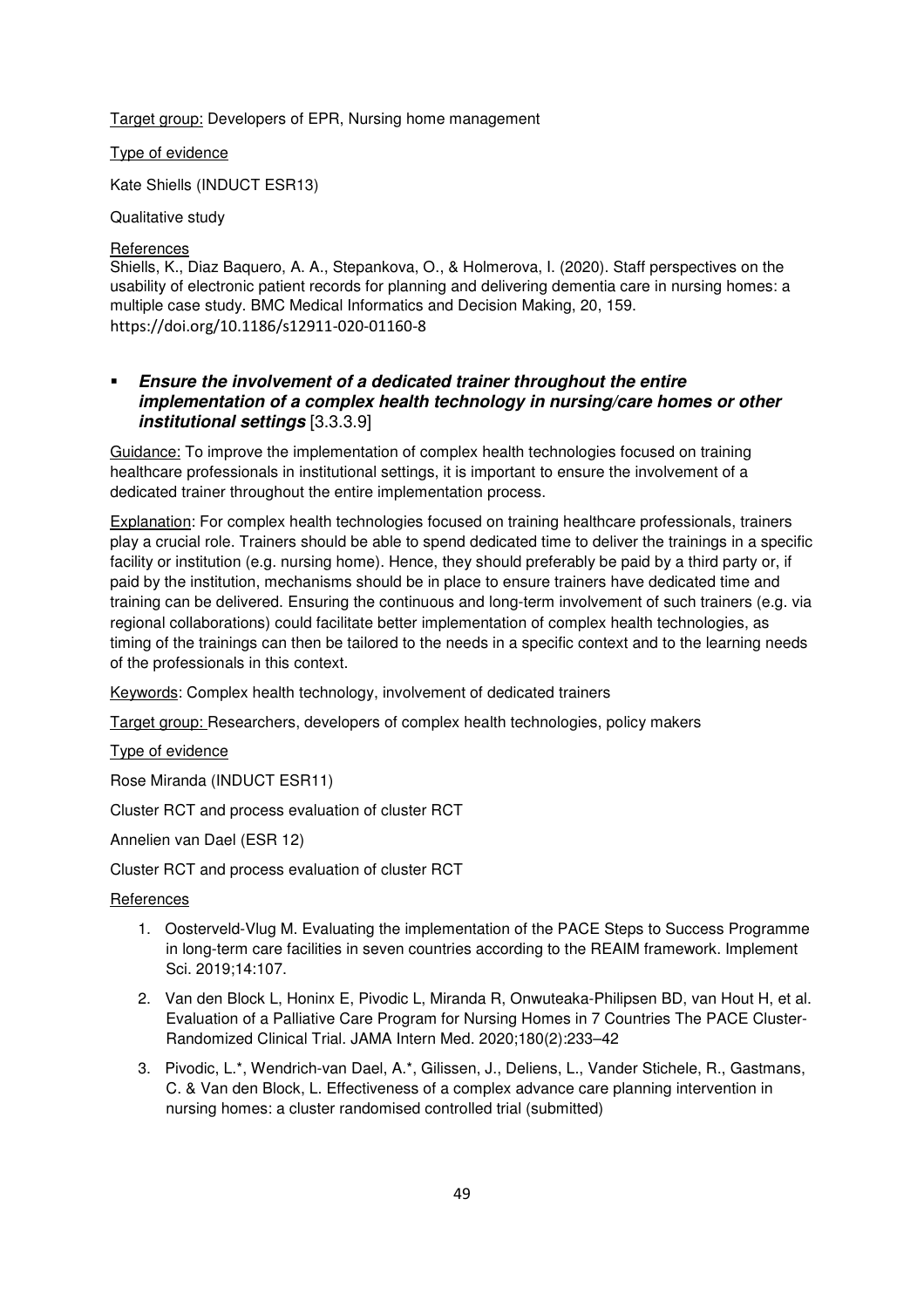4. Wendrich-van Dael, A., Gilissen, J., Deliens, L., Vander Stichele, R., Gastmans, C., Pivodic, L.\* & Van den Block, L.\* Implementation of advance care planning in nursing homes in Flanders, Belgium: a mixed-methods process evaluation of the ACP+ trial (submitted)

# **Ensure a clear distinction of roles and responsibilities for staff when implementing complex health technologies in institutional settings** [3.3.3.10]

Guidance: To improve the implementation of complex health technologies in institutional settings, it is important to ensure a clear distinction of roles and responsibilities for staff throughout the entire implementation process.

Explanation: To facilitate the implementation of complex health technologies in a, often complex, health care setting, a clear distinction of roles and responsibilities for staff is crucial. This clear distinction helps, 1) the staff to know what is expected of them, 2) co-workers to know what they can ask and expect of the staff involved in the implementation and 3) management to determine how much time would be needed for the staff to implement the technology in an appropriate manner.

Keywords: Complex health technology, roles and responsibilities

Target group: Researchers, developers of complex health technologies, policy makers

#### Type of evidence

Annelien van Dael (INDUCT ESR12)

Cluster RCT and process evaluation of cluster RCT

#### **References**

- 1. Pivodic, L.\*, Wendrich-van Dael, A.\*, Gilissen, J., Deliens, L., Vander Stichele, R., Gastmans, C. & Van den Block, L. Effectiveness of a complex advance care planning intervention in nursing homes: a cluster randomised controlled trial (submitted)
- 2. Wendrich-van Dael, A., Gilissen, J., Deliens, L., Vander Stichele, R., Gastmans, C., Pivodic, L.\* & Van den Block, L.\* Implementation of advance care planning in nursing homes in Flanders, Belgium: a mixed-methods process evaluation of the ACP+ trial (submitted)

# **Telehealth should be recognised as a valuable adjunct to traditional occupational therapy service provision, requiring dedicated financial, legislative and informative resources** [3.3.3.11]

Guidance: Occupational therapists must adopt telehealth practices as a supplement to in-person occupational therapy to avoid service disruption in times of crisis. This requires legislation and public promotion, clear strategies and guidelines for health service managers, and finally, training and continuous support for end-users.

# Explanation/Example:

A global online needs-assessment survey among occupational therapists was undertaken to determine the impact of the COVID-19 pandemic on telehealth practices in occupational therapy worldwide and to get insight into facilitators and barriers in utilising this form of service delivery. The survey was circulated in the occupational therapy community by the World Federation of Occupational Therapists (WFOT) between April and July 2020, collecting responses to closed-ended questions, in addition to free-text comments. 2750 individual responses from 100 countries were received. The results revealed a significant increase in the use of telehealth strategies during COVID-19, with many reported benefits. Occupational therapists who used telehealth were more likely to score higher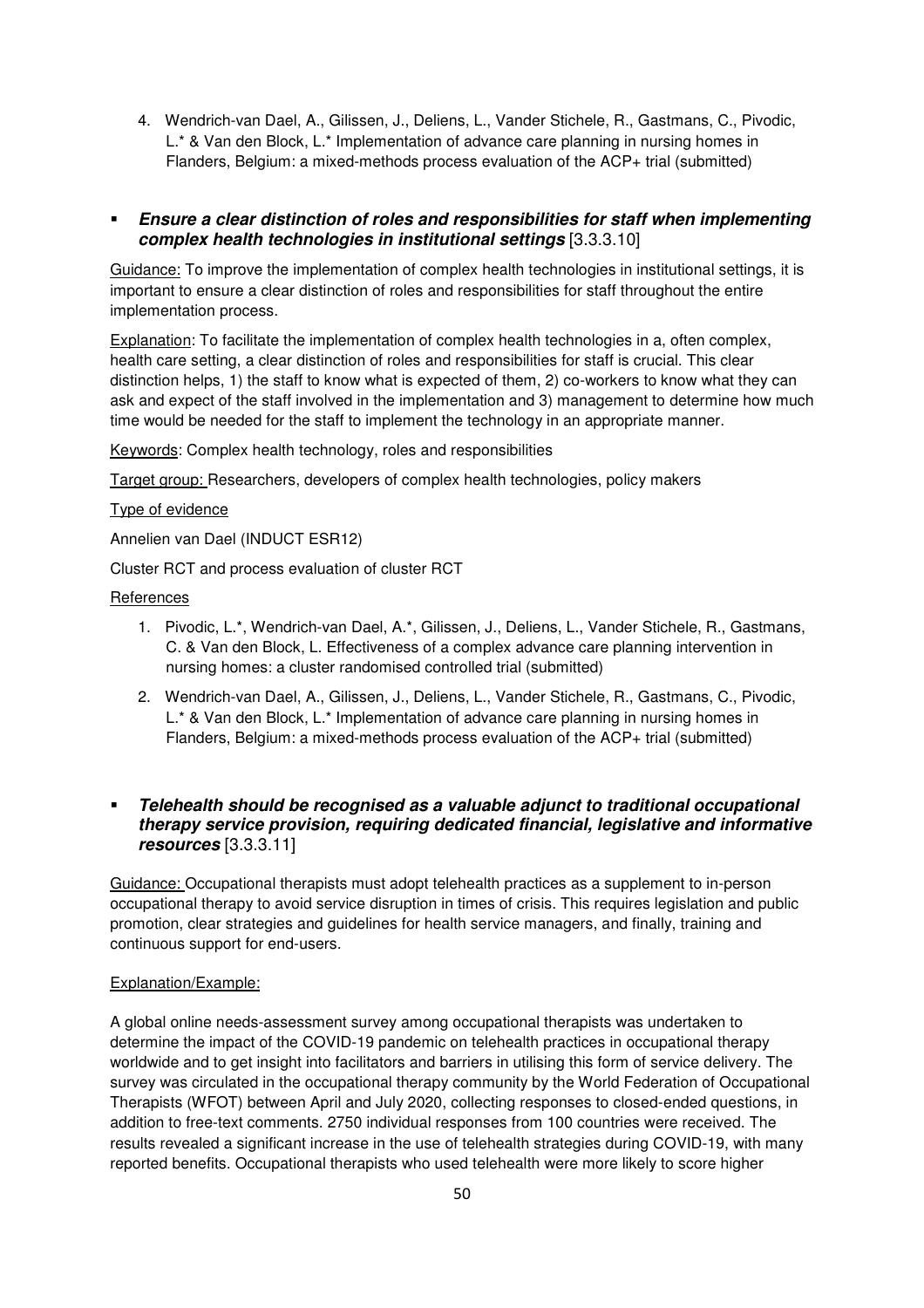feelings of safety and positive work morale and perceived their employer's expectations to be reasonable. Restricted access to technology, limitations of remote practice, funding issues and slow pace of change were identified as barriers for some respondents to utilising telehealth. Facilitators included availability of supportive policy, guidelines and strategies, in addition to education and training.

Keywords: occupational therapy, accessibility, implementation, Information Communication Technologies, COVID-19

Target Group: Occupational therapy educators and organisations, policymakers.

Type of evidence:

Viktoria Hoel (DISTINCT ESR 9)

An online global needs-assessment survey among occupational therapists worldwide.

#### References:

Hoel V, von Zweck C, Ledgerd R. Was a global pandemic needed to adopt the use of telehealth in occupational therapy? Work. (2020). doi:10.3233/wor-205268.

Hoel V, Zweck Cv, Ledgerd R. The impact of Covid-19 for occupational therapy: Findings and recommendations of a global survey. World Federation of Occupational Therapists Bulletin. (2021) 1- 8. doi:10.1080/14473828.2020.1855044.

# **3.3.4 Social Health Domain 1: Fulfill ones potential and obligations**

[no recommendations yet]

# **3.3.5. Social Health Domain 2: Manage ones own life and promote independence**

[no recommendations yet]

# **3.3.6. Social Health Domain 3: Technology to promote social participation**

# **Make sure social robots work well with residents and consider practical challenges when implementing social robots in nursing homes** [3.3.6.1]

Guidance: Understanding how social robots positively impact nursing home residents as well as analysing practical challenges are important when implementing robotic assistive technology in nursing homes

#### Explanation/examples:

An important *facilitating factor* to the acceptance of social robots in nursing homes is understanding and seeing how social robots positively impact residents, for example by improving the communication, decreasing loneliness, providing joy to residents, calming agitated residents or generally increasing their wellbeing. Understanding these benefits will facilitate the acceptance of social robots by staff as well as by relatives, but is also important for the resident to accept the social robot, as their acceptance will be influenced by the views and attitudes of staff and relatives.

On the other hand, one of the key *hindering factors* to the acceptance of social robots in nursing homes are practicalities of everyday life in the nursing home, such as storage, hygiene, finding a quiet place, scheduling time for robot use or the need to charge the robot.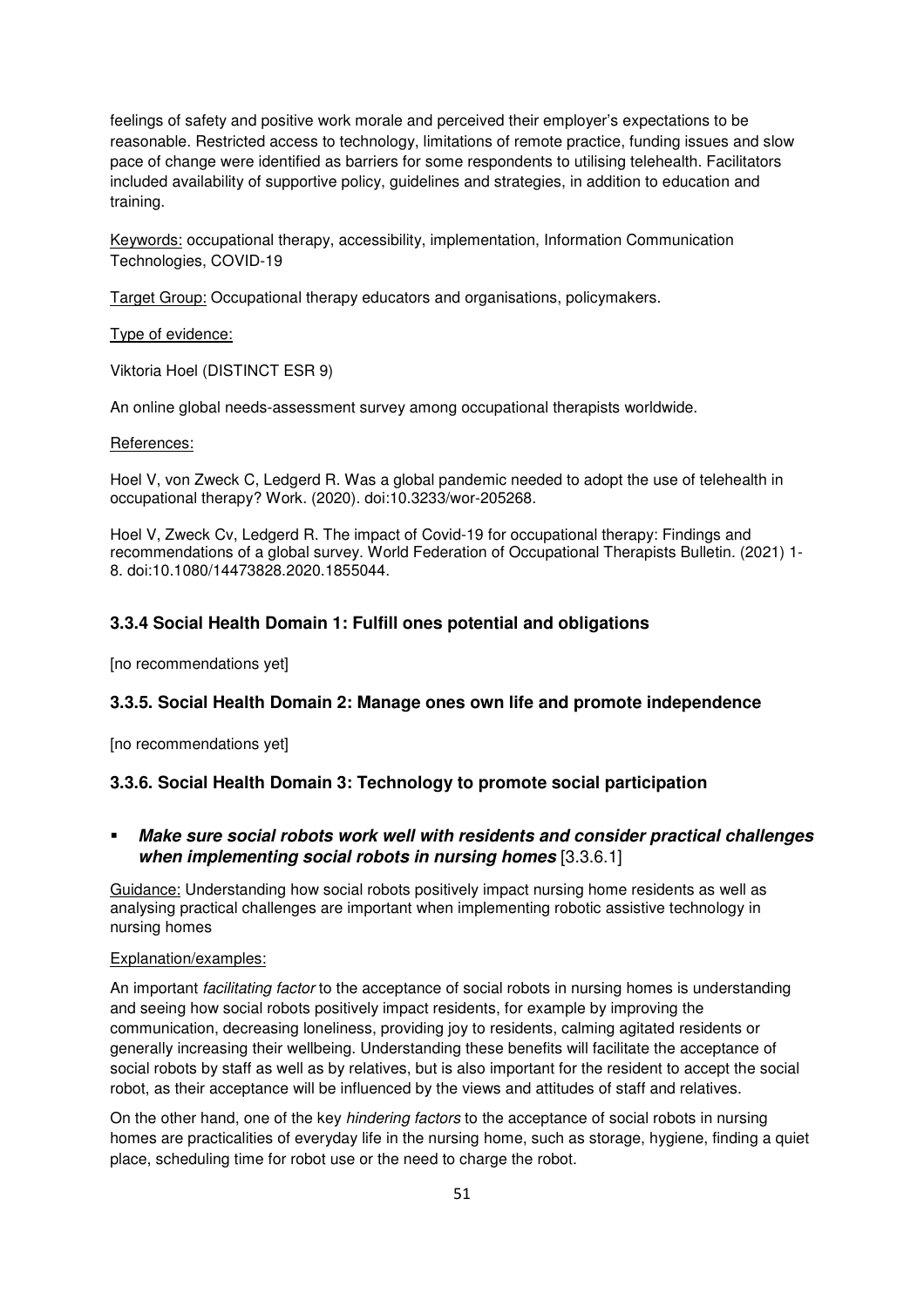We conclude, that applying an acceptance model of social robots (here the Almere Model) is an interesting and feasible way to trace facilitators and barriers of implementation of social technology in nursing homes, where involvement in social activities and enhancing positive experiences are important foci of interventions to improve social health.

# Keywords:

Acceptance, Social robots Implementation, Dementia, Nursing Home

Target group: Care Home and Nursing Home Providers, Care Organizations and Professionals, Management of Care Organisations, Nursing Homes

Type of evidence: Simone Anna Felding (DISTINCT ESR4) Scoping review.

#### References:

Felding, Simone A.; Wei Qi Koh, Sonja Teupen, Beliz Budak, Franziska Laporte Uribe & Martina Roes (2021). A scoping review using the Almere Model to understand factors facilitating and hindering acceptance of social robots in nursing homes. (Submitted for publication).

# **Consider different contextual factors to implement social robots in dementia care**  [3.3.6.2]

Guidance: Technology developers and researchers should be aware of the different contextual factors that can affect the translation of research on social robots to real-world use.

#### Explanation/examples (max 200 words):

Barriers and facilitators affecting the implementation of social robots can occur at different levels. For example, they relate to the social robots' features, or relate to organisational factors or external policies. A scoping review was conducted to understand the barriers and facilitators to the implementation of social robots for older adults and people living with dementia. 53 studies were included in this review. Most existing studies have disproportionately focused on understanding barriers and facilitators relating to the social robots, such as their ease of use. However, there is significantly less research that has been conducted to understand organisational factors or wider contextual factors that can affect their implementation in real-world practice. Future research should pay more attention to investigating the contextual factors, using an implementation framework, to identify barriers and facilitators on different levels to guide the further implementation of social robots.

Keywords: Implementation research, older adults, dementia social robots, pet robots, socially assistive robots, barriers and facilitators

Target group: Social robot developers, dementia researchers, healthcare professionals, dementia care organisations (e.g. nursing homes, day care centres)

#### Type of evidence

Wei Qi Koh (DISTINCT ESR12)

Collaborators: Simone Felding (ESR4), Beliz Budak (ESR15)

#### Scoping review

#### **References**

Koh, W. Q., Felding, S. A., Budak, K. B., Toomey, E., & Casey, D. (2021). Barriers and facilitators to the implementation of social robots for older adults and people with dementia: a scoping review. BMC geriatrics, 21(1), 1-17.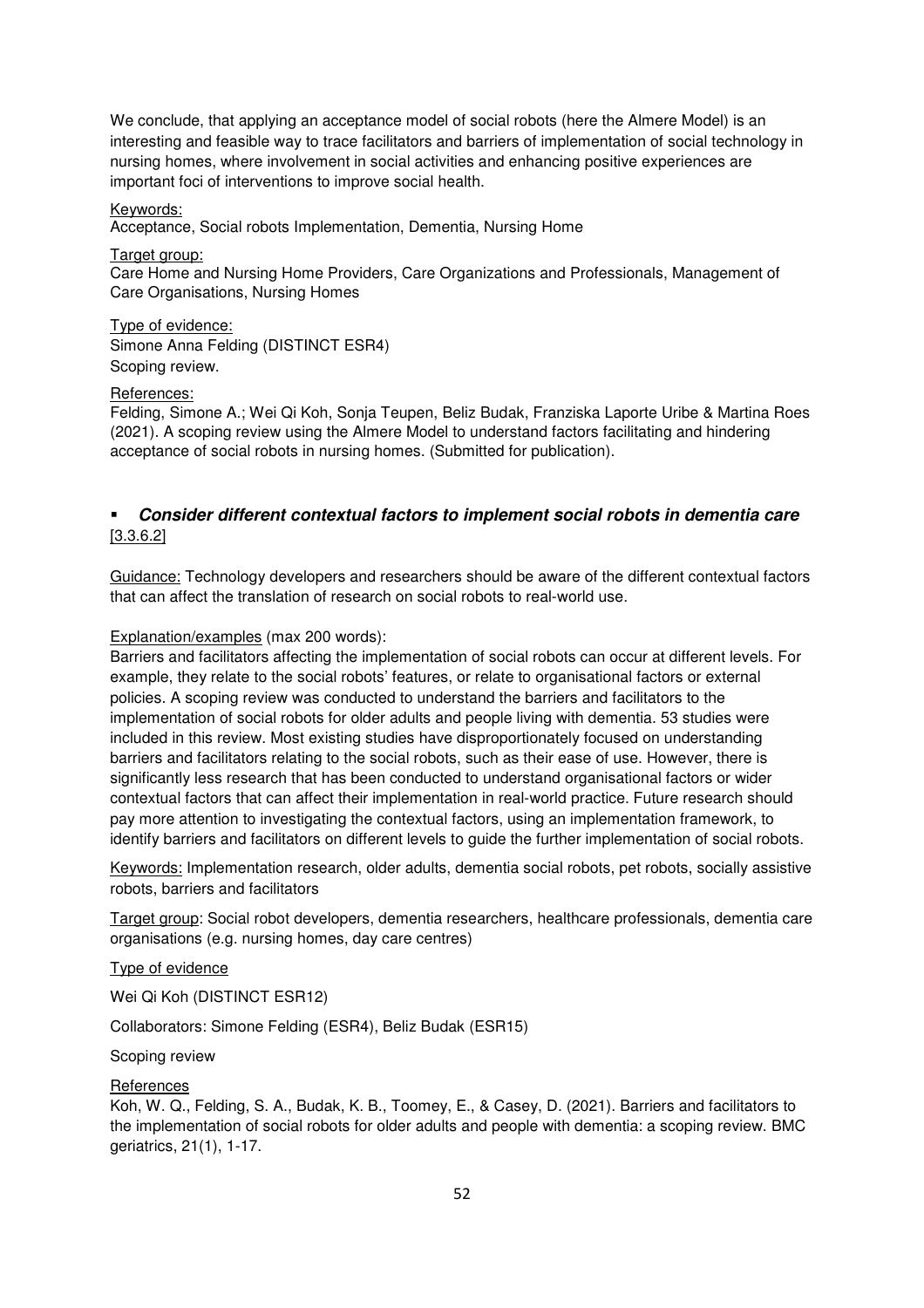**Loneliness should be included in future technology intervention studies as an outcome in order to study the effect of active assisted living (AAL) technologies on loneliness of people with dementia in long-term care** [3.3.6.3]

Guidance: Implementing assistive technology could be promising in long-term care to address loneliness in dementia, but further studies are needed to tailor assistive technology to people living with dementia in different care settings and to investigate its effect on loneliness.

Explanation/examples: Active & Assisted Living (AAL) technology aims to support coping with the consequences of dementia. A scoping review was conducted to learn if and how AAL addresses loneliness in people living with dementia in long-term care. Although, only one study focused directly on the impact of AAL technology on loneliness, findings suggest that AAL were used in the context of psychosocial interventions and proved to have had an impact on loneliness in people living with dementia. It remains unclear why loneliness was almost never included as an outcome in technology studies. Since we were not able to derive clear effects of assistive technology on loneliness from the included studies, we recommend using loneliness outcome measures in future intervention studies into AAL technology.

Keywords: Loneliness; social isolation; Active & Assisted Living technology; long-term care; dementia

Target group: Assistive technology developers, dementia researchers, healthcare professionals, dementia care organisations (e.g. nursing homes, day care centres)

Type of evidence: Beliz Budak (DISTINCT ESR15)

Scoping review

# References:

Budak, K. B., Atefi, G., Hoel, V., Laporte Uribe, F., Meiland, F., Teupen, S. A., Felding, Roes, M. (2021). Can technology impact loneliness in dementia? A scoping review on the role of assistive technologies in delivering psychosocial interventions in long-term care. Disability and Rehabilitation: Assistive Technology. doi:10.1080/17483107.2021.1984594

#### Collaborations:

Koh, W. Q., Felding, S. A., Budak, K. B., Toomey, E., & Casey, D. (2021). Barriers and facilitators to the implementation of social robots for older adults and people with dementia: a scoping review. BMC geriatrics, 21(1), 1-17.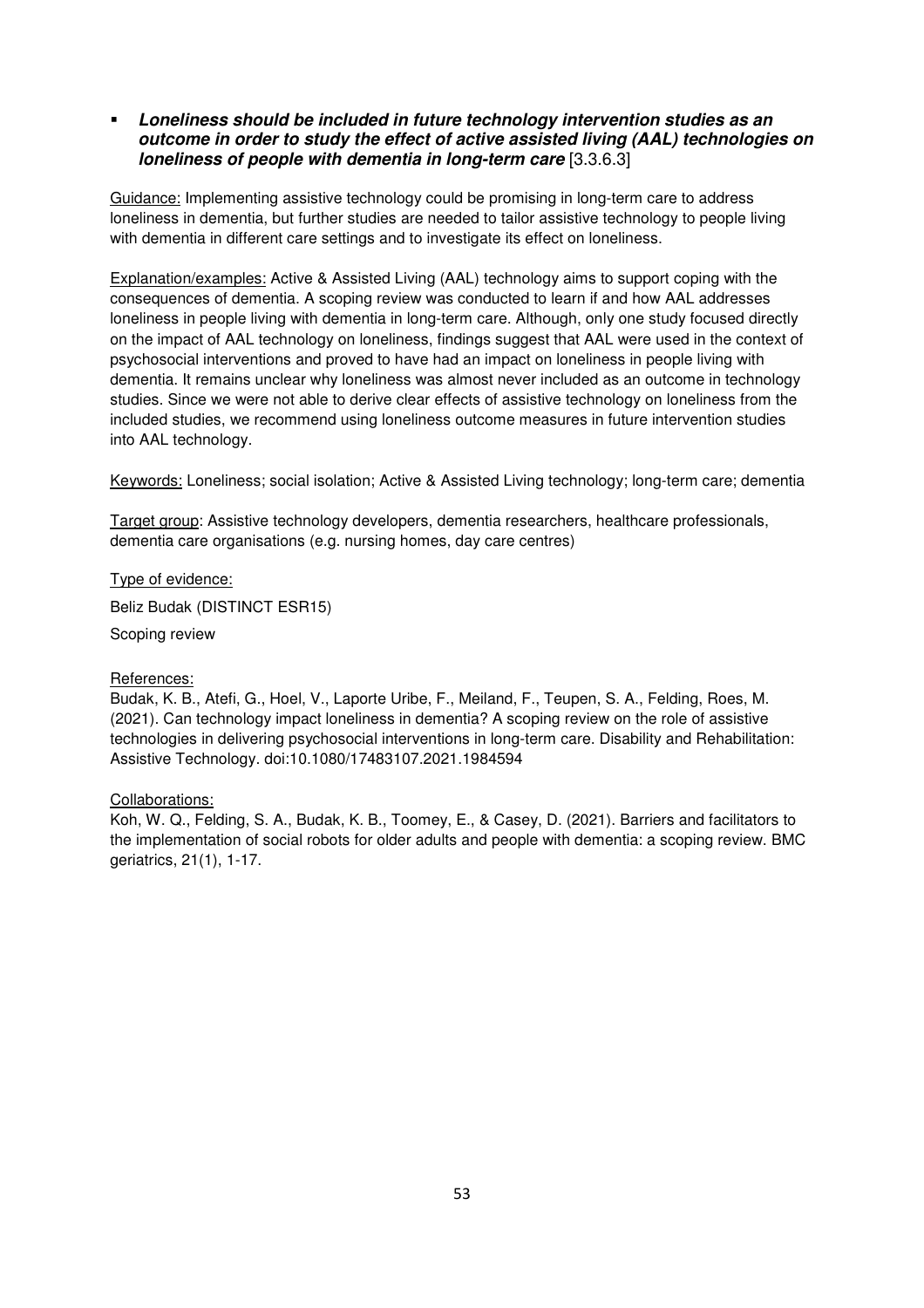# **3.4. Glossary**

| <b>Term</b>                                              | <b>Definition</b>                                                                                                                                                                                                                                                                                                                                                         |
|----------------------------------------------------------|---------------------------------------------------------------------------------------------------------------------------------------------------------------------------------------------------------------------------------------------------------------------------------------------------------------------------------------------------------------------------|
| Active &<br>AssistedLiving<br>Technology                 | Active and Assisted Living (AAL) focuses on the use of information and<br>communication technologies (ICT) to support people's health and safety,<br>increasing their autonomy and well-being, by means of providing services from<br>the automatic supervision of medication to intelligent monitoring.                                                                  |
| Advance care<br>planning                                 | Continuous, dynamic process of reflection and dialogue between an individual,<br>those close to them and their healthcare professionals, concerning the<br>individual's preferences and values concerning future treatment and care,<br>including end-of-life care.                                                                                                       |
| Application<br>technology                                | Software designed to be downloaded and used in a computer or touchscreen<br>device (e.g. mobile phone, tablet)                                                                                                                                                                                                                                                            |
| Artificial<br>Intelligence<br>Tools (AI)                 | These can be incorporated into the EPR and analyse clinical data to identify<br>patients most at risk, for example, of dehydration or pressure sores.                                                                                                                                                                                                                     |
| <b>Barthel Index</b>                                     | Barthel Index of Activities of Daily Living. A measure of independence in<br>activities of daily living.                                                                                                                                                                                                                                                                  |
| <b>Brain Training</b>                                    | Internet enabled cognitive training allowing for personal comparison with other<br>users                                                                                                                                                                                                                                                                                  |
| Complex health<br>technology                             | A complex health technology is a procedure or system developed through the<br>application of organised knowledge and skills and aims to solve a health problem<br>and to improve quality of lives. Examples of complex health technologies include<br>the PACE intervention (INDUCT Project 11) and the ACP+ intervention (INDUCT<br>Project 12)                          |
| Electronic<br>patient record<br>(EPR)                    | An electronic set of information about a single patient                                                                                                                                                                                                                                                                                                                   |
| ESM                                                      | Experience Sampling Method: Data collection method/ 'digital diary' using a<br>mobile device or smartphone app to collect information on an individual's<br>behaviour, affect and social context in everyday life; can be used in an<br>intervention approach to raise awareness for positivise activities through self-<br>monitoring and to guide personalized feedback |
| Everyday<br>Information<br>Communication<br>Technologies | Commonplace information communication technologies and their functions that<br>most people would agree are widely available in homes and society.<br>Eg. make a call from a mobile phone, receive a mobile phone call, games on a<br>smartphone, internet banking on a tablet computer etc.                                                                               |
| Everyday                                                 | Commonplace technologies that most people would agree are widely available in                                                                                                                                                                                                                                                                                             |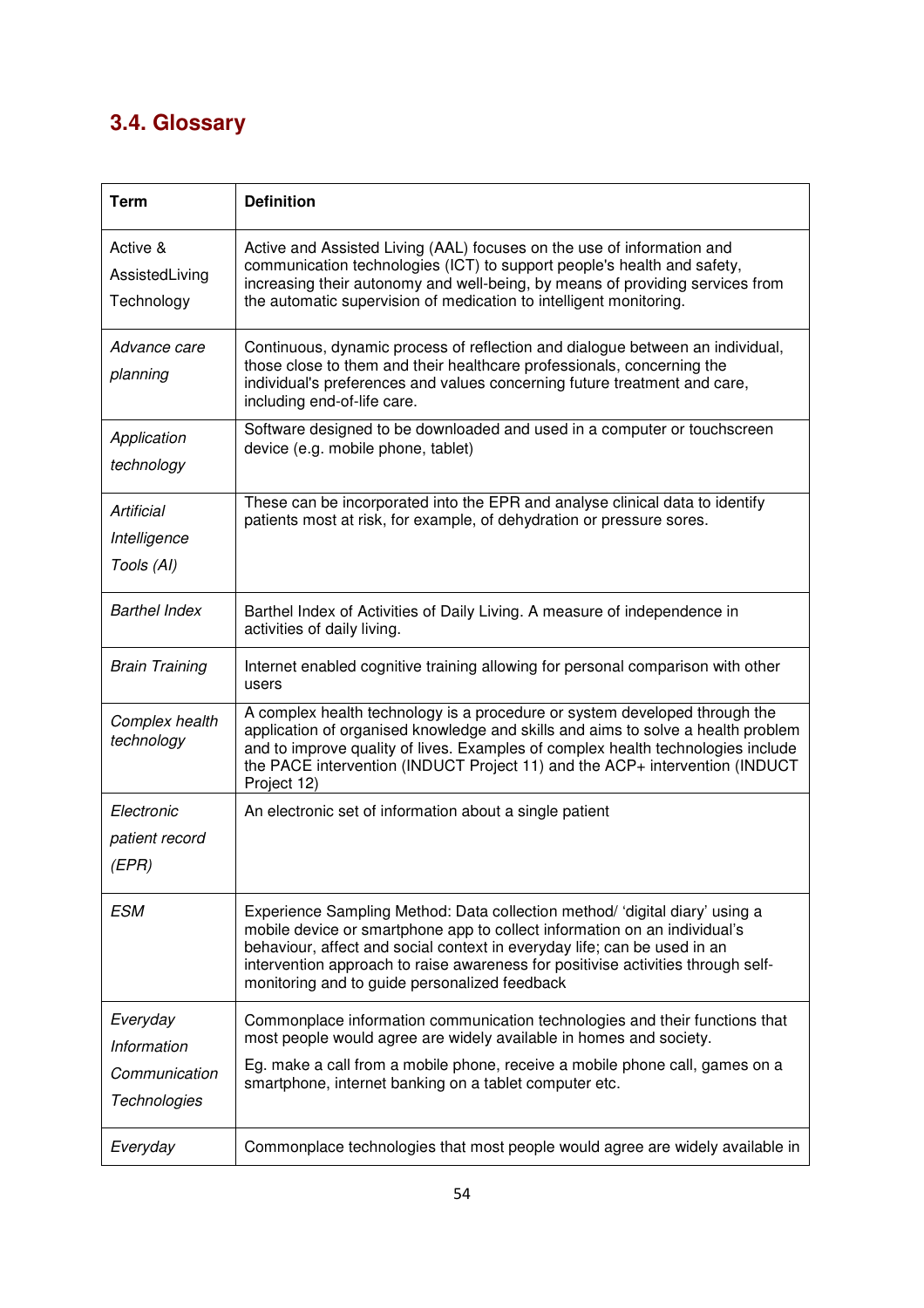| technologies           | homes and society.                                                                                                                                                                                                                                                                                                                                                          |
|------------------------|-----------------------------------------------------------------------------------------------------------------------------------------------------------------------------------------------------------------------------------------------------------------------------------------------------------------------------------------------------------------------------|
|                        | Eg. Microwave, television, ATM, ticket machine, elevator/lift, smartphone etc.                                                                                                                                                                                                                                                                                              |
| Exergaming             | Physical exercise interactively combined with cognitive stimulation in a gaming<br>environment (e.g., Wii Fit©). Exergaming relies on technology that tracks the<br>participants' body movement or reactions, which are fed back into the digital<br>game, influencing the course of the game that is shown on the screen.                                                  |
| Implementation         | A set of planned, intentional activities that aim to put into practice evidence-<br>informed policies and practices in real-world services (www.implementation.eu)                                                                                                                                                                                                          |
| <b>META</b>            | Observational tool to understand the ability of an (older) individual to use<br>everyday technology                                                                                                                                                                                                                                                                         |
| <b>MMSE</b>            | Mini Mental State Examination. A type of assessment used by clinicians to assist<br>in the diagnosis of dementia, and to establish severity.                                                                                                                                                                                                                                |
| Online<br>intervention | Internet-based programs providing information and/or training, social and mental<br>health support.                                                                                                                                                                                                                                                                         |
| Palliative care        | Palliative care is an approach that aims to improve the quality of life of people<br>with dementia and their families facing the problem associated with life-<br>threatening illness through the prevention and relief of suffering by means of<br>early identification and impeccable assessment and treatment of pain and other<br>problems, psychosocial and spiritual. |
| PPI                    | Patient and Public Involvement                                                                                                                                                                                                                                                                                                                                              |
| <b>QUALID Scale</b>    | Quality of life in late-stage dementia scale. An observational scale used by<br>clinicians and caregivers to rate quality of life in persons with late-stage<br>dementia.                                                                                                                                                                                                   |
| S-ETUQ                 | Everyday Technology Use Questionnaire (Short version)                                                                                                                                                                                                                                                                                                                       |
|                        | Self-perceived report assessing the ability of and (older) individual to use<br>everyday technology                                                                                                                                                                                                                                                                         |
| ST                     | Surveillance Technology: Electronic tracking systems monitoring movements of<br>wearers                                                                                                                                                                                                                                                                                     |
| Tailoring              | Aligning processes. In this case; being flexible, to a certain extent, with the<br>developed intervention-components to make them compatible with the existing<br>processes in the nursing home.                                                                                                                                                                            |
| UX                     | User Experience                                                                                                                                                                                                                                                                                                                                                             |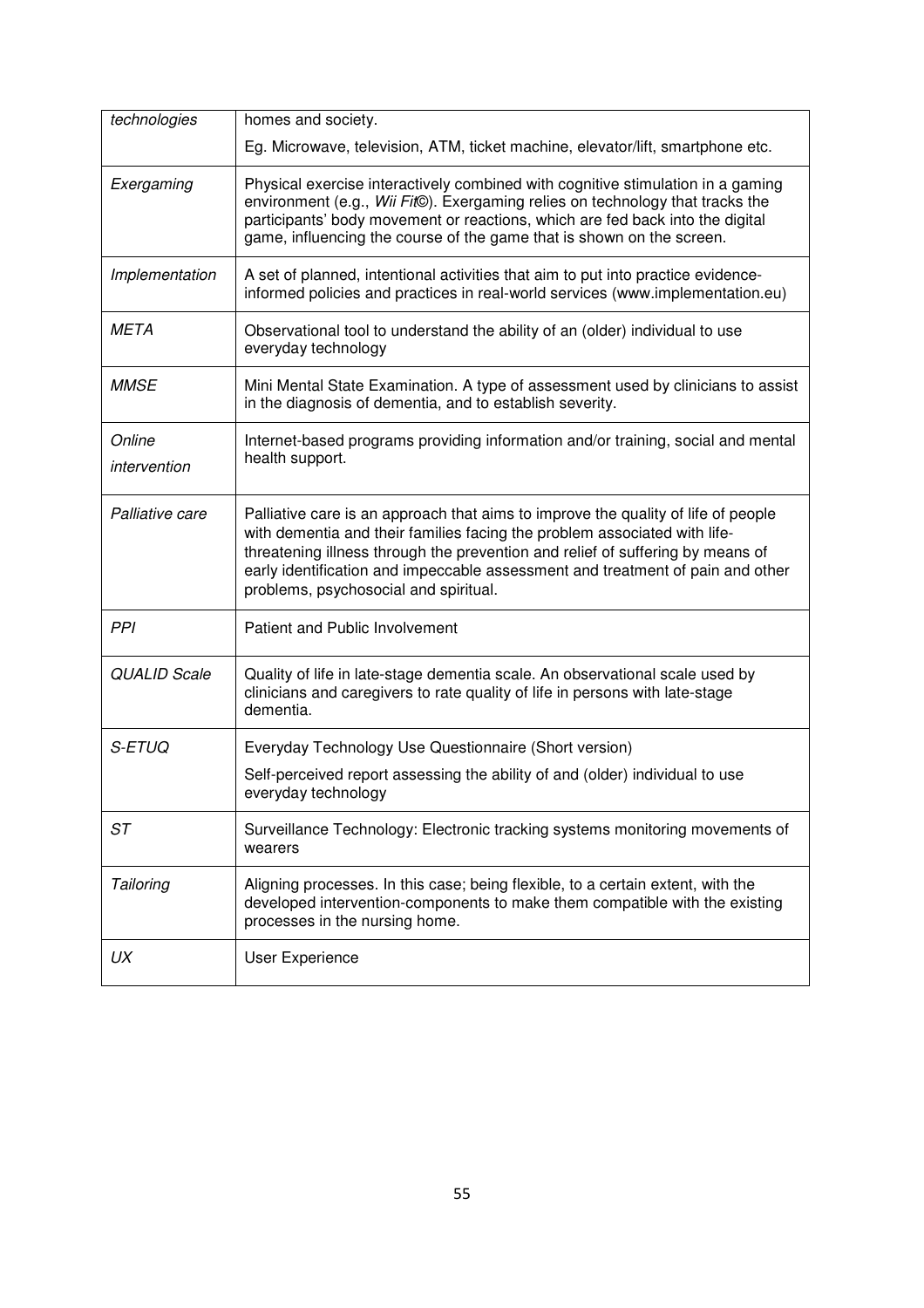# **Chapter 4 EPILOGUE**

The recommendations that were included in this Best Practice Guidance for Human Interaction with Technology in Dementia are based on the findings of research done by 15 Early Stage Researchers in the INDUCT Innovative Training Network (2016-2020) funded by the European Marie Sklodowska Curie Programme. The Best Practice Guidance 2021 update includes also the first recommendations from the Marie Sklodowska Curie funded DISTINCT Innovative Training Network (2019-2023) in which again 15 Early Stage Researchers conducted research into technology for people with dementia, with a main focus on promotion of social health.

Each of the early stage researchers systematically investigated part of the literature to get a comprehensive insight in the state of the art of science regarding the usability of technology for people with dementia in daily life and in meaningful activities as well as in the application of technology in the organisation of dementia care, and regarding social health, technology to 1) fulfil their potential on a societal level, 2) manage their own life and 3) participate in social and meaningful activities. All researchers did also scientific field work, systematically collecting new data in these areas, with a special focus on the usability of technology, the evaluation of its impact on people with dementia and their carers and/or tracing facilitators and barriers for the implementation of technologies in daily practice. Moreover, during their field work they involved different types of stakeholders, such as people with dementia and carers, professional health care workers, developers of technology, policy makers and researchers to get feedback on their work and findings and to get informed on the different stakeholders' perspectives. All together this resulted in a comprehensive knowledge base and in total 65 recommendations in this 2021 update (56 from INDUCT and 9 from DISTINCT) to improve the development, usage and implementation of technology for people with dementia and their application in dementia care. More specifically 22 recommendations on Practical, cognitive & social factors to improve the usability of technology for people with dementia, 19 recommendations on Evaluating the effectiveness of specific contemporary technology, and 24 recommendations on Facilitators and barriers in the implementation of technology in dementia care. Although this set of recommendations is not exhaustive it provides different stakeholders with useful state of the art information to promote the use of technology in dementia.

This Best Practice Guidance should be seen as a dynamic document that can, and will have to be, updated when new insights are available in the continuously developing technological landscape. The recommendations should therefore always be interpreted with caution. The Best Practice Guidance paved the way for the new Marie Sklodowska Curie funded ITN project DISTINCT (2019-2023) in which 15 new Early Stage Researchers are investigating the usability, impacts and implementation of technology in three domains of Social health in dementia: supporting/promoting their ability to fullfil their potential in the society, supporting/promoting self management in daily life and supporting/promoting social participation and meaningful activities. The recommendations of DISTINCT will be continued to be included in the updates of the Best Practice Guidance in the coming years.

Research into the usability, impact and implementation of technology is still in its infancy. With this Best Practice Guidance we hope to inspire and stimulate many researchers, policy makers and investers in the development of technology for people with dementia and innovation of dementia care to effectively contribute to the further development and implementation of user-friendly, useful and easy implementable technology for people with dementia and carers and dementia care in general.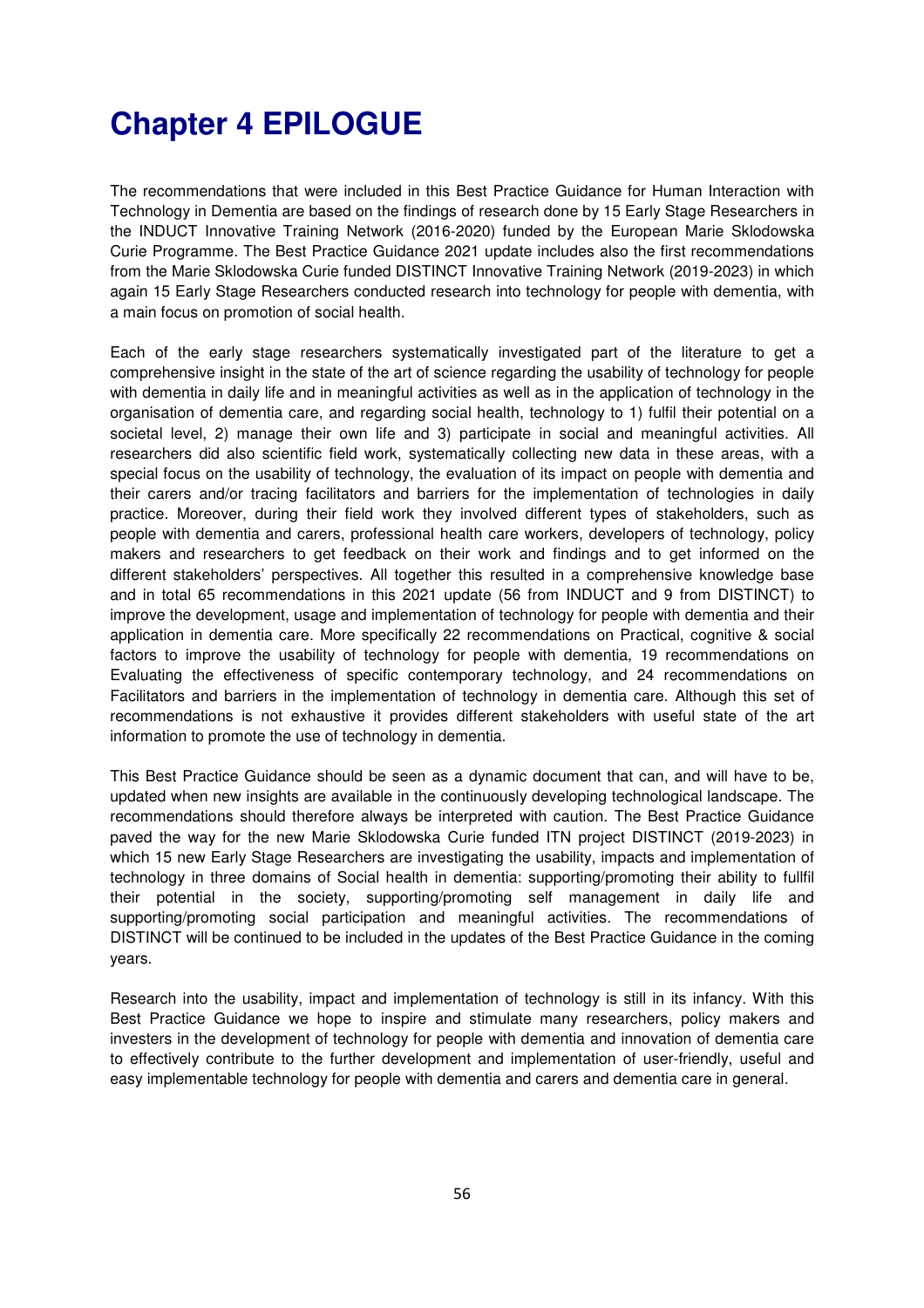# **INDEX 1 Themes**

# **A**

acceptance [3.3.6.1] accessibility [3.1.1.4],[3.1.1.7],[3.1.1.8], [3.3.2.7],[3.3.3.6],[3.3.3.11] active and assisted living technology [3.3.6.3] activities of Daily Living  $[3.1.1.4]$ , $[3.1.1.5]$ , $[3.1.1.10]$ , $[3.3.1.1]$ , $[3.3.1.2]$ advance care planning [3.3.3.4] alerts [3.1.3.3] applications [3.1.3.2],[3.3.2.3] artificial intelligence [3.1.3.3] assessment [3.1.1.10],[3.1.3.4],[3.1.3.5] assistance [3.1.1.2]

# **B**

barriers and facilitators [3.3.6.2] brain training [3.1.1.3] business models [3.3.2.6]

# **C**

caregiver burden [3.2.2.5] caregivers [3.3.2.5],[3.3.2.6] caregiving dyads [3.2.6.2] care homes [3.3.2.4] carer distress [3.2.2.6] carer coping [3.2.2.2] carers [3.1.1.2],[3.1.2.3] carer sense of competence [3.2.2.6] carer's mental health [3.2.3.3] carers' well-being [3.2.3.3],[3.2.2.7],[3.2.2.8] carer Internet training programs [3.2.3.3] carer training programmes [3.2.3.2][3.2.3.4] care plans [3.1.3.4],[3.1.3.5] cognitive impairment [3.1.3.6] cognition [3.1.2.3],[3.2.3.5] cognitive [3.1.3.7] communication [3.2.6.2] complex health technology [3.2.3.1],[3.3.3.2],[3.3.3.3],[3.3.3.10] complex health care technology [3.3.3.5], [3.3.3.9] complex intervention [3.2.3.1],[3.3.3.5] computer-based program [3.1.3.7],[3.2.3.5] coping [3.2.2.1] cost-effectiveness [3.2.2.9] COVID-19 [3.3.3.11] cultural context [3.1.1.7],[3.2.1.1],[3.3.1.1]

# **D**

degree of satisfaction [3.1.3.6] dementia [3.1.1.1],[3.1.1.3],[3.1.1.4],[3.1.1.5], [3.1.1.6],[3.1.2.4],[3.1.3.7],[3.1.6.1],[3.2.2.3],[3. 2.2.4],[3.2.2.5],[3.2.2.7],[3.2.3.5],[3.2.6.3],[3.3.1 .1],[3.3.2.5], [3.3.2.6],[3.3.2.7],[3.3.6.1],[3.3.6.3]

dementia social robots [3.2.6.4],[3.3.6.2] design [3.1.2.2],[3.3.2.7] designing technological interventions [3.1.6.1] development design [3.1.3.7] device [3.1.3.1] digital applications [3.1.2.2] dyadic relationships [3.2.6.2]

# **E**

ecological validity [3.2.1.1],[3.2.5.1],[3.2.6.1] economic constraints [3.3.3.6] effect evaluation [3.2.6.3] effectiveness [3.2.1.1],[3.2.2.6],[3.2.2.7], [3.2.2.8],[3.2.5.1],[3.2.6.1] eHealth [3.2.2.8],[3.3.2.5],[3.3.2.6], electronic patient record [3.1.3.1], [3.1.3.2],[3.1.3.3], [3.1.3.4],[3.1.3.5], [3.3.3.8] entertainment [3.3.2.3] everyday life [3.1.1.7],[3.1.1.8],[3.1.1.9], [3.1.1.10],[3.1.2.3], [3.3.1.2], everyday technology [3.1.1.2],[3.1.1.7],[3.1.1.8],[3.1.1.9], [3.1.2.4],[3.3.1.1] exergaming [3.2.2.6],[3.2.2.7],[3.2.2.8], [3.2.2.9],[3.3.2.1],[3.3.2.2], experience sampling method [3.1.2.3],[3.2.2.2]

# **F**

feedback [3.1.2.1.] FindMyApps [3.2.2.3],[3.2.2.4],[3.2.2.5] functionality [3.1.3.3]

# **G**

grade of cognitive impairment [3.3.3.7] GRADIOR [3.2.1.1]

# **H**

health Literacy [3.1.1.5],[3.3.1.1] health Services Accessibility [3.1.1.5],[3.3.1.1] human Rights [3.1.1.5],[3.3.1.1]

# **I**

iCARE [3.2.3.3], implementation [3.2.2.9],[3.3.2.1],[3.3.2.2], [3.3.2.5],[3.3.2.6],[3.3.2.7],[3.3.3.4],[3.3.3.5], [3.3.3.7],[3.3.3.8],[3.3.3.11],[3.3.6.1] implementation research [3.3.6.2 informal carers [3.3.3.1] Information Communication Technologies  $[3.1.1.6]$ , $[3.3.1.2]$ , $[3.3.1.3]$ , $[3.3.3.11]$ internet access [3.3.2.4] involvement of dedicated trainers [3.3.3.9] involvement of users [3.3.3.2] iSupport [3.2.3.3]

# **L**

Loneliness [3.3.6.3]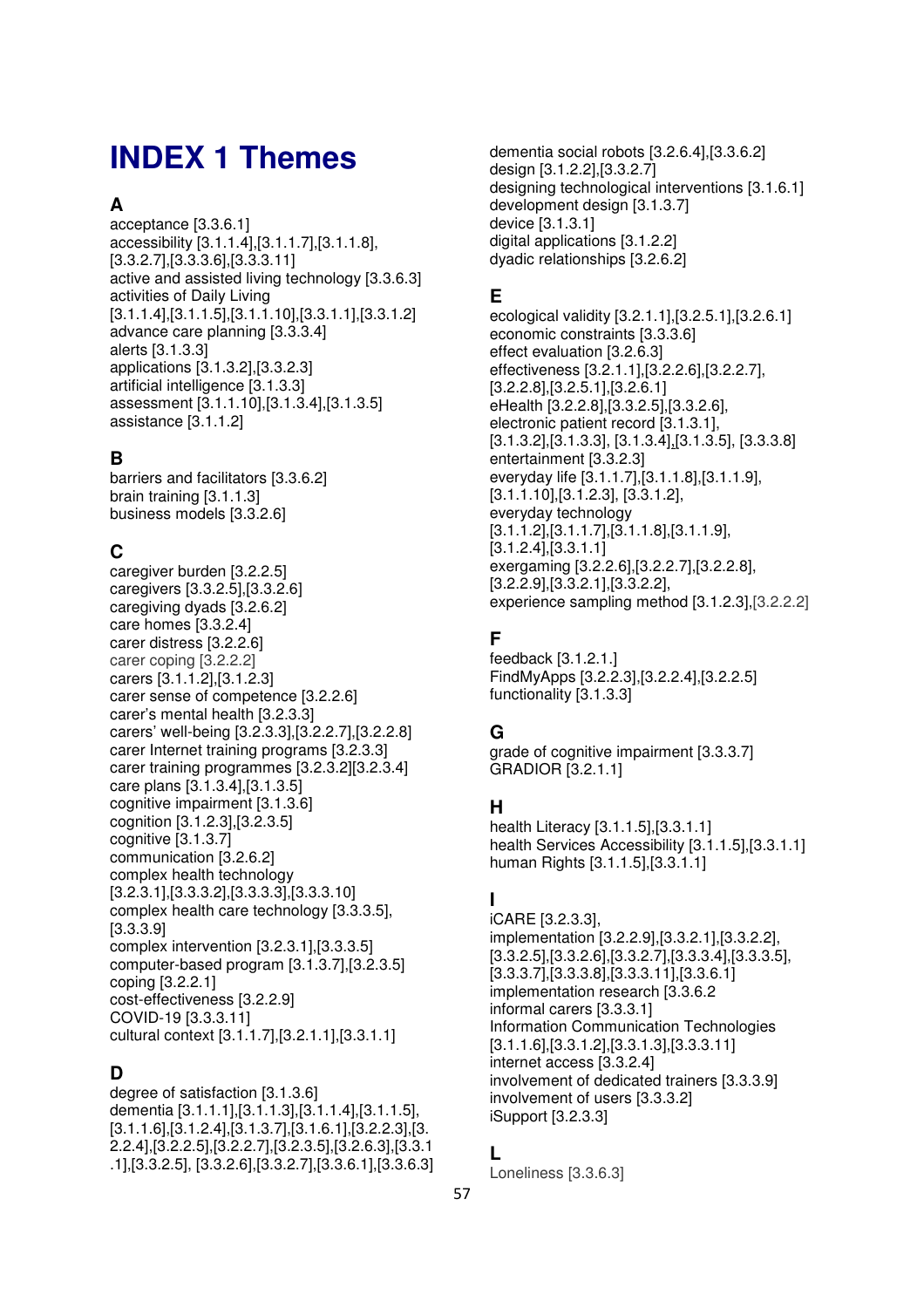Long-term care [3.3.6.3] long-term support [3.2.2.2] low-cost pet robots [3.2.6.4]

# **M**

Management [3.3.2.2] management engagement [3.3.3.4] mastery over Dementia [3.2.3.3] MCI [3.1.2.4] Meaningful activities [3.2.2.3],[3.2.2.4], [3.2.2.5],[3.2.2.6],[3.2.6.2] measuring instruments [3.2.2.1] mediators and moderators [3.2.3.2],[3.2.3.4] mental health [3.2.3.2],[3.2.3.4] minority Groups [3.3.1.1] mood [3.1.2.3] motivation [3.1.3.6] MRC guidance for process evaluation of complex interventions [3.2.2.4]

# **N**

Needs [3.1.1.2],[3.1.3.5] nursing home [3.1.3.2],[3.1.3.1],[3.1.3.3], [3.1.3.4], [3.1.3.5],[3.3.3.8],[3.3.6.1] nursing language [3.1.3.4]

# **O**

observation [3.1.2.4] occupational therapy [3.3.1.2],[3.3.3.11] older adults [3.1.1.6],[3.1.6.1],[3.2.6.3], [3.2.6.4],[3.3.6.2] online intervention [3.3.3.1] outcome measures [3.2.6.3]

# **P**

palliative care [3.2.3.1] people with dementia [3.1.1.2] people with MCI [3.1.2.3] personalized feedback [3.2.2.2] pet robots [3.3.6.2] physical impairment [3.3.3.6] policies [3.3.1.3] portability [3.1.3.1] process evaluation [3.2.2.4] product design [3.1.1.2] prototyping [3.1.2.1.] psychology [3.2.3.5] psychosocial impact [3.2.6.4]

# **R**

rehabilitation [3.2.3.5] robotic pets [3.2.6.4] Roles and responsibilities [3.3.3.10] rural [3.1.1.8],[3.1.1.9]

# **S**

self-perceived report [3.1.2.4], self-report [3.1.3.5]

self-management [3.2.2.1],[3.2.2.3],[3.2.2.4], [3.2.2.5],[3.2.5.1],[3.2.6.1] services [3.1.1.8],[3.1.1.9],[3.3.1.3] social exclusion [3.1.1.3] social robots [3.2.6.4],[3.3.6.1],[3.3.6.2] social interaction [3.1.6.1] social isolation [3.1.1.5],[3.3.1.1],[3.3.6.3 socially assistive robots [3.3.6.2]

social participation [3.2.2.1],[3.2.2.5],  $[3.1.6.1]$ , $[3.2.5.1]$ , $[3.2.6.1]$ , $[3.2.6.2]$ , $[3.2.6.3]$ software [3.1.3.2],[3.2.3.5],[3.3.3.8] staff [3.3.2.1] STAR E-Learning [3.2.3.3] stigma [3.1.1.1],[3.1.1.5] successful ageing [3.1.1.3] support [3.1.1.10], [3.3.2.2] surveillance technologies [3.1.1.2],[3.1.1.9] sustained support [3.2.2.2]

# **T**

tablet intervention [3.2.2.3],[3.2.2.4],[3.2.2.5] tailored interventions [3.3.3.3] technological interventions [3.2.6.3] technology [3.1.1.4],[3.1.1.5],[3.2.2.4] [3.2.2.3],[3.2.2.5],[3.2.5.1],[3.2.6.1],[3.3.1.1]; [3.3.2.7] technology advertisements[3.1.1.1] templates [3.1.3.4] textual analysis [3.1.1.1] touchscreen technology [3.3.2.3] training [3.3.3.8] transportation [3.1.1.4],[3.1.1.7],[3.1.1.9]

# **U**

unpaid carers [3.3.3.1] usability [3.1.1.2],[3.1.1.6],[3.1.1.7],[3.3.3.7]

usability testing [3.1.2.1.] user experience [3.1.2.2],[3.1.3.6] user involvement [3.1.2.1.], UX design [3.1.2.2]

# **V**

visual-auditory abilities [3.1.3.6]

# **W**

wandering discourse [3.1.1.1]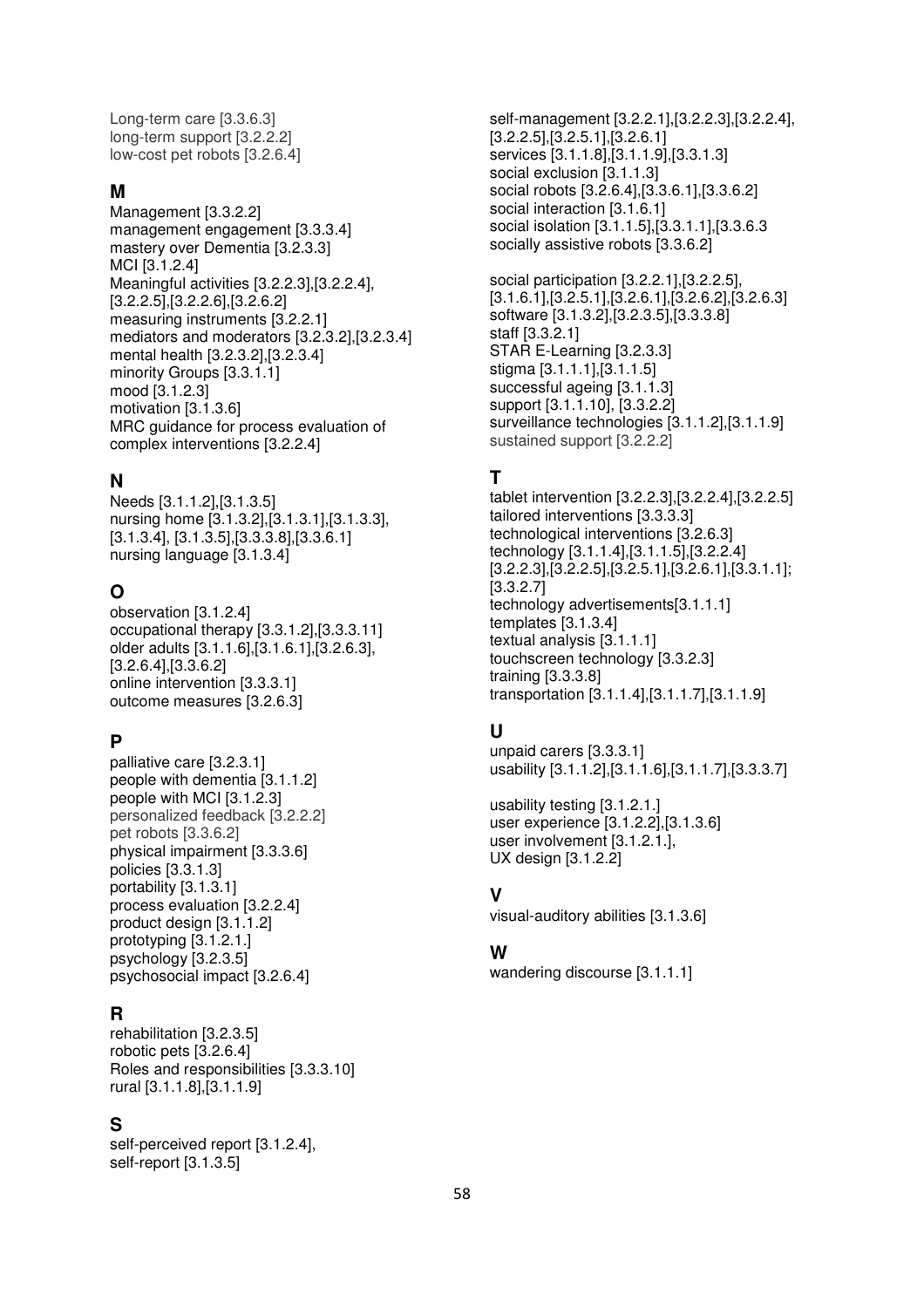# **INDEX 2 Target groups**

# **Care professionals/ organisations**

Care home and nursing home providers [3.3.2.4],[3.3.6.1]

Care organizations and professionals  $[3.2.2.6], [3.2.2.7], [3.2.2.9], [3.3.3.5], [3.3.6.1]$ 

**Clinicians** 

[3.1.2.4],[3.1.1.2],[3.1.2.3],[3.1.1.10],[3.2.5.1],[3 .2.6.1]

Clinicians supporting family carers of people with dementia in everyday life with the experience sampling method or designing interventions for caregivers of people with dementia [3.2.2.2]

Dementia care organizations [3.2.6.4],[3.3.6.2],[3.3.6.3]

Health care professionals [3.2.6.4],[3.3.6.2],[3.3.6.3]

Health care providers and patient organizations [3.1.1.10],[3.2.3.3],[3.3.3.1]

Management of care organisations [3.3.2.1],[3.3.3.2][3.3.3.3],[3.3.3.8],[3.3.6.1]

Nursing homes [3.1.3.1],[3.1.3.3],[3.1.3.4], [3.1.3.5],[3.1.3.2],[3.2.6.4],[3.3.6.1],[3.3.6.2],[3. 3.6.3]

Occupational therapy educators and organizations [3.1.1.7],[3.1.1.10],[3.3.1.2],[3.3.3.11]

Professional carers, clinicians, welfare professionals, who promote the use of technology to people with cognitive impairments and dementia .[3.1.1.2],[3.2.2.5], [3.3.2.1][3.3.2.2],[3.3.2.3]

Volunteers, employees and managers of daycare centres [3.2.2.6],[3.2.2.7],[3.2.2.9], [3.3.2.1],[3.3.2.2]

# **Developers/designers**

Assistive technology developers [3.3.6.3]

Developers of complex health technologies [3.3.3.9],[3.3.3.10]

Developers of Electronic Patient Record (EPR) [3.1.3.1],[3.1.3.2], [3.1.3.3],[3.1.3.4],[3.1.3.5], [3.3.3.8]

Developers planning to design and implement eHealth interventions for caregivers of people with dementia [3.2.2.3],[3.3.2.5],[3.3.2.6], [3.2.2.4]

Social robot developers [3.2.6.4],[3.3.6.2]

Technology developers [3.1.1.2],[3.1.1.6],  $[3.1.1.7]$ , $[3.1.3.6]$ , $[3.1.3.7]$ , $[3.1.6.1]$  $[3.2.1.1]$ , ,[3.2.5.1],[3.2.6.1] [3.3.1.1],[3.3.2.7],[3.3.3.7]

Technology developers designing technology to promote social participation [3.1.6.1]

UX designers [3.1.2.2.],[3.3.2.7]

# **Industry**

Industry evaluating technology use of people with cognitive impairments [3.1.2.4]

Industry evaluating interventions aimed at improving the self-management of people living with mild dementia living at home [3.2.2.1]

Industry evaluating implementation of technology for people living with dementia [3.3.2.1].

Industry evaluating the effect of technology on social participation [3.2.6.3]

# **Media**

Media [3.1.1.5]

# **Policy makers**

Commissioners[3.2.5.1],[3.2.6.1],[3.3.1.2]

Dementia-friendly communities [3.1.1.7], [3.1.1.8],[3.1.1.9]

Digital inclusion planners [3.3.1.2]

Health and social care planners [3.3.1.2]

Policymakers [3.1.1.2],[3.1.1.3],[3.1.1.4],  $[3.1.3.7]$ , $[3.2.1.1]$ , $[3.2.3.1]$ , $[3.2.3.3]$ , $[3.2.3.5]$ , $[3.$ 3.1.3],[3.3.1.2],[3.3.2.3], [3.3.2.4],[3.3.3.1], [3.3.3.2],[3.3.3.3],[3.3.3.4], [3.3.3.6] [3.3.3.7],[3.3.3.9],[3.3.3.10],[3.3.3.11]

Think Tanks [3.3.1.1]